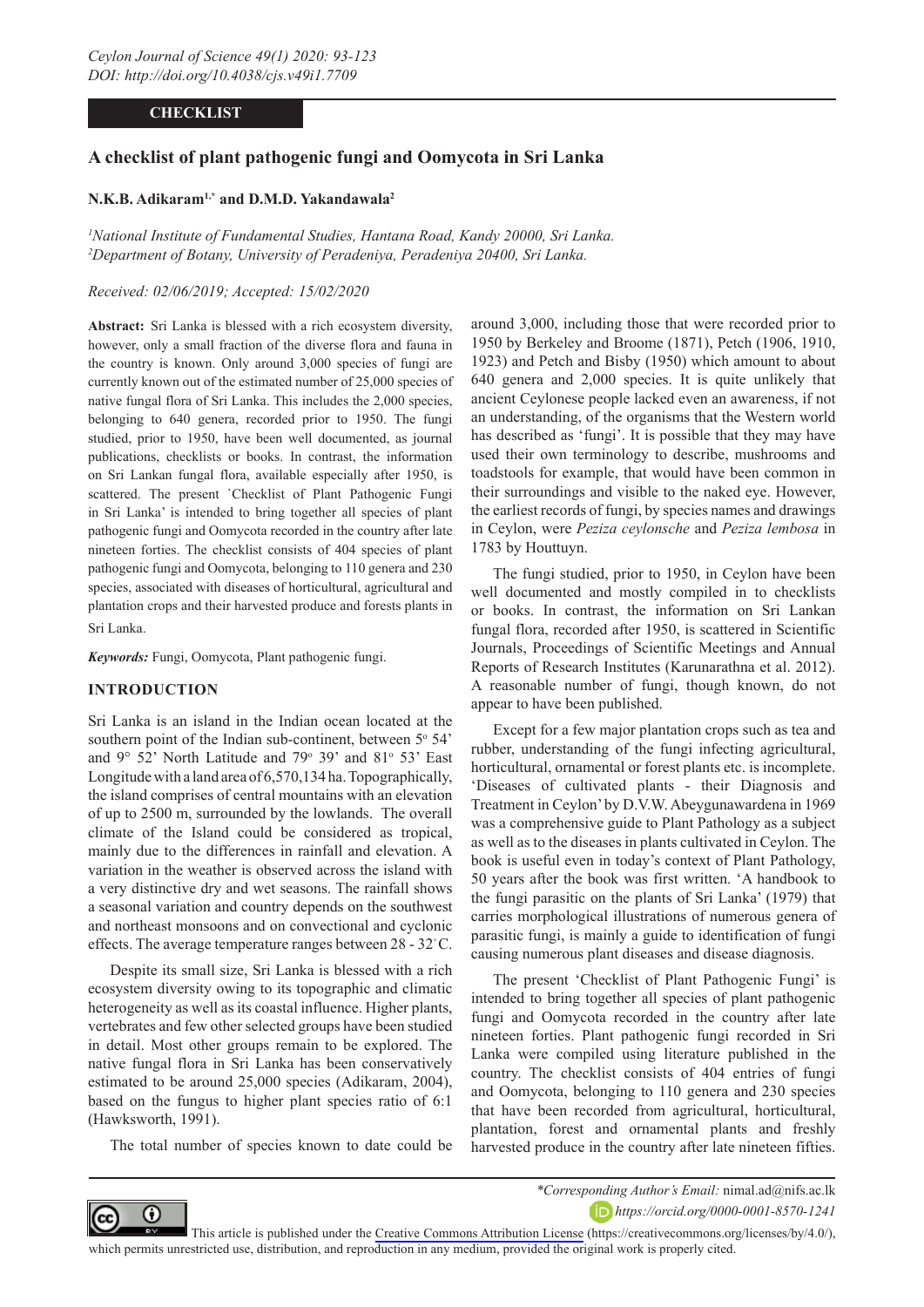The checklist provides, for every fungal species the common and the species name of the host plant/s, the name of the disease in most cases, and the source of publication or the communication. The name of the fungus given in the checklist is the same name as it appeared in the publication. In a separate column, the current name of each species is also given.

For easy reference the names of fungi are given in alphabetical order. Oomycota, belonging to the Kingdom Chromista, are listed separately from fungi in the checklist. Some of the fungi in the checklist may have also been recorded in publications prior to 1950's.

Among the genera in the Checklist, *Colletotrichum,* causing anthracnose disease (Figure 1), was the most recorded plant pathogen during the period. *Colletotrichum* thrives under the warm and humid conditions prevailing in many parts of the country. *Colletotrichum* infections are most common in edible fruit species where infections usually occur in the field at early stages of fruit development. The fungus remains quiescent until the fruit undergo ripening to develop progressive anthracnose symptoms

(Adikaram *et al*. 1983). The genus has also undergone intense molecular revision recently increasing its species in great numbers and attention as a pathogen in a wider range of plants (Baroncellil et al. 2016). Powdery mildews are most common in many parts of the country, again due to prevailing favorable weather conditions. *Botrytis cinerea* infections were found only in the coldest, hilly area in the Central Province. *Penicillium* diseases were found under moderate temperatures.

The highest number of fungi have been recorded from vegetable diseases followed by fruit and plantation crops respectively and the total number of fungi from vegetable, fruit and plantation crops added together amounts to 69% of the total number in the checklist.

This data provided in the Checklist will be useful in the compilation of fungal biodiversity of Sri Lanka. The checklist will, not by any means, be a conclusive list and new records will continue to be added regularly in the future.



**Figure 1:** (a) Rust disease in Uguressa (S) (*Flacourtia indica* (Burm.f.) Merr*.*) fruit caused by *Kuehneola flacourtiae* (Mundk. & Thirum.) Thirum., (b) Grey mould (*Botrytis cinerea* Pers.) infection (Left) of rose (*Rosa chinensis* var. Ramblers) and powdery mildew (*Podosphaera pannosa* (Wallr.) de Bary) (Right) of bud and stalk, (c) Water blister of pineapple fruit caused by *Ceratocystis paradoxa* (Dade) C. Moreau., (d) Anthracnose disease by *Colletotrichum truncatum* (Schwein.) Andrus & W.D. Moore in *Capsicum annuum* L., (e) Blister blight in tea caused by *Exobasidium* vexans Massee, and (f) Aecia stage of leaf rust in *Clerodendrum wallichii* Merr.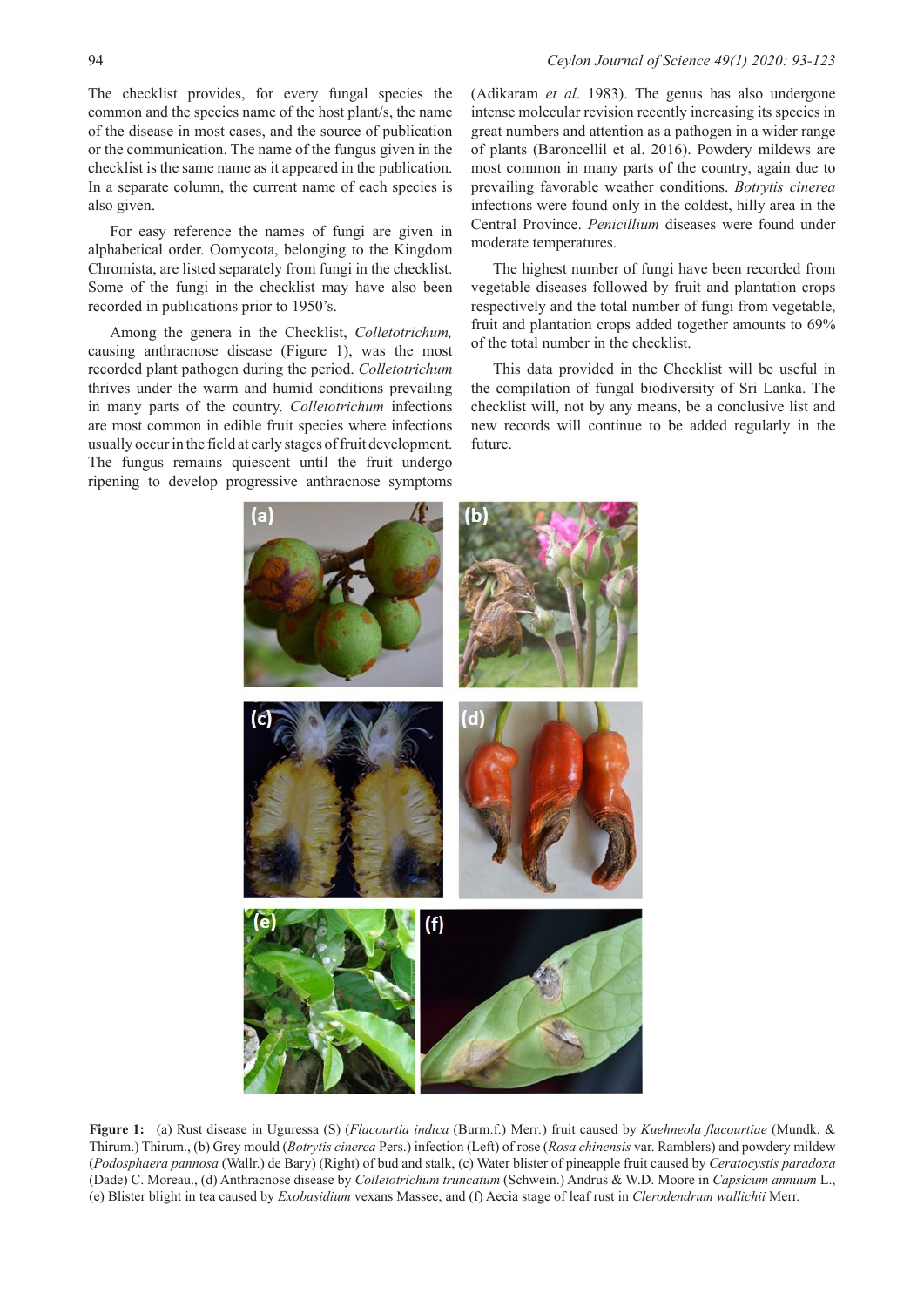**Table 1:** Checklist of Plant Pathogenic fungi and Oomycota in Sri Lanka.

|     | <b>Species reported</b>                                | <b>Current name</b>                                     | Host plant and disease                                                                                                                 | Reference/s                                                            |
|-----|--------------------------------------------------------|---------------------------------------------------------|----------------------------------------------------------------------------------------------------------------------------------------|------------------------------------------------------------------------|
| 1.  | Alternaria alternata<br>(Fr.) Keissl.                  | Alternaria alternata (Fr.)<br>Keissl.                   | Tomato (Solanum<br>lycopersicon Mill.)<br>Alternaria rot                                                                               | Adikaram (1986/87)                                                     |
| 2.  | Alternaria brassicae<br>(Berk.) Sacc.                  | Alternaria brassicae<br>(Berk.) Sacc.                   | Brassica species.<br>Alternaria spot                                                                                                   | Bond (1947)                                                            |
| 3.  | Alternaria brassicae<br>(Berk.) Sacc.                  | Alternaria brassicae<br>(Berk.) Sacc.                   | Raddish (Ruphanus sativa<br>L.                                                                                                         | Jeyanandarajah and<br>Liyanage (1995a)                                 |
| 4.  | Alternaria brassicicola<br>(Schwein.) Wiltshire        | Alternaria brassicicola<br>(Schwein.) Wiltshire         | Cabbage (Brassica oleracea<br>var. capitata). Alternaria rot                                                                           | Habarakada and<br>Seneviratne (1987)                                   |
| 5.  | Alternaria brassicicola<br>(Schwein.) Wiltshire        | Alternaria brassicicola<br>(Schwein.) Wiltshire         | Cauliflower (Brassica<br>oleracea var. gongyloides)<br>Leaf spot                                                                       | Habarakada and<br>Seneviratne (1987)                                   |
| 6.  | Alternaria brassicicola<br>(Schwein.) Wiltshire        | Alternaria brassicicola<br>(Schwein.) Wiltshire         | Knol-khol (S) (Brassica<br>oleracea var. botrytis) Leaf<br>spot and blight                                                             | Habarakada and<br>Seneviratne (1987)                                   |
| 7.  | Alternaria brassicicola<br>(Schwein.) Wiltshire        | Alternaria brassicicola<br>(Schwein.) Wiltshire         | Raddish (Ruphanus sativa<br>L.<br>Alternaria leaf spot                                                                                 | Jeyanandarajah and<br>Liyanage (1995a)                                 |
| 8.  | Alternaria dauci<br>(Kühn) J.W. Groves $\&$<br>Skolko  | Alternaria dauci (J.G.<br>Kühn) J.W. Groves &<br>Skolko | Carrot (Daucus carota L.)<br>Leaf blight                                                                                               | Abeygunawardhane<br>(1969)                                             |
| 9.  | Alternaria oleracea<br>Mil <sub>b</sub>                | Alternaria brassicicola<br>(Schwein.) Wiltshire.        | Cabbage (Brassica oleracea<br>L.) Leaf spot                                                                                            | Bond (1947)                                                            |
| 10. | Alternaria oleracea<br>Milb.                           | Alternaria brassicicola<br>(Schwein.) Wiltshire.        | Kohl-rabi (Brassica<br>oleracea var. caulorapa<br>DC.). Leaf spot                                                                      | Bond (1947)                                                            |
| 11. | Alternaria padwickii<br>(Ganguly) M.B. Ellis           | Alternaria padwickii<br>(Ganguly) M.B. Ellis            | Rice (Oryza sativa L.)<br>Stackburn                                                                                                    | Seneviratne and<br>Jeyanandarajah (2004)                               |
| 12. | Alternaria porri (Ellis)<br>Ciffer                     | <i>Alternaria porri</i> (Ellis)<br>Ciffer               | Onion (small) (Allium cepa<br>var. aggregatum) G. Don<br>Purple blotch disease                                                         | Wickramaarachchi et al.<br>(2004); Araskesasry et<br><i>al.</i> (2016) |
| 13. | Alternaria porri (Ellis)<br>Ciffer                     | Alternaria porri (Ellis)<br>Ciffer                      | Red onion (Allium<br>ascalonicum L.)<br>Purple blotch disease                                                                          | Ravindranatha and<br>Kugathasan (1990)                                 |
| 14. | Alternaria solani (Ellis<br>& G. Martin) L.R.<br>Jones | Alternaria solani Sorauer                               | Tomato (Solanum<br>lycopersicon Mill.) Early<br>blight                                                                                 | Wickramaarachchi<br>(2005)                                             |
| 15. | <i>Alternaria tenuis</i> Nees                          | Alternaria alternata (Fr.)<br>Keissl.                   | Raddish (Ruphanus sativa<br>L.                                                                                                         | Jeyanandarajah and<br>Liyanage (1995a)                                 |
| 16. | Ampelomyces<br><i>quisqualis</i> Ces.                  | Ampelomyces quisqualis<br>Ces.                          | Hyperparasite of <i>Oidium</i><br>mangiferae on Pedilanthus<br>tithymaloides (L.) Poit.<br>Current name: Euphorbia<br>tithymaloides L. | Adikaram et al. (2002)                                                 |
| 17. | Anthostomella<br>destruens Shear                       | Sordaria destruens<br>(Shear) Hawker                    | Aswenna (S), (Alysicarpus<br><i>vaginalis</i> $(L.)$ DC.)                                                                              | Fernando and<br>Abeywickrama (1996)                                    |
| 18. | Anthostomella<br>destruens Shear                       | Sordaria destruens<br>(Shear) Hawker                    | Neeramulliya (S)<br>(Asteracantha longifolia<br>Nees.). Current name:<br>Hygrophila auriculata<br>(Schumach.) Heine                    | Fernando and<br>Abeywickrama (1996)                                    |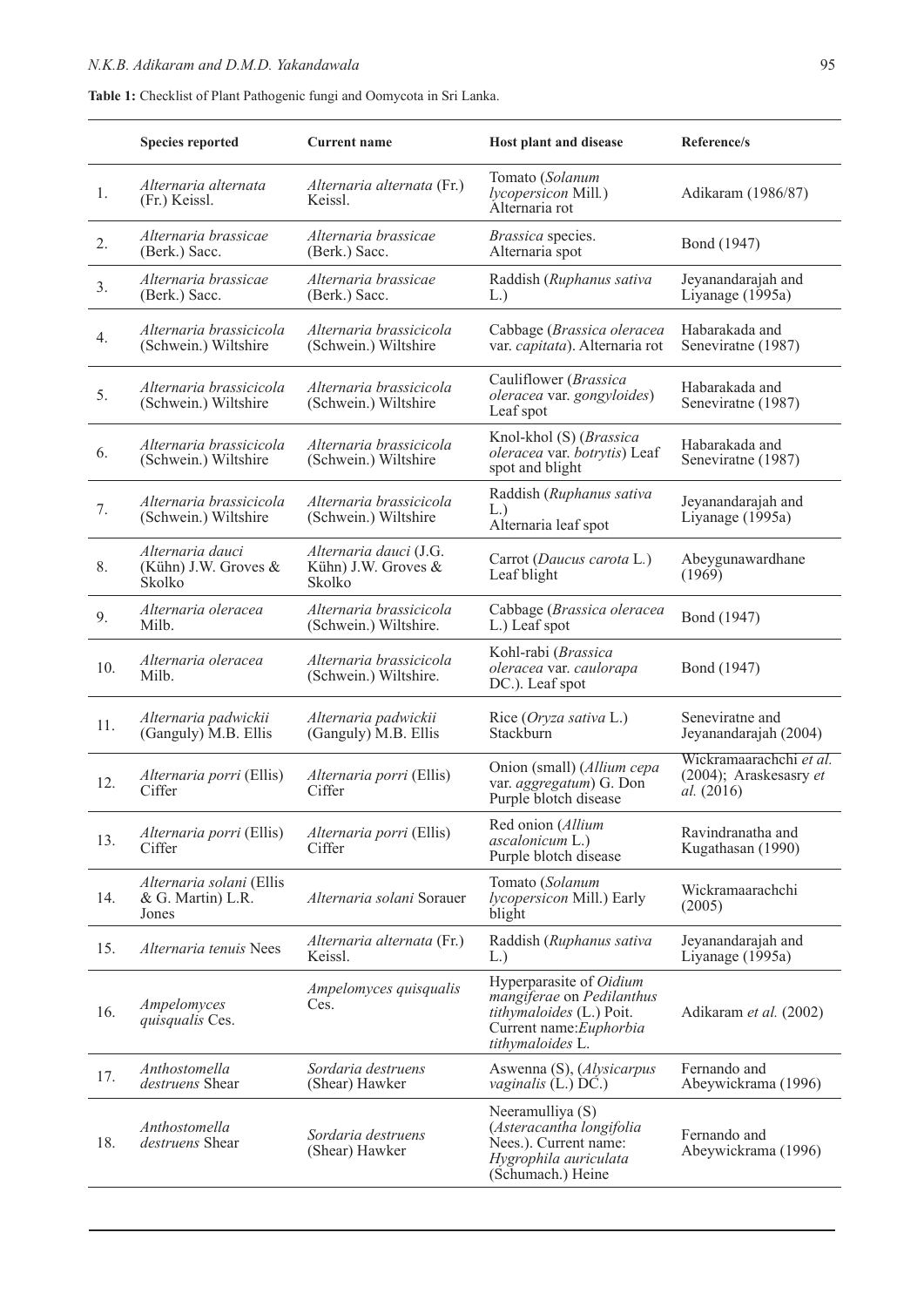| 19. | Armillaria fuscipes<br>Petch                                   | Armillaria fuscipes Petch                           | Tea (Camellia sinensis (L.)<br>Kuntze). General wood rot<br>Armillaria root Disease                  | Pegler (1986)                                    |
|-----|----------------------------------------------------------------|-----------------------------------------------------|------------------------------------------------------------------------------------------------------|--------------------------------------------------|
| 20. | Ascochyta abelmoschi<br>Harter                                 | Ascochyta abelmoschi<br>Harter                      | Okra (Hibiscus esculentus<br>L.). Current name:<br>Abelmoschus esculentus<br>(L.) Moench.). Pod spot | Bond (1947)                                      |
| 21. | Ascochyta abelmoschi<br>Harter                                 | Ascochyta abelmoschi<br>Harter                      | Shoe-flower (Hibiscus<br>rosa-sinensis L.). Leaf spot                                                | Bond (1947)                                      |
| 22. | Ascochyta<br>cyphomandrae Petch                                | Ascochyta cyphomandrae<br>Petch                     | Tree tomato<br>(Cyphomandra betacea<br>(Cav.) Sendtn.). Leaf spot                                    | Bond (1947)                                      |
| 23. | Ascochyta oleracea var.<br>tumida T.E.T. Bond                  | Ascochyta oleracea var.<br>tumida T.E.T. Bond       | Cabbage (Brassica oleracea<br>L.). Leaf spot                                                         | Bond (1947)                                      |
| 24. | Ascochyta passiflorae<br>Penz. & Sacc.                         | Ascochyta passiflorae<br>Penz. & Sacc.              | Passion fruit (Passiflora<br>edulis Sims) Leaf spot                                                  | Adikaram (1986/87)                               |
| 25. | Ascochyta pisi Lib.                                            | Didymella pisi Chilvers,<br>J.D. Rogers & Peever    | Pea (Pisum sativum L.)<br>Ascochyta blight                                                           | Abeygunawardhane<br>(1969)                       |
| 26. | Aspergillus aculeatus<br><b>Iizuka</b>                         | Aspergillus aculeatus<br><b>Iizuka</b>              | Tea (Camellia sinensis (L.)<br>Kuntze). Soft rot                                                     | Senanayake et al.<br>(2015)                      |
| 27. | Aspergillus flavus Link.                                       | Aspergillus flavus Link                             | Stored rice (Oryza sativa<br>L.                                                                      | Paranagama et al.<br>(2003)                      |
| 28. | Aspergillus flavus Link.                                       | Aspergillus flavus Link.                            | Onion (Allium cepa L.)<br>Bulb rot                                                                   | Rajapakse and<br>Edirimanna (2002)               |
| 29. | Aspergillus niger van<br>Tieghem                               | Aspergillus niger Tiegh.                            | Onion (Allium cepa L.)<br>Bulb rot                                                                   | Rajapakse and<br>Edirimanna (2002)               |
| 30. | Aspergillus niger van<br>Tieghem                               | Aspergillus niger Tiegh.                            | Mango (Mangifera indica<br>L.<br>Aspergillus rot                                                     | Krishnapillai and<br>Wilson Wijeratnam<br>(2013) |
| 31. | Aspergillus tamarii Kita                                       | Aspergillus tamarii Kita                            | Tea (Camellia sinensis (L.)<br>Kuntze). Soft rot                                                     | Senanayake et al.<br>(2015)                      |
| 32. | Asperisporium caricae<br>(Speg.) Maubl.                        | Asperisporium caricae<br>(Speg.) Maubl.             | Papaya (Carica papaya L.)<br>Asperisporium leaf disease                                              | Adikaram and Wijepala<br>(1995)                  |
| 33. | Bipolaris oryzae (Breda<br>de Haan) Shoemaker                  | Bipolaris oryzae (Breda<br>de Haan) Shoemaker       | Rice (Oryza sativa L.)<br>Brown spot disease<br>Grain discolouration                                 | Mithrasena et al.<br>(2012a)                     |
| 34. | Botryodiplodia<br>theobromae (Pat.)<br>Griffon & Maubl.        | Lasiodiplodia theobromae<br>(Pat.) Griffon & Maubl. | Avocado (Persea<br>americana Mill.) Stem-end<br>rot                                                  | Madhupani and<br>Adikaram (2017)                 |
| 35. | Botryodiplodia<br>theobromae (Pat.)<br>Griffon & Maubl.        | Lasiodiplodia theobromae<br>(Pat.) Griffon & Maubl. | Bael fruit (Aegle marmelos<br>(L.) Corrêa) Fruit rot                                                 | N.K.B. Adikaram,<br>Unpublished work             |
| 36. | Botryodiplodia<br><i>theobromae</i> (Pat.)<br>Griffon & Maubl. | Lasiodiplodia theobromae<br>(Pat.) Griffon & Maubl. | Cocoa (Theobroma cacao<br>L.                                                                         | Adikaram (1986/87)                               |
| 37. | Botryodiplodia<br><i>theobromae</i> (Pat.)<br>Griffon & Maubl. | Lasiodiplodia theobromae<br>(Pat.) Griffon & Maubl. | Orange (Citrus sinensis (L.)<br>Osbeck) Stem-end rot                                                 | Adikaram (1986/87)                               |
| 38. | Botryodiplodia<br><i>theobromae</i> (Pat.)<br>Griffon & Maubl  | Lasiodiplodia theobromae<br>(Pat.) Griffon & Maubl. | Papaya (Carica papaya L.)<br>Stem-end rot                                                            | Abeywickrama et al.<br>(2012)                    |
| 39. | Botryodiplodia<br><i>theobromae</i> (Pat.)<br>Griffon & Maubl. | Lasiodiplodia theobromae<br>(Pat.) Griffon & Maubl. | Wood apple (Limonia<br>acidissima Groff), Diwul<br>(S), Fruit rot                                    | Adikaram et al. (1989)                           |
|     |                                                                |                                                     |                                                                                                      |                                                  |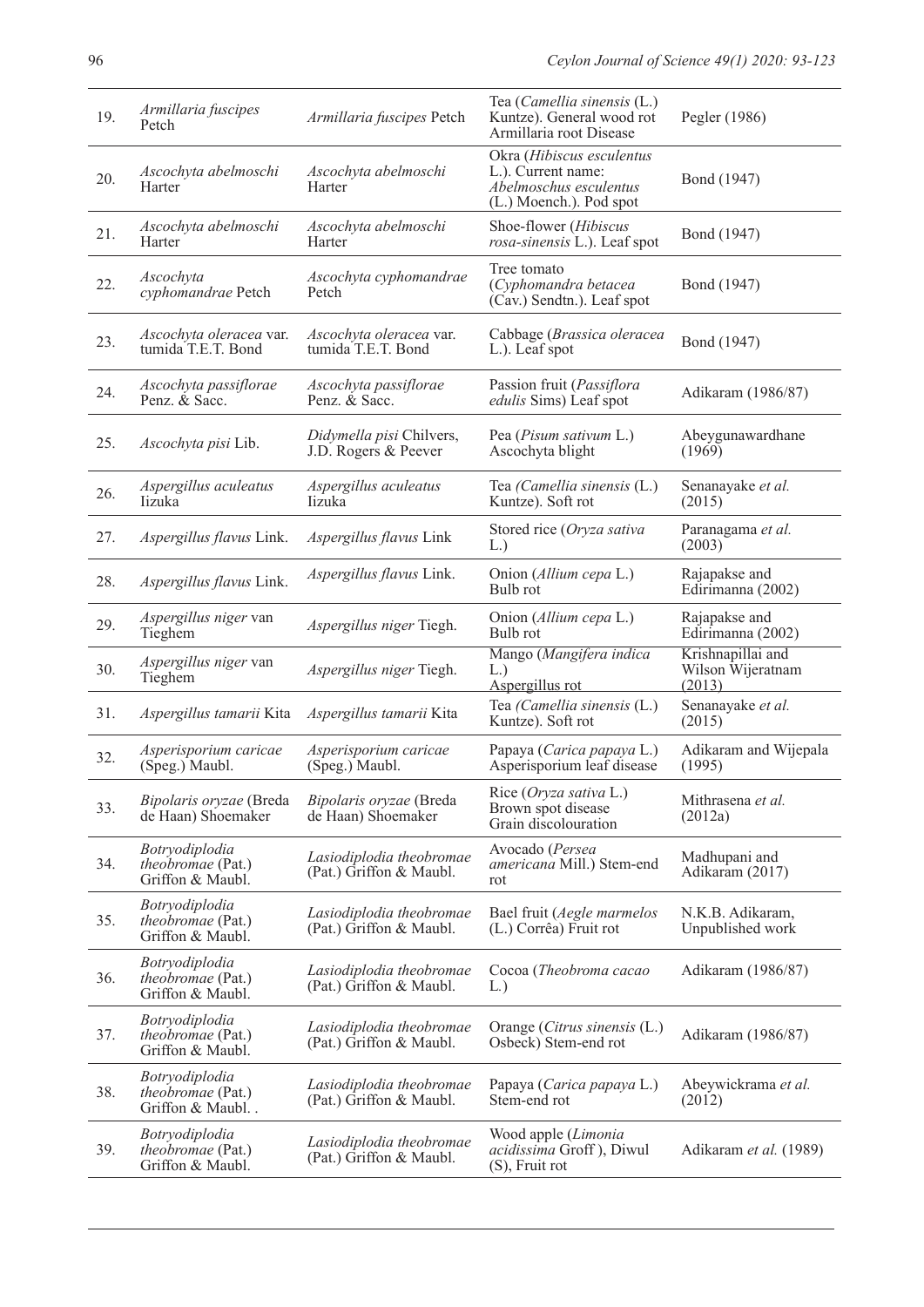| 40. | Botryodiplodia<br>theobromae (Pat.)<br>Griffon & Maubl.         | Lasiodiplodia theobromae<br>(Pat.) Griffon & Maubl.                  | Banana (Musa acuminata<br>Colla)<br>Crown rot                                                                         | Indrakeerthi and<br>Adikaram (2011)       |
|-----|-----------------------------------------------------------------|----------------------------------------------------------------------|-----------------------------------------------------------------------------------------------------------------------|-------------------------------------------|
| 41. | Botryodiplodia<br><i>theobromae</i> (Pat.)<br>Griffon & Maubl.  | Lasiodiplodia theobromae<br>(Pat.) Griffon & Maubl.                  | Guava (Psidium guava<br>Griseb.)<br>Soft rot                                                                          | Alahakoon et al. (2008)                   |
| 42. | Botryosphaeria Ces. &<br>De Not                                 | Botryosphaeria Ces. &<br>De Not                                      | Bo $(S)$ ( <i>Ficus religiosa</i> L.)<br>Leaf blotch                                                                  | Maharachchikumbura<br>and Adikaram (2009) |
| 43. | Botrytis cinerea Pers.                                          | Botrytis cinerea Pers.                                               | Raddish (Ruphanus sativa<br>L.                                                                                        | Jeyanandarajah and<br>Liyanage (1995a)    |
| 44. | Botrytis cinerea Pers.                                          | Botrytis cinerea Pers.                                               | Rose (Rosa chinensis var.<br>Ramblers). Flower blight                                                                 | N.K.B. Adikaram.<br>Unpublished work      |
| 45. | Calonectria theae Loos                                          | Calonectria indusiata<br>Boedijn & Reitsma                           | Tea (Camellia sinensis (L.)<br>Kuntze) Cercosporella Leaf<br>disease                                                  | Loos(1951)                                |
| 46. | Catenulopsora<br>flacourtiae Mundk &<br>Thirum                  | Kuehneola flacourtiae<br>(Mundk. & Thirum.)                          | Uguressa (S) (Flacourtia<br>ramontchi L'Hérit.)<br>Current name: Flacourtia<br>indica (Burm.f.) Merr. Rust<br>disease | N.K.B. Adikaram.<br>Unpublished work      |
| 47. | Ceratocystis paradoxa<br>(De Seynes) Sacc.                      | Thielaviopsis paradoxa<br>(De Seynes) Höhn.                          | Coconut<br>(Cocos nucifera L.)<br>Stem bleeding disease                                                               | Gunawardena (1955)                        |
| 48. | Ceratophorum setosum<br>O. Kirch.                               | Pleiochaeta setosa<br>(Kirchn.)                                      | Crotalaria anagyroides<br>Kunth                                                                                       | P. Sivanathan,<br>Unpublished work        |
| 49. | Cercospora beticola<br>Chidd.                                   | Cercospora beticola<br>Chidd.                                        | Beet ( <i>Beta vulgaris</i> L.)<br>Cercospora leaf spot                                                               | Abeygunawardhane<br>(1969)                |
| 50. | Cercospora<br>brassicicola P. Henn.                             | Cercospora brassicicola<br>P. Henn.                                  | Chinese Mustard (Brassica<br>juncea (L.) Czern.). Leaf<br>spot                                                        | P. Sivanathan,<br>Unpublished work        |
| 51. | Cercospora capsici<br>Unamuno                                   | Passalora capsicicola<br>(Vassiljevsky) U. Braun &<br>F.O. Freire    | Chilli (Capsicum annuum<br>$L.$ ).<br>Leaf spot                                                                       | Abeygunawardhane<br>(1969)                |
| 52. | Cercospora carotae<br>(Pass.) Solheim                           | Cercospora carotae<br>(Pass.) Kazn. $&$<br>Siemaszko                 | Carrot (Daucus carota L.)<br>Leaf blight                                                                              | Abeygunawardhane<br>(1969)                |
| 53. | Cercospora janseana<br>(Racib.) Constant.                       | Passalora janseana<br>(Racib.) U. Braun                              | Rice (Oryza sativa L.)<br>Narrow brown leaf spot                                                                      | Dissanayake and<br>Wickramasinghe (1999)  |
| 54. | Cercospora<br><i>melongenae</i> Welles                          | Cercospora physalidis<br>Ellis                                       | Brinjal (Solanum<br>melongena L.). Leaf spot                                                                          | Abeygunawardhane<br>(1969)                |
| 55. | Cercospora nicotianae<br>Ellis $\&$ Everh.                      | Cercospora physalidis<br>Ellis,                                      | Tobacco (Nicotiana<br>tabacum L.). Frog eye                                                                           | Park and Chandraratne<br>(1940)           |
| 56. | Cercospora oryzae I.<br>Miyake                                  | Sphaerulina oryzina Hara                                             | Rice (Oryza sativa L.)<br>Leaf spot                                                                                   | Seneviratne (1978)                        |
| 57. | Cercospora personata<br>(Berk. & M.A. Curtis)<br>Ellis & Everh. | Nothopassalora personata<br>(Berk. & M.A. Curtis) U.<br><b>Braun</b> | Ground nut (Arachis<br>hypogaea L.). Leaf spot                                                                        | Abeygunawardhane<br>(1969)                |
| 58. | Cercospora piaropi<br>Tharp                                     | Cercospora piaropi Tharp                                             | Water hyacinth (Eichhornia<br>crassipes Mart. Solms)<br>Leaf spot                                                     | Hettiarachchi et al.<br>(1983)            |
| 59. | Cercospora rodmanii<br>Conway                                   | Cercospora rodmanii<br>Conway                                        | Water hyacinth (Eichhornia<br><i>crassipes</i> (Mart.) Solms)<br>Leaf spot                                            | Cheanieha Queen et al.<br>(2016)          |
| 60. | Cercospora solani<br>Thüm                                       | Cercospora solani Thüm                                               | Solanum nigrum L.<br>Current name:<br>Solanum americanum Mill.<br>Leaf yellowing                                      | Bond (1947)                               |
|     |                                                                 |                                                                      |                                                                                                                       |                                           |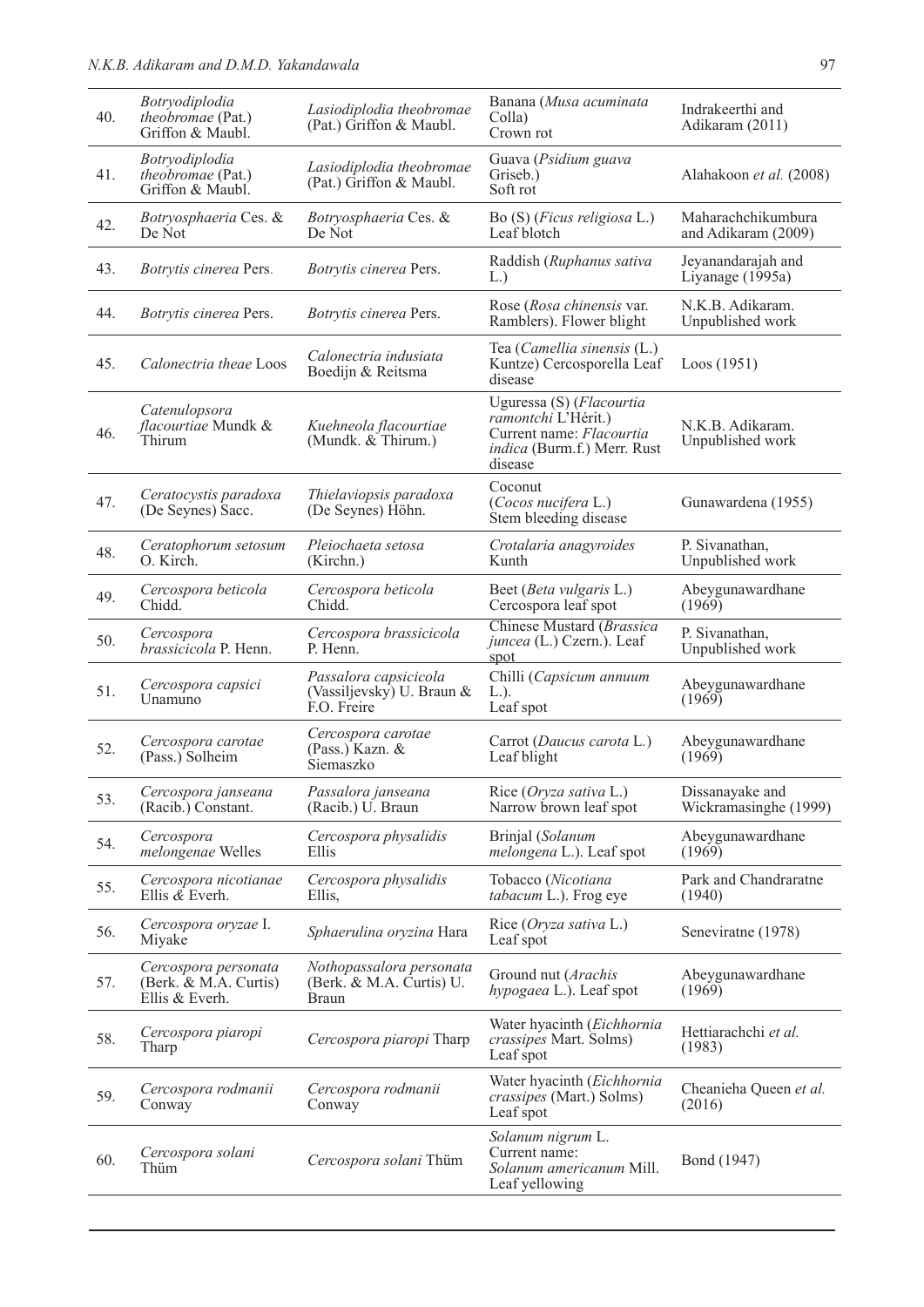| 61. | Cercospora zinniae<br>Ellis & G. Martin                                  | Cercospora zinniae Ellis<br>& G. Martin                                         | Zinnia (Zinnia elegans L.)<br>Leaf spot                                                                              | G.M. Nilmini Kumari,<br>Unpublished work |
|-----|--------------------------------------------------------------------------|---------------------------------------------------------------------------------|----------------------------------------------------------------------------------------------------------------------|------------------------------------------|
| 62. | Cercosporella brassicae<br>(Fautr. & Roum) v.<br>Hoehn                   | Neopseudocercosporella<br>capsellae (Ellis & Everh.)<br>Videira & Crous         | Turnips (Brassica<br>campestris L.). Current<br>name: Brassica rapa L.<br>White spot                                 | Bond (1947)                              |
| 63. | Ceriporiopsis<br>hypolateritius (Berk. ex<br>Cooke) Ryvarden             | Ceriporiopsis<br>hypolateritia (Berk. ex<br>Cooke) Ryvarden                     | Tea (Camellia sinensis (L.)<br>Kuntze). Red Root rot                                                                 | Arulpragasam (1988)                      |
| 64. | Chalara paradoxa (De<br>Seynes) Sacc.                                    | Ceratocystis paradoxa<br>(Dade) C. Moreau                                       | Pineapple (Ananas comosus<br>(L.) Merril). Water blister                                                             | Damunupola and<br>Adikaram (2000)        |
| 65. | Chalara paradoxa (De<br>Seynes) Sacc.                                    | Ceratocystis paradoxa<br>(Dade) C. Moreau                                       | Pineapple (Ananas comosus<br>(L.) Merril.) Stem-end rot                                                              | Adikaram et al. (2019)                   |
| 66. | Chalara paradoxa (De<br>Seynes) Sacc.                                    | Ceratocystis paradoxa<br>(Dade) C. Moreau                                       | Pineapple (Ananas comosus<br>(L.) Merril) Crown bud rot                                                              | Adikaram et al. (2019)                   |
| 67. | Choanephora<br>cucurbitarum (Berk. &<br>Rav.) Thaxter                    | Choanephora<br>infundibulifera f.<br>cucurbitarum (Berk. &<br>Ravenel) Schipper | Winged bean<br>(Psophocarpus<br>tetragonolobus (L.) DC.)<br>Choanephora blight                                       | Gunasekera et al.<br>(1985)              |
| 68. | Choanephora<br>cucurbitarum (Berk. &<br>Rav.) Thaxter                    | Choanephora<br>infundibulifera f.<br>cucurbitarum (Berk. &<br>Ravenel) Schipper | Psophocarpus scandens<br>(Endl.) Verdc. (Endl.) Verdc<br>Choanephora blight                                          | Gunasekera et al.<br>(1990)              |
| 69. | Cladosporium fulvum<br>Cooke                                             | Fulvia fulva (Cooke) Cif.                                                       | Tomato (Solanum<br>lycopersicon Mill.) Leaf<br>mould                                                                 | Abeygunawardhane<br>(1969)               |
| 70. | Cladosporium<br>versicolor T.E.T. Bond                                   | Passalora perfoliati (Ellis<br>& Everh.) U. Braun &<br>Crous                    | Hulan-tala (S) (Ageratum<br>$conyzoides$ (L.) L.)<br>Leaf spot/blotch                                                | Bond (1947)                              |
|     |                                                                          |                                                                                 |                                                                                                                      |                                          |
| 71. | Cladosporium<br>cladosporioides<br>(Fresen.) G.A. de Vries               | Cladosporium<br>cladosporioides (Fresen.)<br>G.A. de Vries                      | Tomato (Solanum<br>lycopersicon Mill.)                                                                               | Abayasekara et al.<br>(2013)             |
| 72. | Cladosporium sp.                                                         | Cladosporium sp.                                                                | Mango (Mangifera indica<br>L.). Inflorescence blight                                                                 | Sinniah et al. (2012)                    |
| 73. | Cochliobolus<br>miyabeanus (S. Ito $&$<br>Kurib.) Drechsler ex<br>Dastur | Bipolaris oryzae (Breda<br>de Haan) Shoemaker                                   | Rice (Oryza sativa L.)<br>Brown spot disease                                                                         | Fernando et al. (2016)                   |
| 74. | Coleosporium<br><i>plumeriae</i> Pat.                                    | Coleosporium plumeriae<br>Pat.                                                  | Temple tree (Plumeria sp.).<br>Plumeria rust                                                                         | Adikaram and<br>Weeraratne (2006)        |
| 75. | Colletotrichum<br>acutatum J.H.<br>Simmonds                              | Colletotrichum acutatum<br>J.H. Simmonds                                        | Red onion (Allium cepa L.).<br>Leaf twister Disease                                                                  | Vengadaramana and<br>Costa (2015)        |
| 76. | Colletotrichum<br><i>acutatum</i> J.H.<br>Simmonds                       | Colletotrichum acutatum<br>J.H. Simmonds                                        | Chilli (Capsicum annuum<br>L.) fruit. Anthracnose                                                                    | Mahendranathan et al.<br>(2011)          |
| 77. | Colletotrichum<br>acutatum J.H.<br>Simmonds                              | Colletotrichum acutatum<br>J.H. Simmonds                                        | Uguressa (S) (Flacourtia<br>ramontchi L'Hérit.)<br>Current name:<br>Flacourtia indica (Burm.f.)<br>Merr. Anthracnose | Jayasinghe and<br>Fernando (2004)        |
| 78. | Colletotrichum<br>acutatum J.H.<br>Simmonds                              | Colletotrichum acutatum<br>J.H. Simmonds                                        | Rubber (Hevea brasiliensis<br>(Willd. ex A. Juss.) Müll.<br>Arg.) Colletotrichum leaf<br>disease                     | Thambugala and<br>Deshappriya (2009)     |
| 79. | Colletotrichum<br><i>acutatum</i> J.H.<br>Simmonds                       | Colletotrichum acutatum<br>J.H. Simmonds                                        | Mango (Mangifera indica<br>$L.$ ).<br>Anthracnose                                                                    | Jayasinghe and<br>Fernando (2009)        |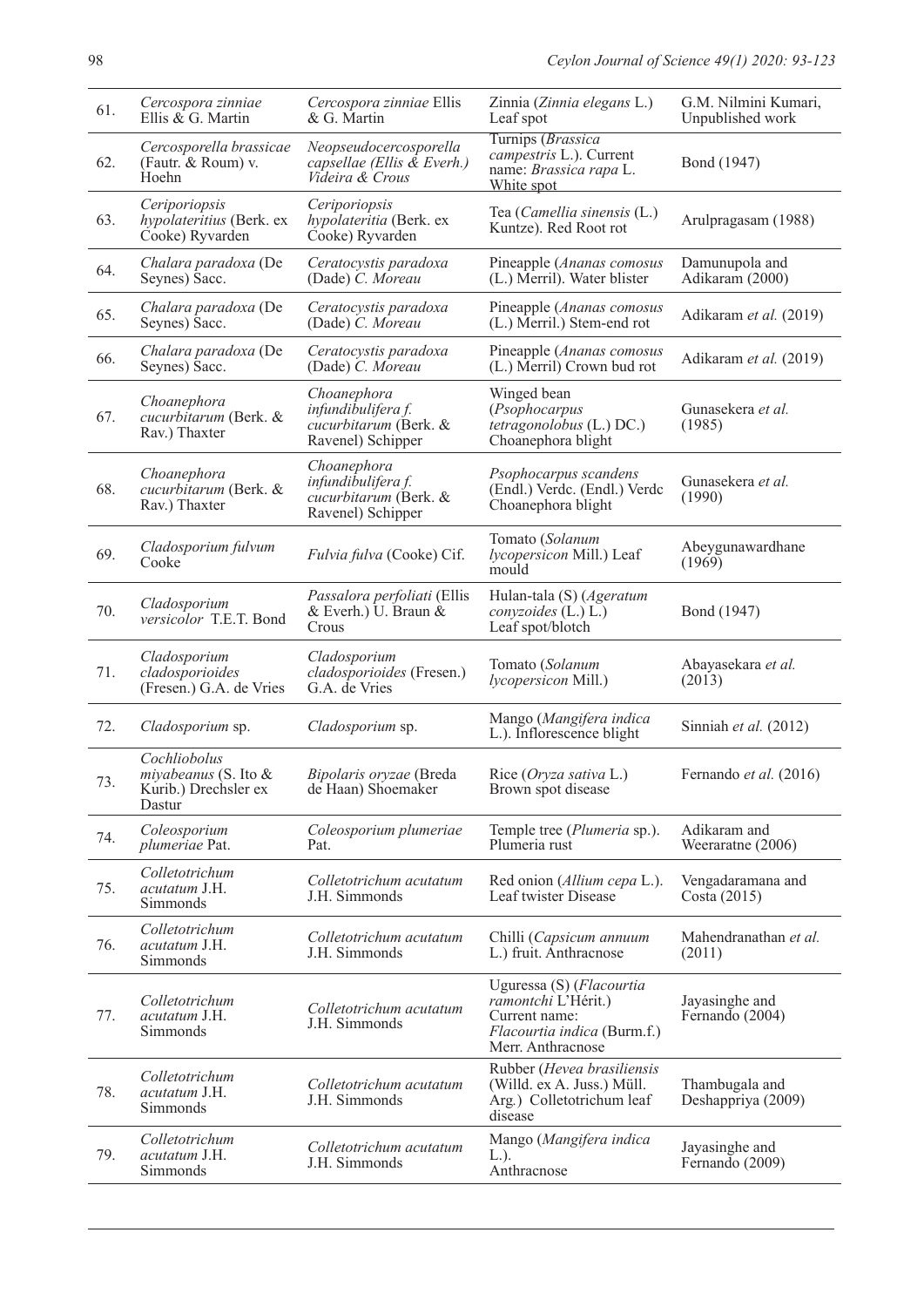| 80. | Colletotrichum asianum<br>Prihastuti, L. Cai &<br>K.D. Hyde                    | Colletotrichum asianum<br>Prihastuti, L. Cai & K.D.<br>Hyde                 | Mango (Mangifera indica<br>$L.$ ).<br>Anthracnose                                     | Vithanage et al. (2014).                                                                                 |
|-----|--------------------------------------------------------------------------------|-----------------------------------------------------------------------------|---------------------------------------------------------------------------------------|----------------------------------------------------------------------------------------------------------|
| 81. | Colletotrichum<br>camelliae Massee                                             | Colletotrichum camelliae<br>Massee                                          | Tea (Camellia sinensis (L.)<br>Kuntze). Brown blight &<br>anthracnose                 | Webster (1952)                                                                                           |
| 82. | Colletotrichum capsici<br>(Syd. & P. Syd.) E.J.<br>Butler & Bisby              | Colletotrichum truncatum<br>(Schwein.) Andrus &<br>W.D. Moore               | Aubergine (Solanum<br><i>melongena</i> L.) Anthracnose                                | Mahendranadan et al.<br>(2010)                                                                           |
| 83. | Colletotrichum capsici<br>(Syd. & P. Syd.) E.J.<br>Butler & Bisby              | Colletotrichum truncatum<br>(Schwein.) Andrus $\&$<br>W.D. Moore            | Chilli (Capsicum annuum<br>L.) Antharcnose                                            | Adikaram (1986/87)                                                                                       |
| 84. | Colletotrichum capsici<br>(Syd. & P. Syd.) E.J.<br>Butler & Bisby.             | Colletotrichum truncatum<br>(Schwein.) Andrus &<br>W.D. Moore               | Papaya (Carica papaya L.)<br>Anthracnose                                              | Dharmasiri (1988)                                                                                        |
| 85. | Colletotrichum capsici<br>(Syd. & P. Syd.) E.J.<br>Butler & Bisby              | Colletotrichum truncatum<br>(Schwein.) Andrus &<br>W.D. Moore               | Wood apple (Limonia<br><i>acidissima</i> Groff) Fruit rot                             | Adikaram et al. (1989)                                                                                   |
| 86. | Colletotrichum<br><i>coccodes</i> (Wallr.) S.<br>Hughes                        | Colletotrichum coccodes<br>(Wallr.) S. Hughes                               | Tomato (Solanum<br>lycopersicon Mill.).<br>Anthracnose                                | Wanasinghe and<br>Damunupola (2019)<br>Adikaram (1986/87)                                                |
| 87. | Colletotrichum<br>endophytica<br>Manamgoda,<br>Udayanga, L. Cai &<br>K.D. Hyde | Colletotrichum<br>endophytica Manamgoda,<br>Udayanga, L. Cai & K.D.<br>Hyde | Avocado fruit (Persea<br>americana Mill.)<br>Anthracnose                              | Dissanayaake et al.<br>(2016)                                                                            |
| 88. | Colletotrichum<br>fructicola Prihastuti, L.<br>Cai & K.D. Hyde                 | Colletotrichum fructicola<br>Prihastuti, L. Cai &<br>K.D. Hyde              | Anthurium (Anthurium<br>andraeanum Andre)<br>Anthracnose & black nose                 | S. Komala Vithanage,<br>D.M.D. Yakandawala,<br>L.N. Manawadu and<br>N.K.B. Adikaram,<br>Unpublished work |
| 89. | Colletotrichum<br>fructicola Prihastuti, L.<br>Cai & K.D. Hyde                 | Colletotrichum fructicola<br>Prihastuti, L. Cai &<br>K.D. Hyde              | Mango (Mangifera indica<br>$L.$ ).<br>Anthracnose                                     | Vithanage et al. (2014).                                                                                 |
| 90. | Colletotrichum<br>gigasporum Rakotonir.<br>& Munaut                            | Colletotrichum<br>gigasporum Rakotonir. &<br>Munaut                         | Avocado (Persea<br><i>americana</i> Mill.).<br>Anthracnose                            | Hunupolagama et al.<br>(2015)                                                                            |
| 91. | Colletotrichum<br>gloeosporioides PENZ.                                        | Colletotrichum<br>gloeosporioides PENZ.                                     | Mango (Mangifera indica<br>L.)<br>Anthracnose                                         | Karunanayake et al.<br>(2014)                                                                            |
| 92. | Colletotrichum<br>gloeosporioides PENZ.                                        | Colletotrichum<br>gloeosporioides PENZ.                                     | Avocado (Persea<br>americana Mill.).<br>Anthracnose                                   | Sivanathan and<br>Adikaram (1989)                                                                        |
| 93. | Colletotrichum<br>gloeosporioides PENZ.                                        | Colletotrichum<br>gloeosporioides PENZ.                                     | Shallot onion (Allium cepa<br>var. aggregatum G.Don)                                  | Wijesinghe and<br>Rajapakse (1997)                                                                       |
| 94. | Colletotrichum<br>gloeosporioides PENZ.                                        | Colletotrichum<br>gloeosporioides PENZ.                                     | Guava (Psidium guava<br>Griseb.). Current name:<br>Psidium guajava L.)<br>Anthracnose | Alahakoon et al. (2008)                                                                                  |
| 95. | Colletotrichum<br>gloeosporioides PENZ.                                        | Colletotrichum<br>gloeosporioides PENZ.                                     | Chilli (Capsicum annuum<br>L.)<br>Antharacnose                                        | Adikaram (1986/87)                                                                                       |
| 96. | Colletotrichum<br>gloeosporioides PENZ.                                        | Colletotrichum<br>gloeosporioides PENZ.                                     | Dioscorea alata L.<br>Anthracnose                                                     | Weeraratne et al. (2016)                                                                                 |
| 97. | Colletotrichum<br>gloeosporioides PENZ.                                        | Colletotrichum<br>gloeosporioides PENZ.                                     | Aerial yam (Dioscorea<br>bulbifera L.). Anthracnose                                   | Weeraratne et al. (2016)                                                                                 |
|     |                                                                                |                                                                             |                                                                                       |                                                                                                          |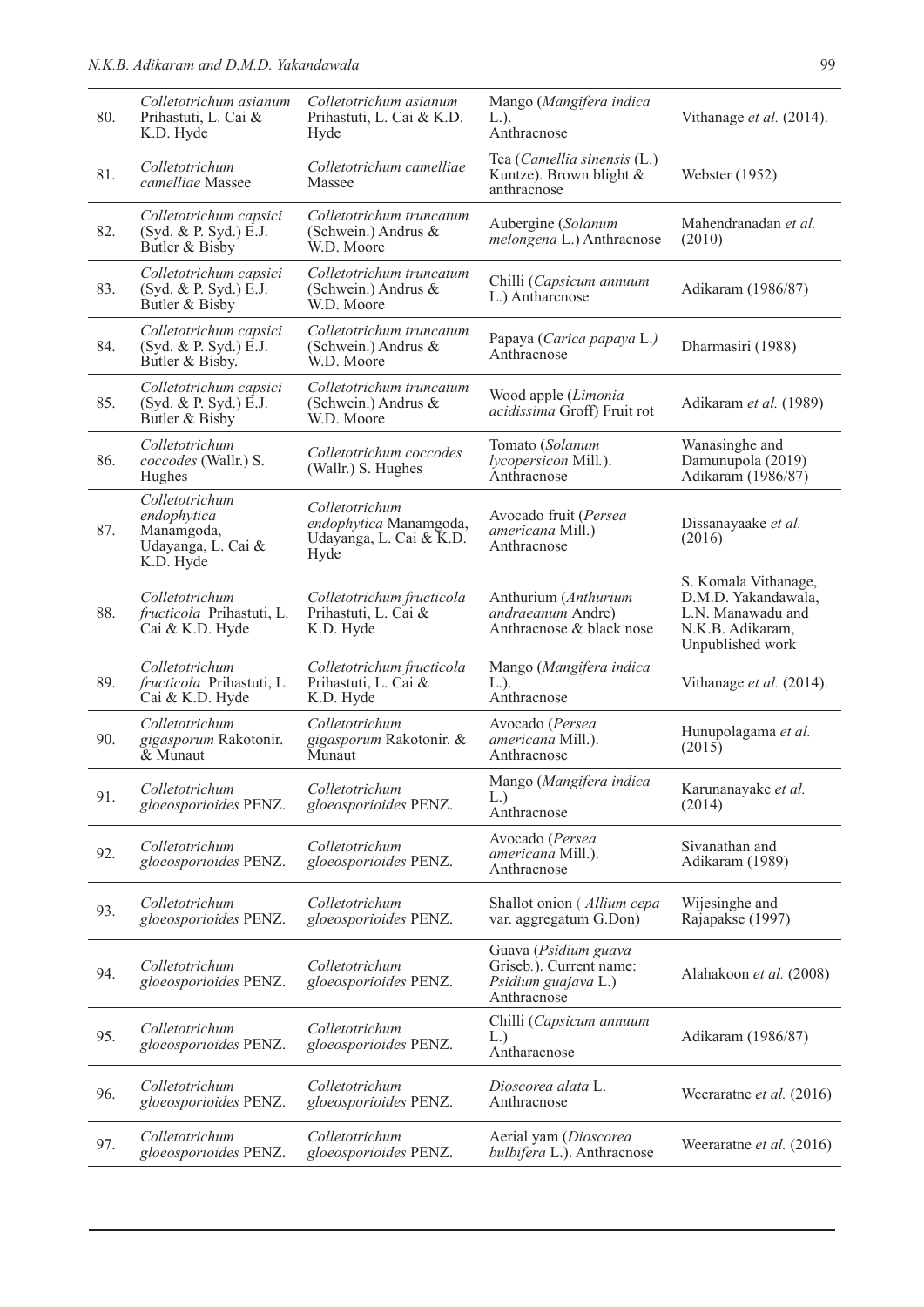| 98.  | Colletotrichum<br>gloeosporioides PENZ.                                 | Colletotrichum<br>gloeosporioides PENZ.                              | Dioscorea pentaphylla L.<br>Anthracnose                                                                                                        | Weeraratne et al. (2016)               |
|------|-------------------------------------------------------------------------|----------------------------------------------------------------------|------------------------------------------------------------------------------------------------------------------------------------------------|----------------------------------------|
| 99.  | Colletotrichum<br>gloeosporioides PENZ.                                 | Colletotrichum<br>gloeosporioides PENZ.                              | Dioscorea rotundata L.<br>Anthracnose                                                                                                          | Weeraratne et al. (2016)               |
| 100. | Colletotrichum<br>gloeosporioides PENZ.                                 | Colletotrichum<br>gloeosporioides PENZ.                              | 'Kukulala' (S), Asiatic<br>yam. (Dioscorea<br>esculenta (Lour.) Burkill).<br>Anthracnose                                                       | Weeraratne et al. (2016)               |
| 101. | Colletotrichum<br>gloeosporioides PENZ                                  | Colletotrichum<br>gloeosporioides PENZ.                              | Uguressa (S) (Flacourtia<br>ramontchi L'Hérit.).Current<br>name. Flacourtia<br>indica (Burm.f.) Merr.<br>Anthracnose                           | Jayasinghe and<br>Fernando (2004)      |
| 102. | Colletotrichum<br>gloeosporiodes PENZ.                                  | Colletotrichum<br>gloeosporioides PENZ.                              | Cluster onion (Allium cepa<br>L.). Anthracnose                                                                                                 | Araskesasry et al.<br>(2016)           |
| 103. | Colletotrichum<br>gloeosporioides PENZ.                                 | Colletotrichum<br>gloeosporioides PENZ.                              | Red onion (Allium cepa L.).<br>Leaf Twister Disease                                                                                            | Vengadaramana and<br>Costa (2015)      |
| 104. | Colletotrichum<br>gloeosporioides PENZ.                                 | Colletotrichum<br>gloeosporioides PENZ.                              | Rubber (Hevea brasiliensis<br>(Willd. ex A.Juss.) Müll.<br>Arg.). Colletotrichum leaf<br>disease                                               | Thambugala and<br>Deshappriya (2009)   |
| 105. | Colletotrichum<br>gloeosporioides PENZ.                                 | Colletotrichum<br>gloeosporioides PENZ.                              | Pomegranate (Punica<br>granatum L.). Anthracnose                                                                                               | Adikaram (1986/87)                     |
| 106. | Colletotrichum<br>gloeosporioides PENZ.                                 | Colletotrichum<br>gloeosporioides PENZ.                              | Orange (Citrus sinensis (L.)<br>Osbeck). Anthracnose                                                                                           | Adikaram (1986/87)                     |
| 107. | Colletotrichum<br>gloeosporioides PENZ.                                 | Colletotrichum<br>gloeosporioides PENZ.                              | Grapefruit (Citrus grandis<br>var. racemosa (M. Roem.)<br>B.C. Stone) Current name:<br>Citrus decumana var.<br>racemosa M. Roem<br>Anthracnose | Adikaram (1986/87)                     |
| 108. | Colletotrichum<br>gloeosporioides PENZ.                                 | Colletotrichum<br>gloeosporioides PENZ.                              | Banana (Musa acuminata<br>Colla).<br>Crown rot                                                                                                 | Indrakeerthi and<br>Adikaram (2011)    |
| 109. | Colletotrichum<br>higginsianum Sacc.                                    | Colletotrichum<br>higginsianum Sacc.                                 | Raddish (Ruphanus sativa<br>L.                                                                                                                 | Jeyanandarajah and<br>Liyanage (1995a) |
| 110. | Colletotrichum<br>laticiphilum Damm,<br>P.F. Cannon & Crous             | Colletotrichum<br>laticiphilum Damm, P.F.<br>Cannon & Crous          | Rubber (Hevea brasiliensis<br>(Willd. ex A.Juss.) Müll.<br>Arg.)                                                                               | Hunupolagama et al.<br>(2017)          |
| 111. | Colletotrichum<br>lindemuthianum (Sacc.<br>& Magnus) Briosi &<br>Cavara | Colletotrichum<br>lindemuthianum (Sacc. &<br>Magnus) Briosi & Cavara | Bean pods & seedlings<br>(Phaseolus vulgaris L.)<br>Anthracnose                                                                                | Adikaram (1986/87)                     |
| 112. | Colletotrichum musae<br>(Berk. & M.A. Curtis)<br>Arx                    | Colletotrichum musae<br>(Berk. & M.A. Curtis)<br>Arx                 | Banana (Musa acuminata)<br>Crown rot                                                                                                           | Indrakeerthi and<br>Adikaram (2011)    |
| 113. | Colletotrichum musae<br>(Berk. & M.A. Curtis)<br>Arx                    | Colletotrichum musae<br>(Berk. & M.A. Curtis)<br>Arx                 | Banana (Musa acuminata<br>Colla).<br>Anthracnose                                                                                               | Wanigasekara et al.<br>(2014)          |
| 114. | Colletotrichum<br>nymphaeae (Pass.) Aa                                  | Colletotrichum<br>nymphaeae (Pass.) Aa                               | Rubber ( <i>Hevea brasiliensis</i><br>(Willd. ex A.Juss.) Müll.<br>Arg.)                                                                       | Hunupolagama et al.<br>(2017)          |
| 115. | Colletotrichum<br>phomoides (Sacc.)<br>Chester                          | Colletotrichum coccodes<br>(Wallr.) S. Hughes                        | Tomato (Solanum<br>lycopersicon Mill.).<br>Anthracnose                                                                                         | Abeygunawardhane<br>(1969)             |
|      |                                                                         |                                                                      |                                                                                                                                                |                                        |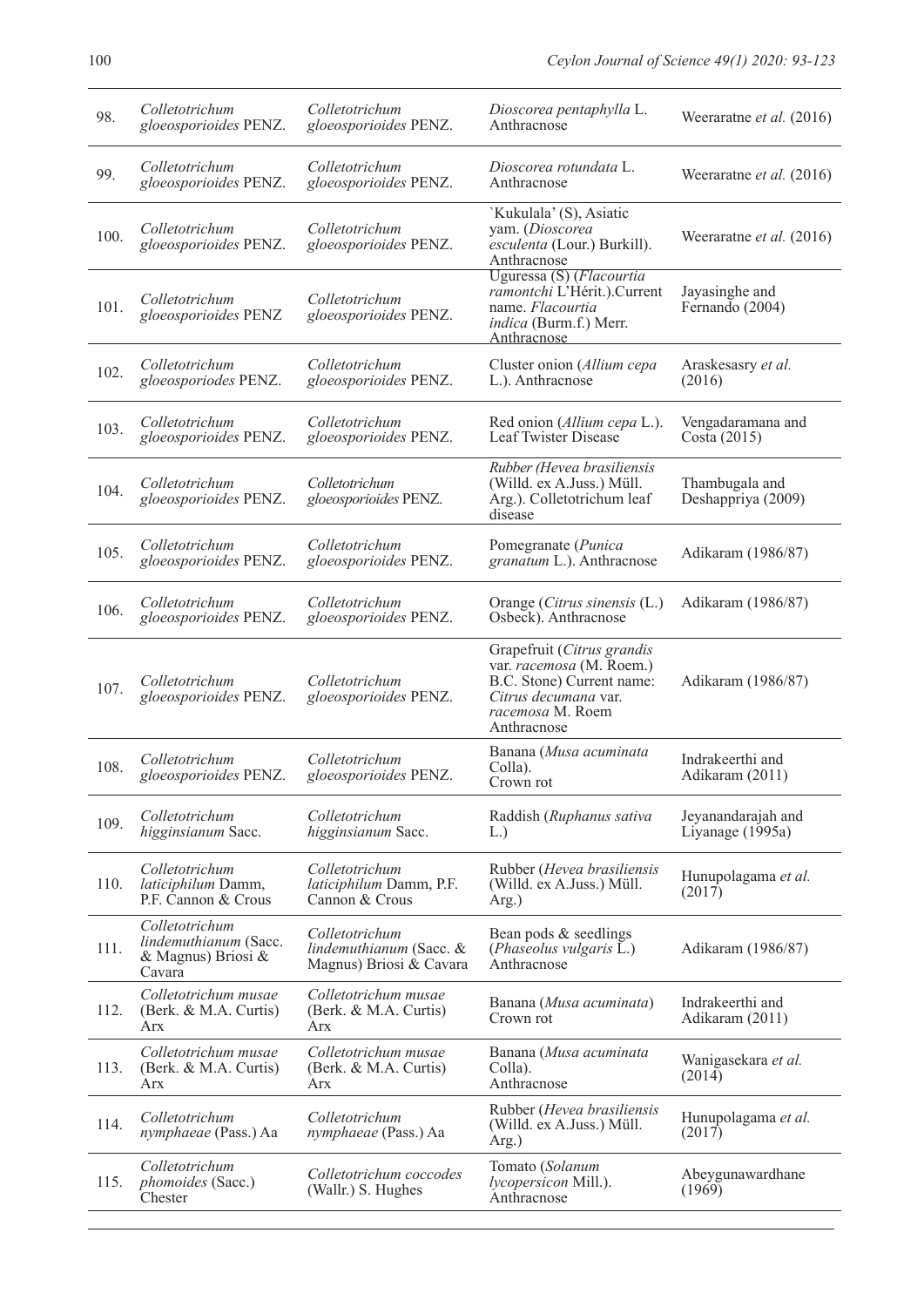| 116. | Colletotrichum piperis<br>F. Stevens                          | Colletotrichum piperis F.<br>Stevens                          | Pepper (Piper nigrum L.)<br>Leaf spot                                                               | P. Sivanathan,<br>Unpublshed work                                                                   |
|------|---------------------------------------------------------------|---------------------------------------------------------------|-----------------------------------------------------------------------------------------------------|-----------------------------------------------------------------------------------------------------|
| 117. | Colletotrichum<br>siamense Prihast., L.<br>Cai & K.D. Hyde    | Colletotrichum siamense<br>Prihast., L. Cai & K.D.<br>Hyde    | Anthurium (Anthurium<br>andraeanum Linden)<br>Spathe rot                                            | S.K. Vithanage,<br>N.K.B. Adikaram,<br>D.M.D. Yakandawala<br>and L.N. Manawadu,<br>Unpublished work |
| 118. | Colletotrichum<br>siamense Prihast., L.<br>Cai & K.D. Hyde    | Colletotrichum siamense<br>Prihast., L. Cai & K.D.<br>Hyde    | Avocado (Persea<br>americana Mill.).<br>Anthracnose                                                 | Dissanayake et al.<br>(2016)                                                                        |
| 119. | Colletotrichum<br>siamense Prihast., L.<br>Cai & K.D. Hyde    | Colletotrichum siamense<br>Prihast., L. Cai & K.D.<br>Hyde    | Begonia spp. foliage<br>Anthracnose                                                                 | Wickramasinghe,<br>Yakandawala and<br>Adikaram (2019)                                               |
| 120. | Colletotrichum<br>siamense Prihast., L.<br>Cai & K.D. Hyde    | Colletotrichum siamense<br>Prihast., L. Cai & K.D.<br>Hyde    | Cashew (Anacardium<br>occidentale L.) Anthracnose                                                   | N.K.B. Adikaram,<br>D.M.D. Yakandawala<br>and D.S. Madhupani,<br>Unpublished work                   |
| 121. | Colletotrichum<br>siamense Prihast., L.<br>Cai & K.D. Hyde    | Colletotrichum siamense<br>Prihast., L. Cai & K.D.<br>Hyde    | Mango (Mangifera indica<br>$L.$ ).<br>Anthracnose                                                   | Vithanage et al. (2014).                                                                            |
| 122. | Colletotrichum<br>siamense Prihast., L.<br>Cai & K.D. Hyde    | Colletotrichum siamense<br>Prihast., L. Cai & K.D.<br>Hyde    | Papaya (Carica papaya L.)<br>Anthracnose                                                            | N.K.B. Adikaram,<br>D.M.D. Yakandawala<br>and D.S. Madhupani,<br>Unpublished work                   |
| 123. | Colletotrichum<br>siamense Prihast., L.<br>Cai & K.D. Hyde    | Colletotrichum siamense<br>Prihast., L. Cai & K.D.<br>Hyde    | Rubber (Hevea brasiliensis)<br>Leaf disease                                                         | Herath et al. (2019)                                                                                |
| 124. | Colletotrichum<br>truncatum (Schwein.)<br>Andrus & W.D. Moore | Colletotrichum truncatum<br>(Schwein.) Andrus &<br>W.D. Moore | Begonia (Begonia sp.)<br>Anthracnose                                                                | Wicramasinghe,<br>Yakandawala and<br>Adikaram (2019)                                                |
| 125. | Colletotrichum<br>truncatum (Schwein.)<br>Andrus & W.D. Moore | Colletotrichum truncatum<br>(Schwein.) Andrus &<br>W.D. Moore | Papaya (Carica papaya L.)<br>Anthracnose                                                            | N.K.B. Adikaram,<br>D.M.D. Yakandawala<br>and D.S. Madhupani,<br>Unpublished work                   |
| 126. | Colletotrichum<br>truncatum (Schwein.)<br>Andrus & W.D. Moore | Colletotrichum truncatum<br>(Schwein.) Andrus &<br>W.D. Moore | Termeric (Curcuma longa<br>$L.$ ).<br>Leaf blight                                                   | Abeygunawardhane<br>(1969)                                                                          |
| 127. | Cordana musae Preuss<br>ex. Sacc.                             | Neocordana musae<br>$(Zimm.)$ Hern.-Restr. &<br>Crous         | Banana (Musa acuminata<br>Colla). Cordana leaf spot                                                 | Perera et al. (2013)                                                                                |
| 128. | Corticium salmonicolor<br>Berk. & Broome                      | Erythricium salmonicolor<br>(Berk. & Broome) Burds            | Calophyllum walkeri Wight<br>Pink disease                                                           | Adikaram et al. (2007)                                                                              |
| 129. | Corticium salmonicolor<br>Berk. & Broome                      | Erythricium salmonicolor<br>(Berk. & Broome) Burds            | Symplocos cochinchinensis<br>(Lour.) S. Moore<br>Pink disease                                       | Adikaram et al. (2007)                                                                              |
| 130. | Corticium salmonicolor<br>Berk & Broome                       | Erythricium salmonicolor<br>(Berk. & Broome) Burds            | Symplocos elegans<br>Thwaites<br>Pink disease                                                       | Adikaram et al. (2007)                                                                              |
| 131. | Corticium salmonicolor<br>Berk & Broome                       | Erythricium salmonicolor<br>(Berk. & Broome) Burds            | Symplocos obtusa Wall. ex<br>G.Don Pink disease                                                     | Adikaram et al. (2007)                                                                              |
| 132. | Corticium salmonicolor<br>Berk & Broome                       | Erythricium salmonicolor<br>(Berk. & Broome) Burds            | Coffee (Coffea arabica L.).<br>Pink disease                                                         | P. Sivanathan,<br>Unpublished work                                                                  |
| 133. | Corticium salmonicolor<br>Berk & Broome                       | Erythricium salmonicolor<br>(Berk. & Broome) Burds            | Cinnamon (Cinnamomum<br><i>verum</i> Presl.<br>Syn. Cinnamomum<br>zeylanicum Blume) Pink<br>disease | Rajapakse and<br>Wasantha Kumara,<br>(2007)                                                         |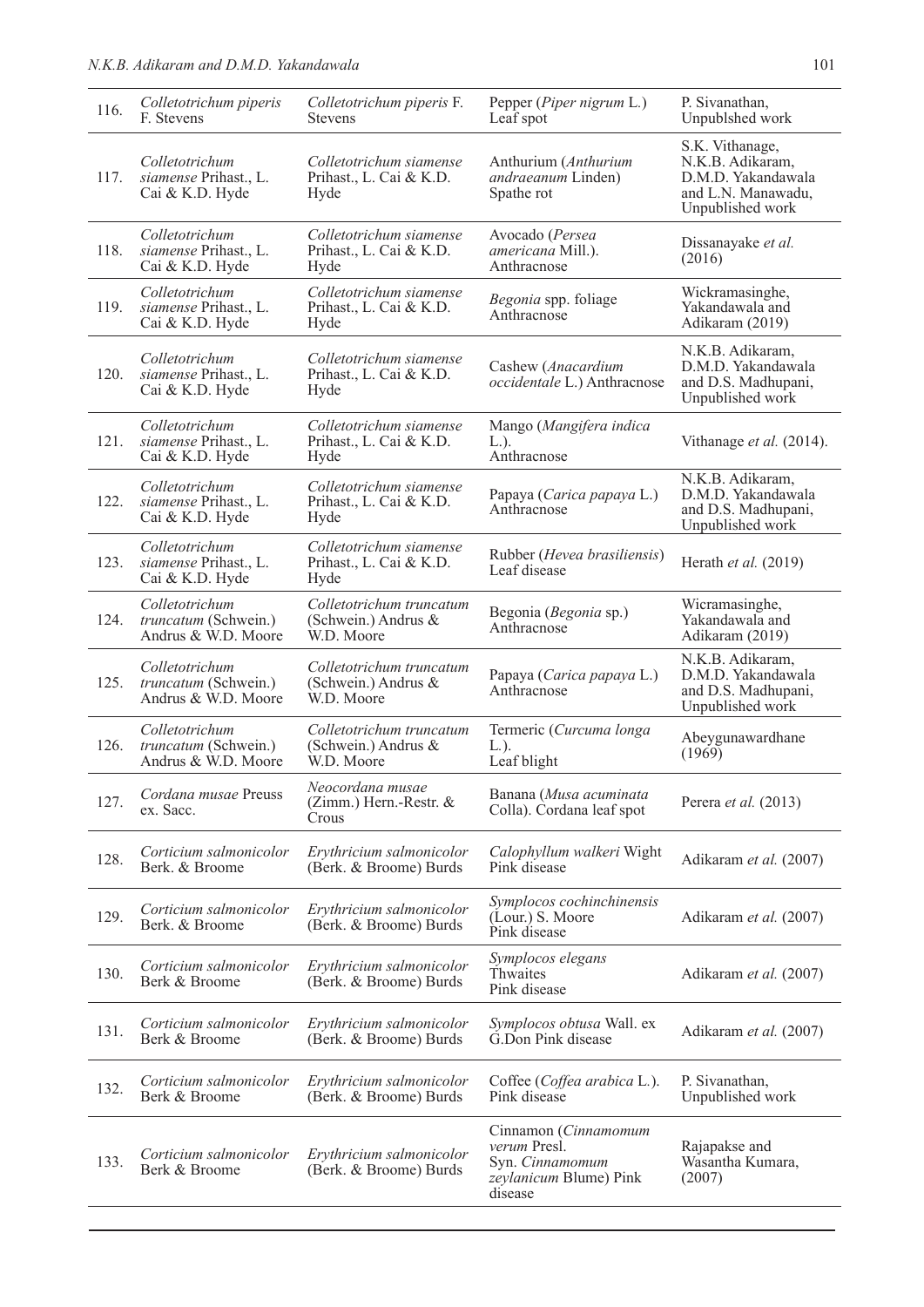| 134. | Corticium solani (Prill.<br>& Delacr.) Bourdot &<br>Galzin             | Rhizoctonia solani J.G.<br>Kühn                              | Potato (Solanum tuberosum<br>L.) Black scurf disease                                                      | Gunawardana and<br>Bandara (1993)              |
|------|------------------------------------------------------------------------|--------------------------------------------------------------|-----------------------------------------------------------------------------------------------------------|------------------------------------------------|
| 135. | Corynespora cassiicola<br>(Burk. & Curtis) Wei                         | Corynespora cassiicola<br>(Burk. & Curtis) Wei               | Aubergine<br>(Solanum melongena L.)                                                                       | Adikaram (1986/87)                             |
| 136. | Corynespora<br>cassiicola (Burk. &<br>Curtis) Wei                      | Corynespora cassiicola<br>(Burk. & Curtis) Wei               | Croton (Codiaeum<br>variegatum (L.) Rumph. ex<br>A.Juss.). Leaf disease                                   | Jayasuriya and<br>Thennakoon (2009)            |
| 137. | Corynespora cassiicola<br>(Burk. & Curtis) Wei                         | Corynespora cassiicola<br>(Burk. & Curtis) Wei               | Rubber (Hevea brasiliensis<br>(Willd. ex A.Juss.) Müll.<br>Arg.). Corynespora leaf<br>spot                | Liyanage et al. (1986)                         |
| 138. | Corynespora cassiicola<br>(Burk. & Curtis) Wei                         | Corynespora cassiicola<br>(Burk. & Curtis) Wei               | Tomato (Solanum<br>lycopersicon Mill.) Target<br>spot                                                     | Adikaram (1986/87)<br>Weeraratne et al. (2019) |
| 139. | Curvularia lunata<br>(Wakker) Boedijn                                  | Curvularia lunata<br>(Wakker) Boedijn                        | Rice (Oryza sativa L.)<br>Grain discoloration                                                             | Nasla et al. (2019)                            |
| 140. | Curvularia pallescens<br>Boedijn                                       | Curvularia pallescens<br>Boedijn                             | Neeramulliya (S)<br>(Asteracantha longifolia<br>Nees.)                                                    | Fernando and<br>Abeywickrama (1996)            |
| 141. | Curvularia pallescence<br>Boedijn                                      | Curvularia pallescens<br>Boedijn                             | Rice (Oryza sativa L.)<br>Grain discoloration                                                             | Nasla et al. (2019)                            |
| 142. | Curvularia<br>senegalensis (Speg.)<br>Subram.                          | Curvularia senegalensis<br>(Speg.) Subram.                   | Rubber (Hevea brasiliensis)<br>Leaf disease                                                               | Herath et al. (2019)                           |
| 143. | Curvularia tuberculata<br>B.L. Jain                                    | Curvularia tuberculata<br>B.L. Jain                          | Water hyacinth (Eichhornia<br>crassipes Mart. Solms.)<br>Leaf spot                                        | Hettiarachchi et al.<br>(1983)                 |
| 144. | Cylindrocladium<br>quinqueseptatum<br>Boedijn & Reitsma                | Calonectria<br>quinqueseptata<br>Figueiredo & Namek          | Clove (Syzygium<br>aromaticum (L.) Merr.<br>& Perry) (Syn. Eugenia<br>caryophyllata Thunb.).<br>Leaf spot | Jayasinghe and<br>Wijesundera (1995)           |
| 145. | Cylindrocladium<br>uinqueseptatum<br>Boedijn & Reitsma                 | Calonectria<br>quinqueseptata<br>Figueiredo & Namek          | Rubber (Hevea brasiliensis<br>(Willd. ex A.Juss.) Müll.<br>Arg.). Leaf spot                               | Jayasinghe et al. (2009)                       |
| 146. | Denticulria mangiferae                                                 | Denticulria mangiferae                                       | Mango (Mangifera indica<br>L.). Mango scab                                                                | N.K.B. Adikaram,<br>Unpublished work           |
| 147. | Diplocarpon rosea<br>Wolf.                                             | Diplocarpon rosea Wolf.                                      | Rose (Rosa indica L.)<br>Black spot disease.                                                              | P. Sivanathan,<br>Unpublished work.            |
| 148. | Dreshlera graminea<br>S. Ito & Kurib.                                  | Pyrenophora graminea S.<br>Ito & Kurib.                      | Raddish (Ruphanus sativa<br>L.                                                                            | Jeyanandarajah and<br>Liyanage (1995a)         |
| 149. | Drechslera rostrata<br>(Drechsler) M.J.<br>Richardson & E.M.<br>Fraser | Exserohilum rostratum<br>(Drechsler) K.J. Leonard<br>& Suggs | Livistona chinensis (Jacq.)<br>R.Br. ex Mart. Leaf spot                                                   | Hewage et al. (2007)                           |
| 150. | Erysiphe sp.                                                           | Erysiphe sp.                                                 | Momordica charantia L.<br>Powdery mildew                                                                  | Ratnayake et al.<br>(2016b)                    |
| 151. | Erysiphe<br>cichoracearum DC.                                          | Golovinomyces<br>cichoracearum (DC.) V.P.<br>Heluta          | Okra (Hibiscus esculentus<br>L.). Powdery Mildew                                                          | Samarajeewa and<br>Rathnayake (2004)           |
| 152. | Erysiphe<br>cichoracearum DC.                                          | Golovinomyces<br>cichoracearum (DC.) V.P.<br>Heluta          | Zinnia (Zinnia elegans L.)<br>Powdery mildew                                                              | Adikaram, unpublished<br>work                  |
|      |                                                                        |                                                              |                                                                                                           |                                                |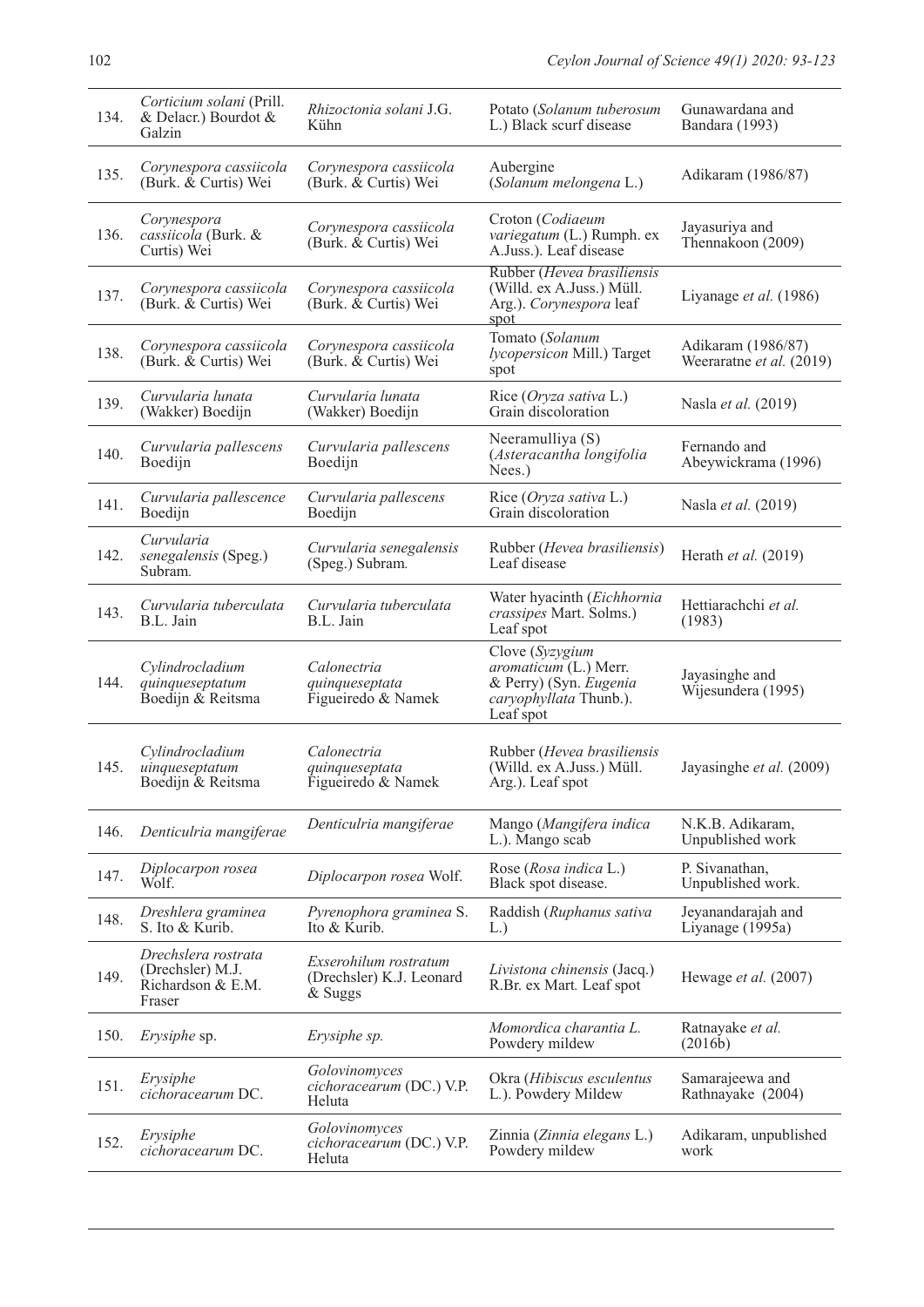| 153. | Erysiphe polygoni DC.                                  | Erysiphe polygoni DC                                                 | Pea ( <i>Pisum sativum L.</i> )<br>Powdery mildew                                                   | Abeygunawardhane<br>(1969)                                                           |
|------|--------------------------------------------------------|----------------------------------------------------------------------|-----------------------------------------------------------------------------------------------------|--------------------------------------------------------------------------------------|
| 154. | Erysiphe quercicola<br>S. Takam & U. Braun             | Erysiphe quercicola<br>S. Takam. & U. Braun                          | Atteria (S), Jasmine orange<br>(E), (Murraya paniculata<br>$(L.)$ Jack).<br>Powdery mildew          | N.K.B. Adikaram and<br>D.M.D. Yakandawala,<br>Unpublished work                       |
| 155. | Exobasidium vexans<br>Massee                           | Exobasidium vexans<br>Massee                                         | Tea (Camellia sinensis (L.)<br>Kuntze) Blister blight                                               | Loos (1949)                                                                          |
| 156. | Fomes applanatus<br>(Pers.) Gillet                     | Ganoderma applanatum<br>(Pers.) Pat.                                 | Tea (Camellia sinensis (L.)<br>Kuntze). General wood rot                                            | Balasuriya (2008)                                                                    |
| 157. | Fomes lignosus<br>(Klotzsch) Bres.                     | Rigidoporus microporus<br>(Sw.) Overeem                              | Rubber (Hevea brasiliensis<br>(Willd. ex A.Juss.) Müll.<br>Arg.). White root disease                | Peries et al. (1959)                                                                 |
| 158. | Fomes lucidus (Curtis)<br>Cooke                        | Ganoderma lucidum<br>(Curtis) P. Karst.                              | Tea (Camellia sinensis (L.)<br>Kuntze). General wood rot                                            | Balasuriya (2008)                                                                    |
| 159. | <i>Fomes noxius</i> Corner                             | Pyrrhoderma noxium<br>(Corner) L.W. Zhou &<br>Y.C. Dai               | Cinnomon (Cinnamomum<br>verum Presl.)<br>Syn. Cinnamomum<br>zeylanicum Blume) White<br>root disease | Jayasimghe et al.<br>(2017)                                                          |
| 160. | Fomes noxius Corner                                    | Pyrrhoderma noxium<br>(Corner) L.W. Zhou &<br>Y.C. Dai               | Coffee (Coffea arabica L.).<br>Brown root disease                                                   | P. Sivanathan,<br>Unpublished worfk                                                  |
| 161. | Fusarium acuminatum<br>Wollenw.                        | Fusarium acuminatum<br>Wollenw.                                      | Gokatu (Tribulus terrestris<br>L.)                                                                  | Abeywickrama et al.<br>(1992)                                                        |
| 162. | Fusarium avenaceum<br>(Fr.) Sacc.                      | <i>Fusarium avenaceum</i> (Fr.)<br>Sacc.                             | Carnation (Dianthus<br>caryophyllus L.)                                                             | de Silva et al. $(2005)$                                                             |
| 163. | Fusarium culmorum<br>(W.G. Sm.) Sacc.                  | Fusarium culmorum<br>(W.G. Sm.) Sacc.                                | Gokatu (Tribulus terrestris<br>L.                                                                   | Abeywickrama et al.<br>(1992)                                                        |
| 164. | Fusarium<br>decemcellulare Brick                       | Albonectria<br>rigidiuscula (Berk. &<br>Broome) Rossman &<br>Samuels | Cocoa (Theobroma cacao<br>L.<br>Pod rot                                                             | Adikaram (1986/87)                                                                   |
| 165. | <i>Fusarium epithele</i><br>McAlpine                   | Fusarium epithele<br>McAlpine                                        | Orange (Citrus sinensis (L.)<br>Osbeck)                                                             | Adikaram (1986/87)                                                                   |
| 166. | Fusarium graminearum<br>Schwabe                        | Fusarium graminearum<br>Schwabe                                      | Gokatu (Tribulus terrestris<br>L.)                                                                  | Abeywickrama et al.<br>(1992)                                                        |
| 167. | Fusarium mangiferae<br>Britz, M.J. Wingf. &<br>Marasas | Fusarium mangiferae<br>Britz, M.J. Wingf. &<br>Marasas               | Mango (Mangifera indica<br>$L.$ ).<br>Floral malformation                                           | Sinniah et al. (2013)                                                                |
| 168. | Fusarium mangiferae<br>Britz, M.J. Wingf. &<br>Marasas | Fusarium mangiferae<br>Britz, M.J. Wingf. &<br>Marasas               | Mango (Mangifera indica<br>$L.$ ).<br>Stem-end browning                                             | D.M.S. Dissanayake,<br>N.K.B. Adikaram and<br>D.M.D.Yakandawala,<br>Unpublished work |
| 169. | Fusarium moniliforme<br>Sheldon                        | Fusarium fujikuroi<br>Nirenberg                                      | Dracena godseffiana Leaf<br>spot                                                                    | Jeyanandarajah and<br>Wijesooriya (1997)                                             |
| 170. | Fusarium moniliforme<br>Sheldon                        | Fusarium fujikuroi<br>Nirenberg                                      | Maize (Zea mays L.)<br>Red ear rot disease                                                          | Priyantha et al. (2015)                                                              |
| 171. | Fusarium oxysporum<br>Schltdl                          | Fusarium oxysporum<br>Schltdl                                        | Cucumber (Cucumis sativus<br>$L.$ ).<br>Fusarium rot                                                | Bogamuwa and<br>Karunaratne (1985)                                                   |
| 172. | Fusarium oxysporum                                     | Fusarium oxysporum<br>Schltdl.                                       | Jack tree (Artocarpus<br>heterophyllus Lam.) Root<br>rot                                            | Kuruppu et al. (2019)                                                                |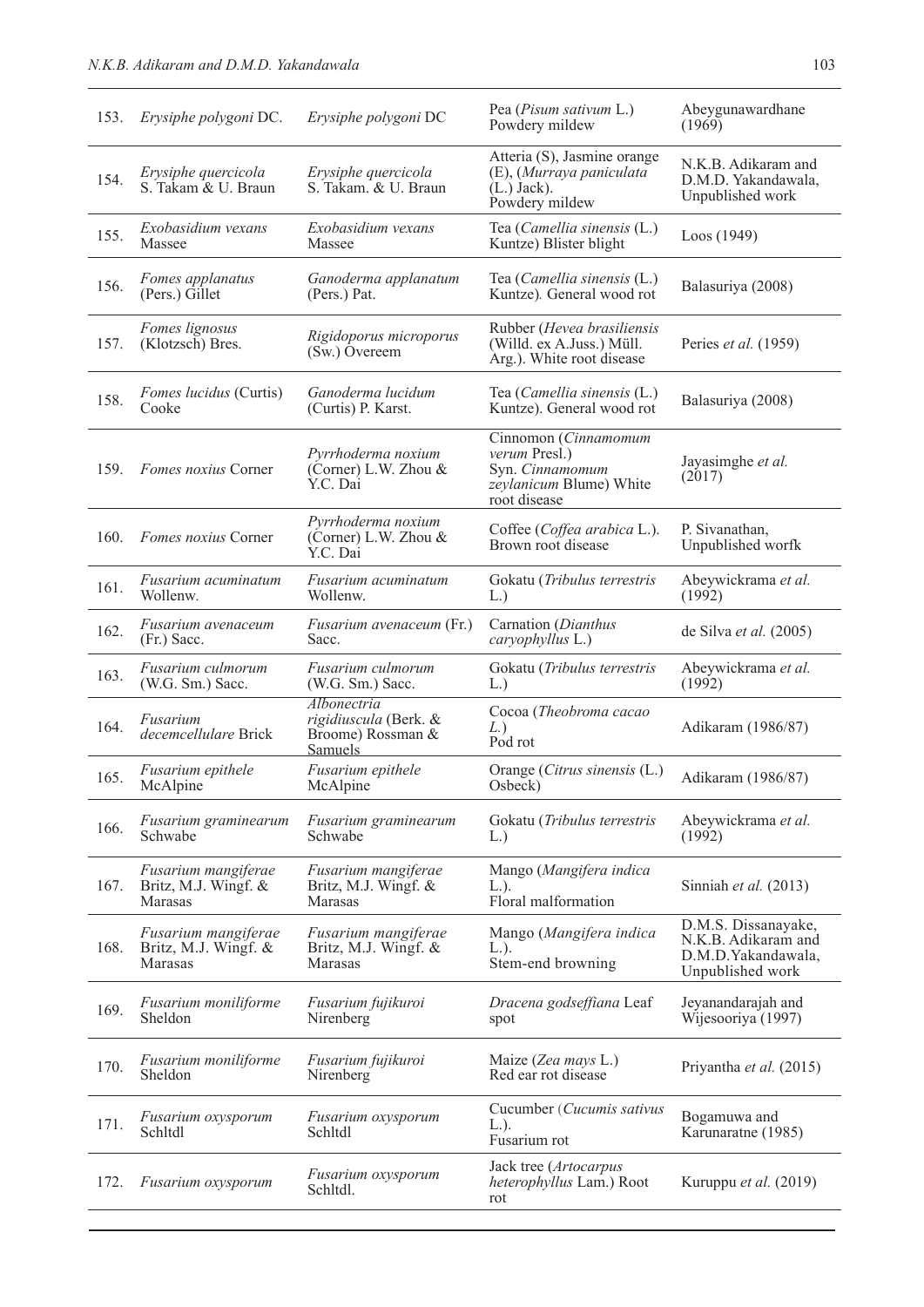| 173. | <i>Fusarium oxysporum f.</i><br>sp. Cepae W.C. Snyder<br>& H.N. Hansen            | Fusarium oxysporum f.<br>sp. Cepae W.C. Snyder &<br>H.N. Hansen                     | Shallot onion (Allium cepa<br>var. aggregatum G.Don)                                                                     | Wijesinghe and<br>Rajapakse (1997)                      |
|------|-----------------------------------------------------------------------------------|-------------------------------------------------------------------------------------|--------------------------------------------------------------------------------------------------------------------------|---------------------------------------------------------|
| 174. | <i>Fusarium oxysporum f.</i><br>sp. Cubenase (Foc.)                               | <i>Fusarium oxysporum</i> f.sp.<br>Cubense (E.F. Sm.) W.C.<br>Snyder & H.N. Hansen  | Banana (Musa acuminata<br>Colla). Fusarium wilt                                                                          | Rajapakse et al. (2005)<br>Ferdinandez et al.<br>(2019) |
| 175. | Fusarium oxysporum<br>pv. dianthi                                                 | Fusarium oxysporum<br>Schltdl.                                                      | Carnation (Dianthus<br>caryophyllus L.) Vascular<br>wilt                                                                 | de Silva et al. (2005)                                  |
| 176. | Fusarium oxysporum<br>f. sp. Nicotianae<br>(Johnson) W.C. Snyder<br>& H.N. Hansen | Fusarium oxysporum f.sp.<br>nicotianae (Johnson) W.C.<br>Snyder & H.N. Hansen       | Tobacco (Nicotiana<br>tabacum L.). Damping-off                                                                           | Sumith and Bandara<br>$(2002)$ .                        |
| 177. | Fusarium oxysporum f.<br>sp. Niveum                                               | <i>Fusarium oxysporum</i> f.sp.<br>Niveum $(E.F. Sm.)$ W.C.<br>Snyder & H.N. Hansen | Water melon (Citrullus<br>lanatus). Vascular wilt                                                                        | Sapumohotti (1995)                                      |
| 178. | Fusarium oxysporium<br>Schltdl                                                    | Fusarium oxysporium<br>Schltdl                                                      | Tea (Camellia sinensis (L.)<br>Kuntze). Soft rot                                                                         | Senanayake et al.<br>(2015)                             |
| 179. | Fusarium oxysporum f.<br>sp. Lycopersici race 1                                   | Fusarium oxysporum f.<br>sp. Lycopersici race 1                                     | Tomato (Solanum<br>lycopersicon Mill.)<br>Vascular wilt                                                                  | Weeraratne and de<br>Costa (2018)                       |
| 180. | Fusarium oxysporum f.<br>sp. radicis-lycopersici<br>Jarvis & Shoemaker            | Fusarium oxysporum f.sp.<br>radicis-lycopersici Jarvis<br>& Shoemaker               | Brinjal (Solanum<br>melongena L.). Vascular<br>wilt                                                                      | Weeraratne and de<br>Costa (2018)                       |
| 181. | Fusarium<br>pallidoroseum (Cooke)<br>sacc.                                        | Fusarium incarnatum<br>(Roberge) Sacc.                                              | Polyscias balfouriana<br>(André) L.H.Bailey, P.<br>filicifolia (C.Moore ex<br>E.Fourn.) L.H.Bailey<br>Stem rot, Root rot | Hewage et al. (2007)                                    |
| 182. | Fusarium<br>pallidoroseum<br>(Matsush.) Nirenberg                                 | Fusarium incarnatum<br>(Roberge) Sacc.                                              | Dracaena godseffiana<br>Sander ex Mast. Leaf spot                                                                        | Jeyanandarajah and<br>Wijesooriya (1997)                |
| 183. | Fusarium proliferatum<br>(Matsush.) Nirenberg                                     | Fusarium proliferatum<br>(Matsush.) Nirenberg ex<br>Gerlach & Nirenberg             | Banana (Musa acuminata<br>Colla). Fruit rot                                                                              | Anthony et al. (2004).                                  |
| 184. | Fusarium semitectum<br>Berk. & Ravenel                                            | Fusarium incarnatum<br>(Desm.) Sacc.                                                | Banana (Musa acuminata<br>Colla).<br>Crown rot                                                                           | Indrakeerthi and<br>Adikaram (2011)                     |
| 185. | Fusarium solani (Mart.)<br>Appel & Wollenw                                        | Neocosmospora solani<br>(Mart.) L. Lombard $\&$<br>Crous                            | Onion (Allium cepa L.)<br>Bulb rot                                                                                       | Anparasy (1994)                                         |
| 186. | Fusarium solani (Mart.)<br>Appel & Wollenw                                        | Neocosmospora solani<br>(Mart.) L. Lombard &<br>Crous                               | Jack tree (Artocarpus<br>heterophyllus Lam.)<br>Collar rot                                                               | Kuruppu et al. (2019)                                   |
| 187. | Fusarium solani (Mart.)<br>Appel & Wollenw                                        | Neocosmospora solani<br>(Mart.) L. Lombard $\&$<br>Crous                            | Rubber (Hevea brasiliensis<br>(Willd. ex A.Juss.) Müll.<br>Arg.). Fusarium wilt                                          | Liyanage and<br>Dantanarayana (1983)                    |
| 188. | Fusarium solani (Mart.)<br>Appel & Wollenw                                        | Neocosmospora solani<br>(Mart.) L. Lombard $\&$<br>Crous                            | Brinjal (Solanum<br>melongena L.). Fruit rot                                                                             | Rajapakse and Fonseka<br>(2005)                         |
| 189. | Fusarium solani (Mart.)<br>Appel & Wollenw                                        | Neocosmospora solani<br>(Mart.) L. Lombard $\&$<br>Crous                            | Jojoba plant (Simmondsia<br>chinensis (Link)<br>Wilt disease                                                             | Rabeendran and<br>Raveendranath (1990)                  |
| 190. | Fusarium solani (Mart.)<br>Appel & Wollenw                                        | Neocosmospora solani<br>(Mart.) L. Lombard $\&$<br>Crous                            | Pepper (Piper nigrum)<br>Slow decline                                                                                    | Gunawardena et al.<br>(2019)                            |
|      |                                                                                   |                                                                                     |                                                                                                                          |                                                         |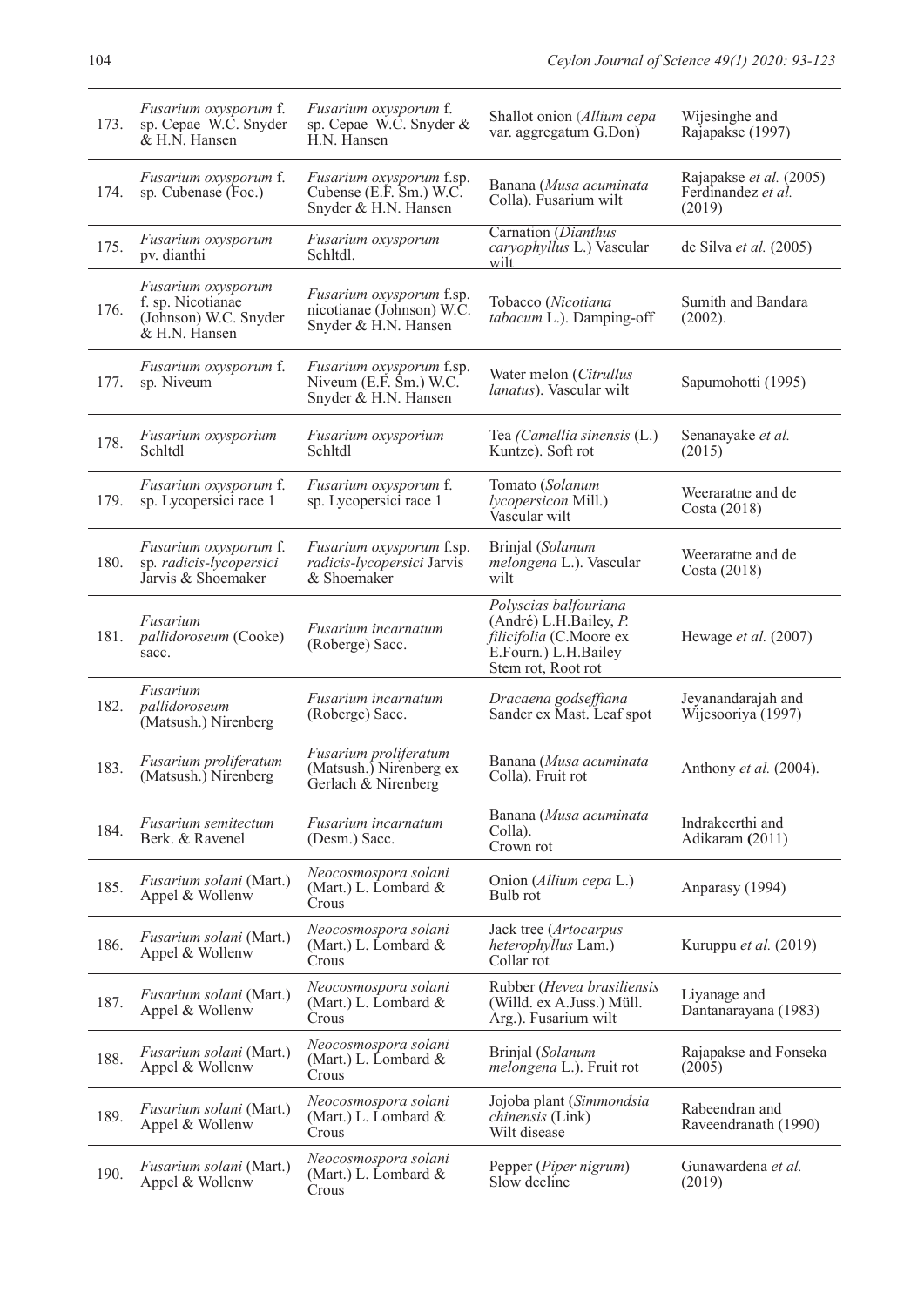| 191. | Fusarium solani (Mart.)<br>Appel & Wollenw                                              | Neocosmospora solani<br>(Mart.) L. Lombard $\&$<br>Crous                                                    | Seed potato (Solanum<br>tuberosum L.). Dry rot                                                                                               | Rajapakse et al. (2006)                    |
|------|-----------------------------------------------------------------------------------------|-------------------------------------------------------------------------------------------------------------|----------------------------------------------------------------------------------------------------------------------------------------------|--------------------------------------------|
| 192. | Fusarium solani (Mart.)<br>Appel & Wollenw                                              | Neocosmospora solani<br>(Mart.) L. Lombard $\&$<br>Crous                                                    | Avocado (Persea<br>americana Mill.). Fruit rot                                                                                               | Adikaram (1986/87)                         |
| 193. | Fusarium solani (Mart.)<br>Appel & Wollenw                                              | Neocosmospora solani<br>(Mart.) L. Lombard $\&$<br>Crous                                                    | Tea (Camellia sinensis (L.)<br>Kuntze). Soft rot                                                                                             | Senanayake et al.<br>(2015)                |
| 194. | Fusarium verticillioides<br>(Sacc.) Nirenberg                                           | Fusarium fujikuroi<br>Nirenberg                                                                             | Maize (Zea mays L.)<br>Kernal infection                                                                                                      | Senevirathna and<br>Takayuki (2009)        |
| 195. | Ganoderma boninense<br>Pat.                                                             | Ganoderma orbiforme<br>(Fr.) Ryvarden                                                                       | Coconut (Cocos nucifera<br>L.) Basal stem rot                                                                                                | Peries (1974)                              |
| 196. | Ganoderma boninense<br>Pat.                                                             | Ganoderma orbiforme<br>(Fr.) Ryvarden                                                                       | Coconut (C. nucifera L.).<br>Coconut root and bole rot                                                                                       | Wijesekera et al. (1996)                   |
| 197. | Ganoderma lucidum<br>(Curtis) P. Karst                                                  | Ganoderma lucidum<br>(Curtis) P. Karst                                                                      | Cassia nodosa Roxb.<br>Current name: Cassia<br>javanica subsp. nodosa<br>$(Roxb.)$ K. Larsen & S.S.<br>Larsen<br>Ganoderma root and butt rot | Fernando (2008)                            |
| 198. | Ganoderma lucidum<br>(Curtis) P. Karst                                                  | Ganoderma lucidum<br>(Curtis) P. Karst                                                                      | Cassia fistula L.<br>Ganoderma root and butt rot                                                                                             | Fernando (2008)                            |
| 199. | Ganoderma lucidum<br>(Curtis) P. Karst                                                  | Ganoderma lucidum<br>(Curtis) P. Karst                                                                      | Delonix regia (Hook.) Raf.<br>Ganoderma root and butt rot                                                                                    | Fernando (2008)                            |
| 200. | Geotrichum candidum<br>Link.                                                            | Dipodascus geotrichum<br>(E.E. Butler & L.J.<br>Petersen) Arx                                               | Avocado (Persea<br>americana Mill.) Sour Rot                                                                                                 | Adikaram and<br>Theivendirarajah (1981)    |
| 201. | Geotrichum candidum<br>Link.                                                            | Dipodascus geotrichum<br>(E.E. Butler & L.J.<br>Petersen) Arx                                               | Potato (Solanum tuberosum<br>L.). Rubbery rot                                                                                                | Rajapakse et al. (2006)                    |
| 202. | Gliocladium roseum<br>Bainier                                                           | Clonostachys rosea (Link)<br>Schroers, Samuels, Seifert<br>& W. Gams                                        | Avocado (Persea<br>americana Mill.)                                                                                                          | Adikaram and<br>Theivendirarajah (1981)    |
| 203. | Gerlachia oryzae<br>Hashioka & Yokoqi) W.<br>Gams                                       | Microdochium albescens<br>(Thüm.) Hern.-Restr. &<br>Crous, in Hernández-<br>Restrepo, Groenewald &<br>Crous | Rice (Oryza sativa L.)<br>Leaf scald                                                                                                         | Seneviratne and<br>Jeyanandarajah (2004)   |
| 204. | Gibberella fujikuroi<br>(Sawada) Wollenw                                                | Gibberella fujikuroi<br>(Sawada) Wollenw.                                                                   | Rice (Oryza sativa L.)<br>Bakanae disease                                                                                                    | Seneviratne and<br>Jeyanandarajah (2004)   |
| 205. | Gloeosporium<br>mangiferae Henn.                                                        | Colletotrichum coccodes<br>(Wallr.) S. Hughes                                                               | Mango (Mangifera indica<br>L.) Anthracnose                                                                                                   | Kanakaratne and<br>Adikaram (1985)         |
| 206. | Gliocephalotrichum<br>microchlamydosporum<br>J.A. Mey, B.J. Willey $\&$<br>F.G. Simmons | Gliocephalotrichum<br>microchlamydosporum<br>(J.A. Mey.) B.J. Wiley &<br>E.G. Simmons                       | Rambutan (Nephelium<br>lappaceum L.)<br>Brown spot                                                                                           | Sivakumar et al. (1997)                    |
| 207. | Glomerella cingulata<br>(Stoneman) Spauld. &<br>H. Schrenk.                             | Colletotrichum<br>gloeosporioides (Penz.)<br>Penz. & Sacc.                                                  | Anthurium (Anthurium<br>andraeanum Linden ex<br>André). Anthracnose                                                                          | Abeygunawardhane<br>(1969)                 |
| 208. | Glomerella cingulata<br>(Stoneman) Spauld. $&$<br>H. Schrenk.                           | Colletotrichum<br>gloeosporioides (Penz.)<br>Penz. & Sacc.                                                  | Ficus religiosa L.<br>Leaf spot                                                                                                              | Mahaarachchikumbura<br>and Adikaram (2009) |
|      |                                                                                         |                                                                                                             |                                                                                                                                              |                                            |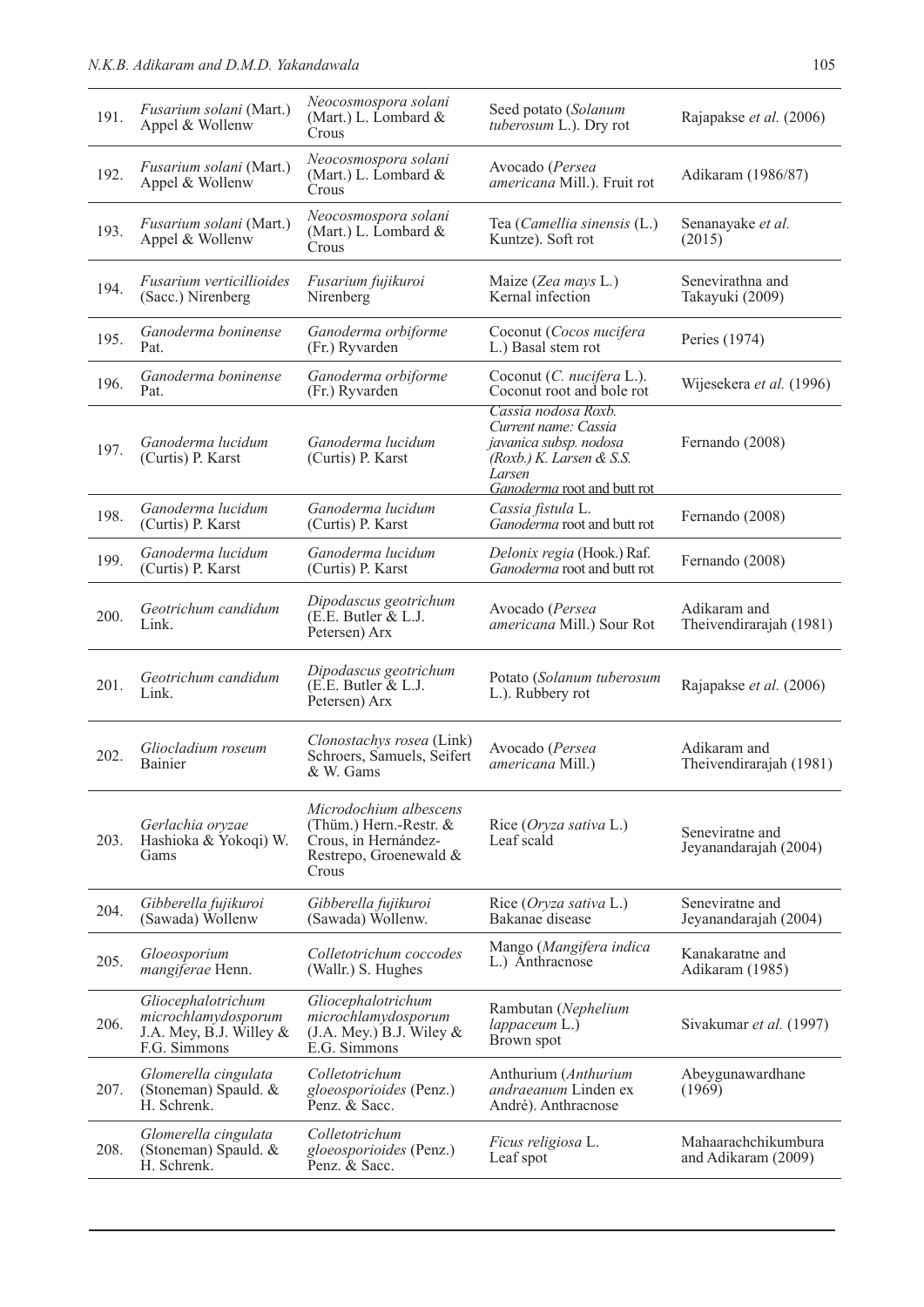| 209. | Glomerella cingulata<br>(Stoneman) Spauld. &<br>H. Schrenk. | Colletotrichum<br>gloeosporioides (Penz.)<br>Penz. & Sacc.          | Mangifera indica L.<br>Anthracnose                                                                        | N.K.B. Adikaram,<br>Unpublished work |
|------|-------------------------------------------------------------|---------------------------------------------------------------------|-----------------------------------------------------------------------------------------------------------|--------------------------------------|
| 210. | Glomerella cingulata<br>(Stoneman) Spauld. &<br>H. Schrenk. | Colletotrichum<br>gloeosporioides (Penz.)<br>Penz. & Sacc.          | Green pepper (Capsicum<br>annuum L.). Anthracnose                                                         | N.K.B. Adikaram,<br>Unpublished work |
| 211. | Goplana dioscoreae<br>(Berk. & Broome)<br>Cummins           | Goplana dioscoreae<br>(Berk. & Broome)<br>Cummins                   | Dioscorea alata L.<br>Rust disease                                                                        | Weeraratne et al. (2016)             |
| 212. | Goplana dioscoreae<br>(Berk. & Broome)<br>Cummins           | Goplana dioscoreae<br>(Berk. & Broome)<br>Cummins                   | Aerial yam (Dioscorea<br>bulbifera L.). Rust disease                                                      | Weeraratne et al. (2016)             |
| 213. | Goplana dioscoreae<br>Cummins                               | Goplana dioscoreae<br>(Berk. & Broome)<br>Cummins                   | Dioscorea pentaphylla L.<br>Rust disease                                                                  | Weeraratne et al. (2016)             |
| 214. | Goplana dioscoreae<br>(Berk. & Broome)<br>Cummins           | Goplana dioscoreae<br>(Berk. & Broome)<br>Cummins                   | Dioscorea rotundata L.<br>Rust disease                                                                    | Weeraratne et al. (2016)             |
| 215. | Goplana dioscoreae<br>(Berk. & Broome)<br>Cummins           | Goplana dioscoreae<br>(Berk. & Broome)<br>Cummins                   | Dioscorea esculenta (Lour.)<br><b>Burkill Rust disease</b>                                                | Weeraratne et al. (2016)             |
| 216. | Guignardia heveae Syd.<br>$&$ P. Syd.                       | Guignardia heveae Syd.<br>$&$ P. Syd.                               | Rubber (Hevea brasiliensis<br>(Willd. ex A.Juss.) Müll.<br>Arg.). Leaf disease                            | IMI 345803                           |
| 217. | Guignardia musae<br>Racib.                                  | Guignardia musae Racib.                                             | Banana (Musa acuminata<br>Colla). Freckle disease                                                         | Abayasekara et al.<br>(2013)         |
| 218. | Helminthosporium<br>incurvatum C. Bernard,<br>Bull          | Bipolaris incurvata (C.<br>Bernard) Alcorn                          | Coconut palm (Cocos<br><i>nucifera</i> L.). Brown spot                                                    | Mahindapala (1978)                   |
| 219. | Helminthosporium<br>sacchari E.J. Butler                    | Bipolaris sacchari (E.J.<br>Butler) Shoemaker                       | Sugarcane (Saccharum<br><i>officinarum</i> ) L.<br>Eye spot disease                                       | Comstock (2000)                      |
| 220. | Helminthosporium<br>solani McAlpine                         | Helminthosporium solani<br>McAlpine                                 | Potato (Solanum tuberosum<br>L.). Silver scurf disease                                                    | Gunawardana, and<br>Bandara (1993)   |
| 221. | Hemiliea vastatrix<br>Berk. & Broome                        | Hemiliea vastatrix Berk.<br>& Broome                                | Coffee (Coffea arabica L.).<br>Coffee rust                                                                | Kularatne (1997)                     |
| 222. | Heterosporium<br>tropaeoli T.E.T. Bond                      | Acroconidiella tropaeoli<br>(T.E.T. Bond) J.C. Lindq.<br>$&$ Alippi | Tropaeolum majus L. Leaf<br>spot                                                                          | Bond (1947)                          |
| 223. | Irpex destruens Petch                                       | Irpex destruens Petch                                               | Tea (Camellia sinensis L.)<br>Kuntze). General wood rot                                                   | Norris (1930)                        |
| 224. | Irpex subvinosus (Berk.<br>& Broome) Stapers.               | Radulodon subvinosus<br>(Berk. & Broome)<br><b>Stalpers</b>         | Tea (Camellia sinensis (L.)<br>Kuntze). General wood rot                                                  | Gadd (1936)                          |
| 225. | Isariopsis griseola<br>Sacc.                                | Pseudocercospora<br>griseola (Sacc.) Crous &<br>U. Braun            | Bean (Phaseolus vulgaris<br>$L.$ ).<br>Angular leaf spot                                                  | Jayasekara et al. (2016)             |
| 226. | Laetisaria fuciformis<br>(Berk.) Burds.                     | Laetisaria fuciformis<br>(Berk.) Burds.                             | Grass (Pennisetum<br>clandestinum Hochst. ex<br>Chiov.). Red thread disease                               | Adikaram et al. (2001)               |
| 227. | Laetisaria fuciformis<br>(Berk.) Burds.                     | Laetisaria fuciformis<br>(Berk.) Burds.                             | Grass (Pennisetum glabrum<br>Steud.). Current name:<br>Pennisetum thunbergii<br>Kunth. Red thread disease | Adikaram et al. (2001)               |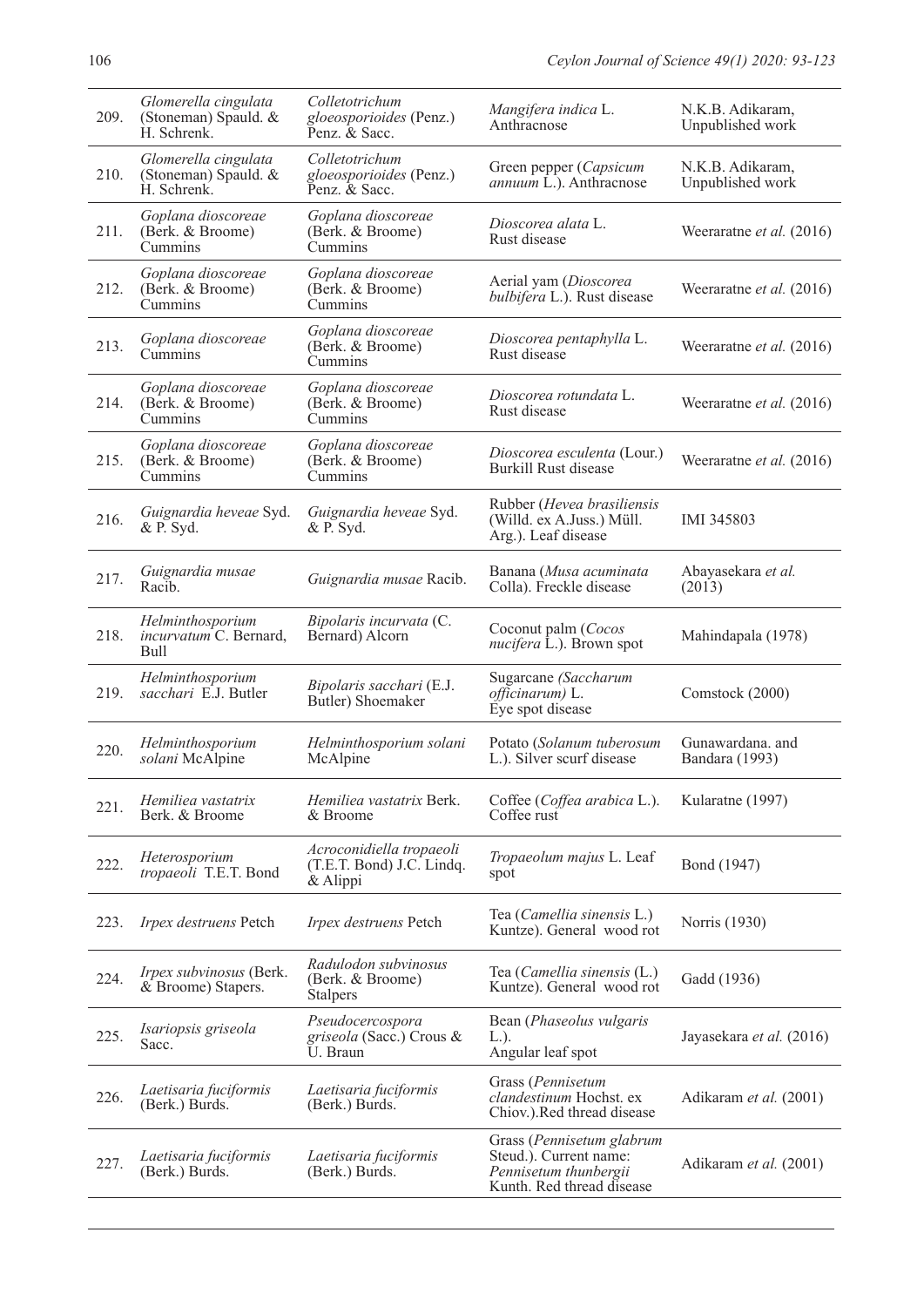| 228. | Lasiodiplodia<br>crassispora T.I.<br>Burgess & P.A. Barber | Lasiodiplodia crassispora<br>T.I. Burgess & P.A.<br>Barber | Cinnamon (Cinnamomum<br>varum Presl.) Syn.<br>Cinnamomum zeylanicum<br>Blume)Rough bark disease | Tharangani et al. (2019)             |
|------|------------------------------------------------------------|------------------------------------------------------------|-------------------------------------------------------------------------------------------------|--------------------------------------|
| 229. | Lasiodiplodia<br>crassispora T.I.<br>Burgess & P.A. Barber | Lasiodiplodia crassispora<br>T.I. Burgess & P.A.<br>Barber | Dry zone forest trees<br>Die-back                                                               | Bandara and Attanayake<br>(2016)     |
| 230. | Lasiodiplodia<br>theobromae (Pat.)<br>Griffon & Maubl      | Lasiodiplodia theobromae<br>(Pat.) Griffon & Maubl         | Dry zone forest trees<br>Die-back                                                               | Bandara and Attanayake<br>(2016)     |
| 231. | Lasiodiplodia<br>theobromae (Pat.)<br>Griffon & Maubl.     | Lasiodiplodia theobromae<br>(Pat.) Griffon & Maubl         | Jak (Artocarpus<br>heterophyllus Lam.)<br>Lasidiplodia rot                                      | N.K.B. Adikaram,<br>unpublished work |
| 232. | Lasiodiplodia<br>theobromae (Pat.)<br>Griffon & Maubl.     | Lasiodiplodia theobromae<br>(Pat.) Griffon & Maubl         | Dry zone forest trees                                                                           | Bandara and Attanayake<br>(2016)     |
| 233. | Lasiodiplodia<br>theobromae (Pat.)<br>Griffon & Maubl.     | Lasiodiplodia theobromae<br>(Pat.) Griffon & Maubl         | Rambutan (Nephelium<br>lappaceum Linn.)<br>Stem-end rot                                         | Sivakumar et al. (1997)              |
| 234. | Lasiodiplodia<br>theobromae (Pat.)<br>Griffon & Maubl.     | Lasiodiplodia theobromae<br>(Pat.) Griffon & Maubl         | Banana (Musa acuminata<br>Colla). Finger rot                                                    | Adikaram et al. (2019)               |
| 235. | Lasiodiplodia<br>theobromae (Pat.)<br>Griffon & Maubl.     | Lasiodiplodia theobromae<br>(Pat.) Griffon & Maubl         | Mango (Mangifera indica<br>L.)<br>Stem-end rot                                                  | Karunanayake et al.<br>(2015)        |
| 236. | Lasiodiplodia<br>theobromae (Pat.)<br>Griffon & Maubl.     | Lasiodiplodia theobromae<br>(Pat.) Griffon & Maubl         | Papaya (Carica papaya L.)<br>fruit Stem-end rot                                                 | Abeywickrama et al.<br>(2012)        |
| 237. | Lasiodiplodia<br>theobromae (Pat.)<br>Griffon & Maubl.     | Lasiodiplodia theobromae<br>(Pat.) Griffon & Maubl         | Avocado (Persea<br>americana Mill.) Stem-end<br>rot                                             | Madhupani and<br>Adikaram (2017)     |
| 238. | Macrophoma musae<br>(Sacc.) Berl. & Voglino                | Phyllosticta musarum<br>(Cooke) Aa                         | Banana (Musa sapientum<br>L.<br>Freckle disease                                                 | Adikaram (1986/87)                   |
| 239. | Macrophoma theicola<br>Petch                               | Macrophoma theicola<br>Petch                               | Tea (Camellia sinensis (L.)<br>Kuntze). Stem and branch<br>canker.                              | Sabanayagam et al.<br>(1974)         |
| 240. | Macrophoma theicola<br>Petch                               | Macrophoma theicola<br>Petch                               | Tea (Camellia sinensis (L.)<br>Kuntze). Ring barking                                            | Arulphragasm (1984)                  |
| 241. | Macrophomina<br><i>phaseolina</i> (Tassi)<br>Goid.         | Macrophomina<br>phaseolina (Tassi) Goid                    | Bean (Phaseolus vulgaris<br>$L.$ ).<br>Charcoal rot                                             | Sivanathan and<br>Adikaram (1985)    |
| 242. | Macrophomina<br><i>phaseolina</i> (Tassi)<br>Goid.         | Macrophomina<br>phaseolina (Tassi) Goid                    | Brinjal (Solanum<br>melongena L.). Seed<br>infection                                            | Jeyanandarajah (1990)                |
| 243. | Macrophomina<br><i>phaseolina</i> (Tassi)<br>Goid.         | Macrophomina<br>phaseolina (Tassi) Goid                    | Sesame (Sesamum indicum<br>L.). Charcoal rot                                                    | Kariyawasam (1996)                   |
| 244. | Macrophomina<br><i>phaseolina</i> (Tassi)<br>Goid.         | Macrophomina<br>phaseolina (Tassi) Goid                    | Cowpea (Vigna unguiculata<br>$(L.)$ Walp.). Seed infection                                      | Jeyanandarajah (1990)                |
| 245. | Macrophomina<br>phaseolina (Tassi)<br>Goid.                | Macrophomina<br>phaseolina (Tassi) Goid                    | Lettuce (Lactuca sativa L.)<br>Seed infection                                                   | Jeyanandarajah (1990)                |
| 246. | Macrophomina<br>phaseolina (Tassi)<br>Goid.                | Macrophomina<br>phaseolina (Tassi) Goid                    | Rice $(Oryzae sativum L.)$<br>Seed infection                                                    | Jeyanandarajah (1990)                |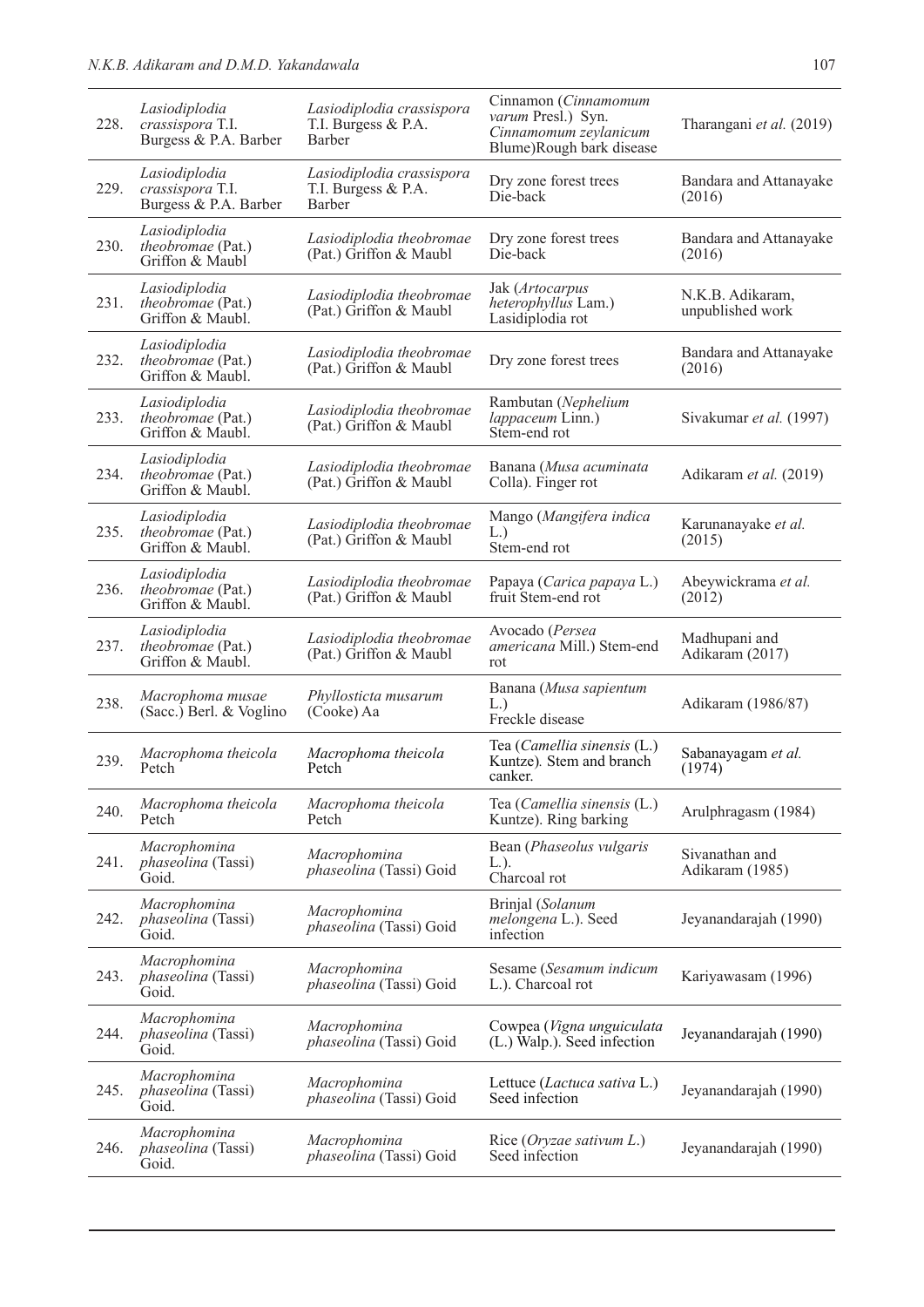| 247. | Macrophomina<br><i>phaseolina</i> (Tassi)<br>Goid.                  | Macrophomina<br>phaseolina (Tassi) Goid                                              | Soy bean (Glycine max<br>(L.) Merr.). Seed infection                                                | Jeyanandarajah (1990)                                                       |
|------|---------------------------------------------------------------------|--------------------------------------------------------------------------------------|-----------------------------------------------------------------------------------------------------|-----------------------------------------------------------------------------|
| 248. | Macrophomina<br>phaseolina (Tassi)<br>Goid.                         | Macrophomina<br>phaseolina (Tassi) Goid                                              | Snake gourd (Trichosanthes<br>cucumerina subsp.<br>anguina} Seed infection                          | Jeyanandarajah (1990)                                                       |
| 249. | Macrosporium carotae<br>(Ellis. $&$ Langl.) J.A.<br>Stev. & Wellman | Alternaria dauci (J.G.<br>Kühn) J.W. Groves &<br>Skolko                              | Carrot (Daucus carota L.)<br>Leaf blight                                                            | Bond (1947)                                                                 |
| 250. | Magnaporthe grisea<br>(T.T. Hebert) M.E. Barr                       | Pyricularia grisea Cooke<br>ex Sacc.                                                 | Rice (Oryza sativa L.)<br><b>Blast</b> disease                                                      | Jayawardana et al.<br>(2015)                                                |
| 251. | Magnaporthe<br>oryzae B.C. Couch.                                   | Pyricularia oryzae Cavara                                                            | Rice (Oryza sativa L.)<br>Rice blast disease                                                        | Seneviratne and Jeya-<br>nandarajah (2004);<br>Mithrasena et al.<br>(2012b) |
| 252. | Magnaporthe salvinii<br>$(Catt.)$ R.A. Krause &<br>R.K. Webster     | Nakataea oryzae (Catt.) J.<br>Luo & N. Zhang                                         | Rice (Oryza sativa L.)<br>Stem rot                                                                  | Seneviratne and<br>Jeyanandarajah (2004)                                    |
| 253. | Marasmius equicrinis<br>Muell. Ex Berk                              | Marasmius crinis-equi F.<br>Muell. ex Kalchbr.                                       | Tea (Camellia sinensis (L.)<br>Kuntze). Horse hair blight                                           | Arulpragasam (1989)                                                         |
| 254. | Marasmius crinis-equi<br>F. Muell. ex Kalchbr.                      | Marasmius crinis-equi F.<br>Muell. ex Kalchbr.                                       | Tea (Camellia sinensis (L.)<br>Kuntze). Horse hair blight                                           | Arulpragasam (1989)                                                         |
| 255. | Monilinia fructicola (G.<br>Winter) Honey                           | Monilinia fructicola (G.<br>Winter) Honey                                            | Cocoa (Theobroma cacao<br>$L.$ ).<br>Pod rot.                                                       | Adikaram (1986/87)                                                          |
| 256. | Monilochaetes<br>infuscans<br>Halst. ex Harter                      | Monilochaetes infuscans<br>Harter                                                    | Sweet potato (Ipomoea<br><i>batatas</i> (L.) Lam.) Scurf<br>disease                                 | Jeyanandarajah and<br>Liyanage (1995b)                                      |
| 257. | Monochaetia kansensis<br>(Ellis & Barthol.) Sacc.<br>& D. Sacc.     | Monochaetia kansensis<br>(Ellis & Barthol.) Sacc. &<br>D. Sacc.                      | Cinnomum (Cinnamomum<br>verum Presl.) Syn.<br>Cinnamomum zeylanicum<br>Blume) Rough bark<br>disease | Tharangani et al. (2019)                                                    |
| 258. | Mycosphaerella<br>eumusae Crous &<br>Mour.                          | Mycosphaerella eumusae<br>Carlier, M.-F. Zapater,<br>Lapeyre, D.R. Jones &<br>Mour.  | Banana (Musa acuminata<br>Colla).<br>Septoria leaf spot                                             | Udugama (2002)                                                              |
| 259. | Mycosphaerella<br>henningsii Sivan.                                 | Mycosphaerella<br>henningsii Sivan.                                                  | Manioc (Manihot<br>esculenta Crantz) Leaf spot                                                      | (Adikaram,<br>Unpublished work)                                             |
| 260. | Mycosphaerella<br>fijiensis Morelett                                | Pseudocercospora<br>fijiensis (M. Morelet)<br>Deighton                               | Banana (Musa acuminata<br>Colla).<br>Black sigotaka                                                 | Udugama (2002)                                                              |
| 261. | Mycosphaerella<br><i>musicola</i> Leach                             | Mycosphaerella musicola<br>Leach                                                     | Banana (Musa acuminata<br>Colla). Yellow Sigotaka                                                   | Udugama (2002)                                                              |
| 262. | Myrothecium roridum<br>Tode                                         | Paramyrothecium roridum<br>(Tode) L. Lombard &<br>Crous                              | Cucumber (Cucumis sativus<br>L.)                                                                    | Adikaram (1986/87)                                                          |
| 263. | Myrothecium roridum<br>Tode                                         | Paramyrothecium roridum<br>(Tode) L. Lombard &<br>Crous                              | Aubergine (Solanum<br>melongena L.)                                                                 | Adikaram (1986/87)                                                          |
| 264. | Myrothecium roridum<br>Tode                                         | Paramyrothecium roridum<br>(Tode) L. Lombard &<br>Crous                              | Water hyacinth (Eichhornia<br>crassipes Mart. Solms.).<br>Leaf spot                                 | Hettiarachchi et al.<br>(1983)                                              |
| 265. | Nattrassia mangiferae<br>(Syd. & P. Syd.) B.<br>Sutton & Dyko       | Neofusicoccum<br>mangiferae (Syd. & P.<br>Syd.) Crous, Slippers &<br>A.J.L. Phillips | Rubber (Hevea brasiliensis<br>(Willd. ex A.Juss.) Müll.<br>Arg.) Foot canker and<br>sudden wilt     | Jayasinghe and Silva<br>(1994)                                              |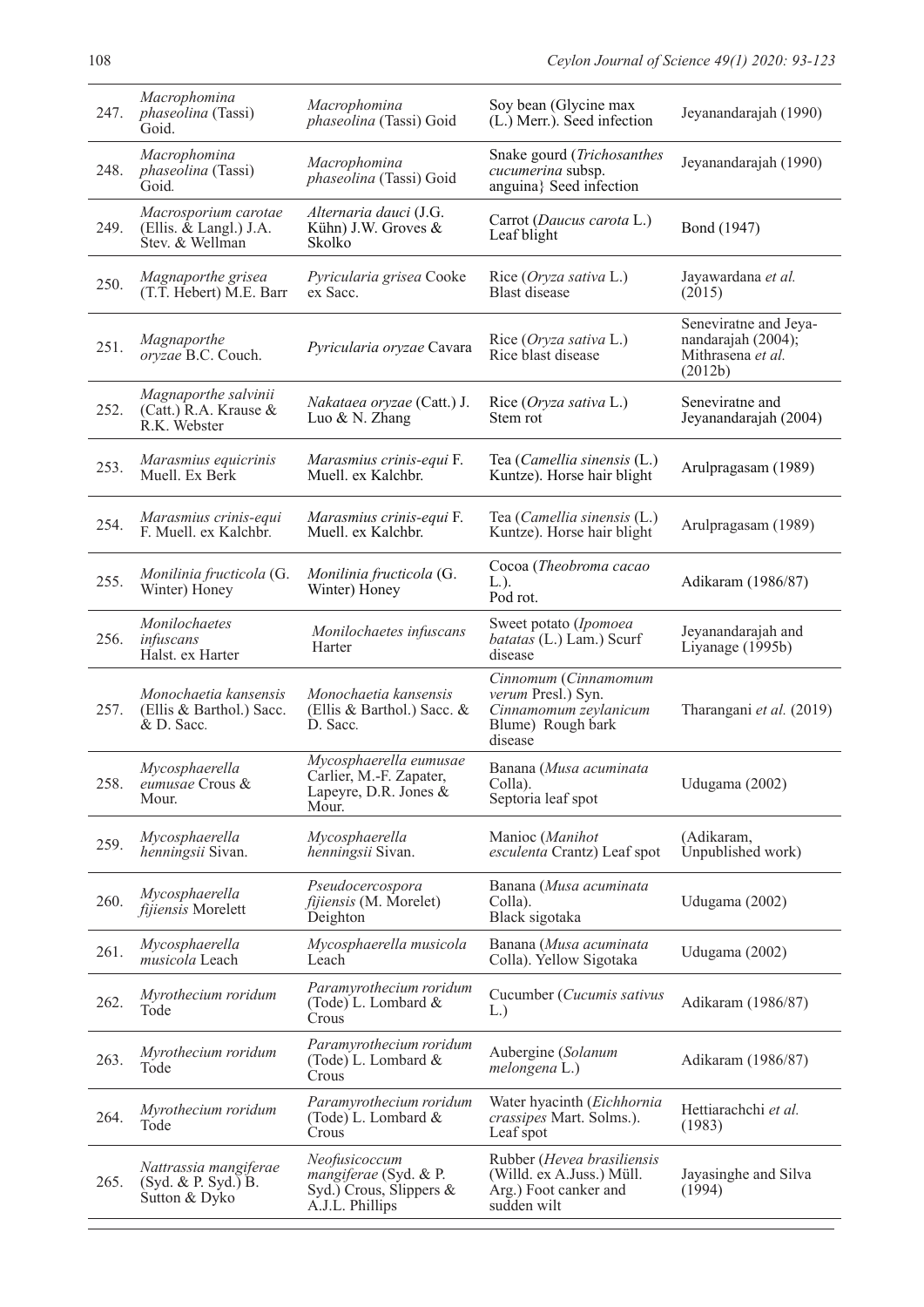| 266. | Nemania diffusa<br>(Sowerby) Gray                                                               | Nemania diffusa<br>(Sowerby) Gray                                                                  | Tea (Camellia sinensis (L.)<br>Kuntze) Hypoxylon wood<br>rot                                                                                      | Balasuriya and<br>Adikaram (2009; 2002)                        |
|------|-------------------------------------------------------------------------------------------------|----------------------------------------------------------------------------------------------------|---------------------------------------------------------------------------------------------------------------------------------------------------|----------------------------------------------------------------|
| 267. | Neocosmospora<br>vasinfecta E.F. Smith                                                          | Fusarium<br>neocosmosporiellum<br>O'Donnell & Geiser                                               | Aswenna (S) (Alysicarpus<br>vaginalis $(L)$ . DC.)                                                                                                | Fernando and<br>Abeywickrama (1996)                            |
| 268. | Neofusicoccum<br>brasiliense M.W.<br>Marques, A.J.L. Phillips<br>& Camara                       | Neofusicoccum<br>brasiliense M.W.<br>Marques, A.J.L. Phillips<br>& Camara                          | Mango (Mangifera indica<br>$L.$ ).<br>Stem-end browning                                                                                           | Dissanayake, Yakanda<br>-wala & Adikaram<br>(Unpublished work) |
| 269. | Neofusicoccum<br>parvum (Pennycook<br>& Samuels) Crous,<br>Slippers & A.J.L.<br>Phillips)       | Neofusicoccum parvum<br>(Pennycook & Samuels)<br>Crous, Slippers & A.J.L.<br>Phillips)             | Cinnomum (Cinnamomum<br>verum Presl.) Syn.<br>Cinnamomum zeylanicum<br>Blume) Rough bark disease                                                  | Tharangani et al.<br>(2019)                                    |
| 270. | Neofusicoccum ribis<br>(Slippers, Crous & M.J.<br>Wingf.) Crous, Slippers<br>& A.J.L. Phillips) | Neofusicoccum ribis<br>(Slippers, Crous & M.J.<br>Wingf.) Crous, Slippers $\&$<br>A.J.L. Phillips) | Cinnomum (Cinnamomum<br>verum Presl. Syn.<br>Cinnamomum zeylanicum<br>Blume) Rough bark disease                                                   | Tharangani et al.<br>(2019)                                    |
| 271. | Nigrospora Zimm.                                                                                | Nigrospora Zimm.                                                                                   | Kurakkan (Eleusine<br>coracana (L.) Gaertn)<br>Panicle browning                                                                                   | Rajapakse et al. (2003)                                        |
| 272. | Oidiopsis taurica Lév.<br>E.S. Salmon                                                           | Leveillula taurica (Lév.)<br>G. Arnaud                                                             | Pigeon pea (Cajanus cajan<br>(L.) Millsp.). Powdery<br>mildew                                                                                     | Abeygunawardhane<br>(1969)                                     |
| 273. | Oidium heveae B.A.<br>Steinm                                                                    | Oidium heveae B.A.<br>Steinm.                                                                      | Rubber (Hevea brasiliensis<br>(Willd. ex A.Juss.) Müll.<br>Arg.) Powdery Mildew                                                                   | Jayasinghe (1999a,b)                                           |
| 274. | Oidium mangiferae<br>Berthet Bolm.                                                              | Oidium mangiferae<br><b>Berthet Bolm</b>                                                           | Mango (Mangifera indica<br>L.<br>Mildew disease                                                                                                   | Sinniah $(2010)$                                               |
| 275. | Oidium mangiferae<br>Berthet Bolm.                                                              | Oidium mangiferae<br>Berthet Bolm                                                                  | Pedilanthus tithymaloides<br>(L.) Poit. Current name:<br>Euphorbia tithymaloides L.<br>Powdery mildew                                             | Adikaram et al. (2002)                                         |
| 276. | Oidium nephelii Hadiw.                                                                          | Pseudoidium nephelii<br>(Hadiw. ex U. Braun) U.<br>Braun & R.T.A. Cook                             | Rambutan (Nephelium<br>$lappaceum$ $L$ .)<br>Powdery mildew                                                                                       | Alahakoon et al. (2010)                                        |
| 277. | Ophiobolus oryzinus<br>Sacc.                                                                    | Gaeumannomyces<br>graminis (Sacc.) Arx &<br>D.L. Olivier                                           | Rice (Oryza sativa L.)<br>Crown sheath rot.                                                                                                       | Walker (1972)                                                  |
| 278. | Penicillium digitatum<br>(Pers.) Sacc.                                                          | Penicillium digitatum<br>(Pers.) Sacc.                                                             | Orange (Citrus sinensis (L.)<br>Osbeck). Green mould                                                                                              | Adikaram (Unpublished<br>work)                                 |
| 279. | Penicillium digitatum<br>(Pers.) Sacc.                                                          | Penicillium digitatum<br>(Pers.) Sacc.                                                             | Grape fruit (Citrus grandis<br>var. racemosa (M. Roem.)<br>B.C. Stone). Current name:<br>Citrus decumana var.<br>racemosa M. Roem. Green<br>mould | Adikaram (Unpublished<br>work)                                 |
| 280. | Penicillium<br>funiculosum Thom.                                                                | Talaromyces funiculosus<br>(Thom) Samson, N.<br>Yilmaz, Frisvad & Seifert,                         | Pineapple (Ananas comosus<br>(L.) Merril) Fruitlet core rot                                                                                       | Adikaram et al. (2019)                                         |
| 281. | Penicillium italicum<br>Wehmer.                                                                 | Penicillium italicum<br>Wehmer                                                                     | Grapefruit (Citrus grandis<br>var. racemosa (M. Roem.)<br>B.C. Stone). Blue mould                                                                 | Adikaram, Unpublished<br>work                                  |
| 282. | Penicillium<br>purpurogenum Stoll                                                               | Penicillium<br>purpureogenum Stoll                                                                 | Averrhoa bilimbi Red spot                                                                                                                         | Dahanayake and<br>Wijesundera (1994)                           |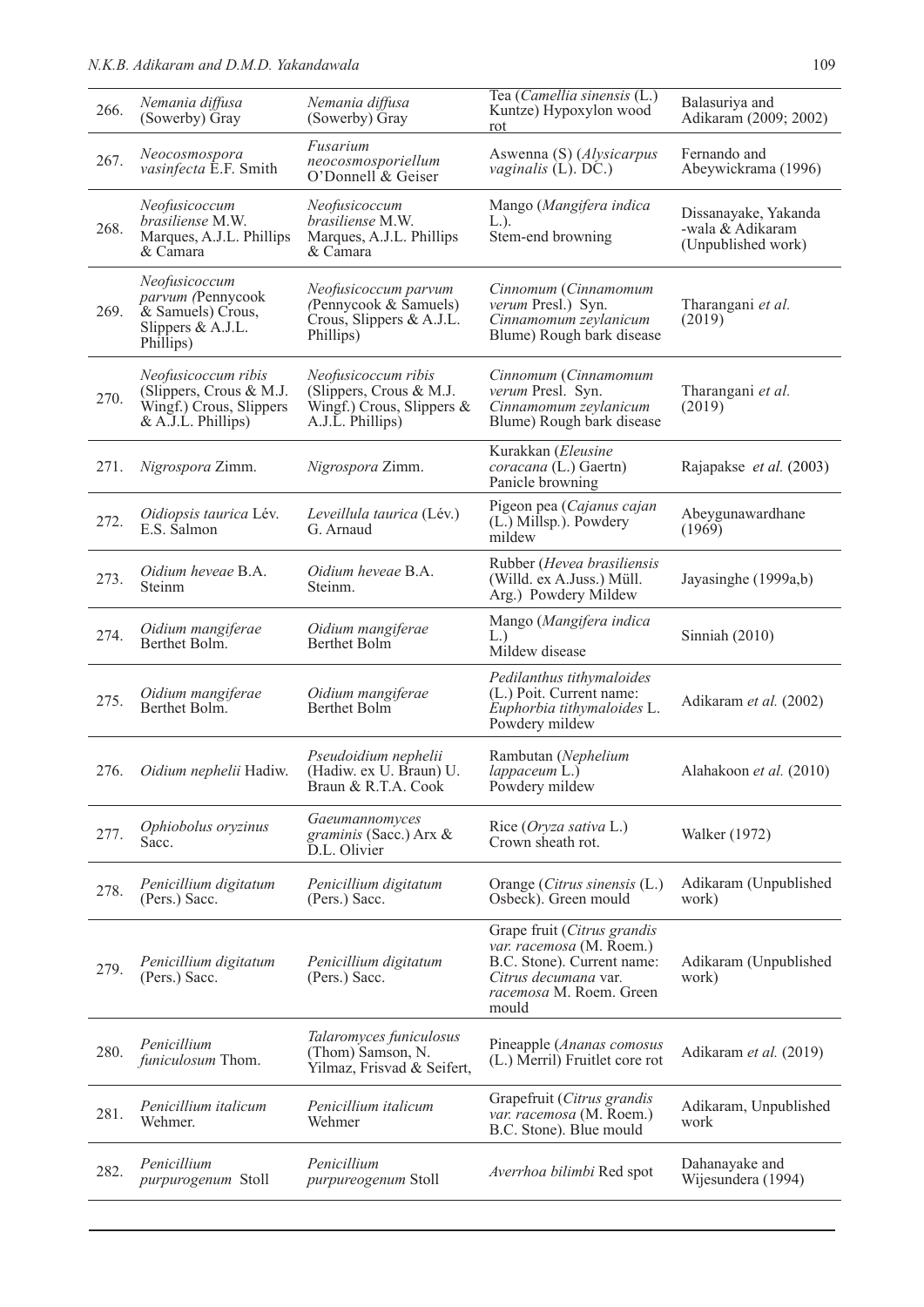| 283. | Pestalotia theae<br>Sawada                                 | Pseudopestalotiopsis<br><i>theae</i> (Sawada)<br>Maharachch., K.D. Hyde<br>& Crous | Tea (Camellia sinensis (L.)<br>Kuntze). Die-back                                                   | Arulpragasam (1990)                                               |
|------|------------------------------------------------------------|------------------------------------------------------------------------------------|----------------------------------------------------------------------------------------------------|-------------------------------------------------------------------|
| 284. | Pestalotia parmarum<br>(Cooke) Steyaert                    | Pestalotiopsis palmarum<br>(Cooke) Steyaert                                        | Coconut palm (Cocos<br><i>nucifera</i> L.). Grey blight                                            | Mahindpala (1978)                                                 |
| 285. | Pestalotia sp.                                             | Pestalotiopsis sp.                                                                 | Cinnamon (Cinnamomum<br>verum Presl. Syn.<br>Cinnamomum zeylanicum<br>Blume) Grey blight           | Rajapakse and<br>Wasantha Kumara<br>(2007)                        |
| 286. | Pestalotiopsis longiseta<br>(Speg.) K. Dai & Ts.<br>Kobay. | Pestalotiopsis longiseta<br>(Speg.) K. Dai & Tak.<br>Kobay.                        | Tea (Camellia sinensis (L.)<br>Kuntze) Grey blight                                                 | Maharachchikumbura et<br>al. (2013)                               |
| 287. | Pestalotiopsis psidii<br>(Pat.) Mordue                     | Pestalotiopsis psidii (Pat.)<br>Mordue                                             | Guava (Psidium guava<br>Griseb. Current name:<br>Psidium guajava L.)<br>Canker                     | Alahakoon et al. (2008)                                           |
| 288. | Pestalotiopsis<br>versicolor (Speg.)<br>Steyaert           | Pestalotiopsis versicolor<br>(Speg.) Steyaert                                      | Avocado (Persea<br>americana Mill.)                                                                | Adikaram and<br>Karunaratne (1998)                                |
| 289. | Phaeotrichoconis<br>crotalariae M.A.Salam<br>& P.N. Rao    | Phaeotrichoconis<br>crotalariae (M.A. Salam<br>& P.N. Rao) Subram                  | Water hyacinth (Eichhornia<br>crassipes Mart. Solms.)<br>Leaf spot                                 | Hettiarachchi et al.<br>(1983)                                    |
| 290. | Phaeophleospora<br>elaeocarpi sp.nov.<br>Rangel            | Phaeophleospora<br>elaeocarpi T.E.T. Bond                                          | Elaeocarpus amoenus<br>Thwaites Thw. Bird's eye<br>spot                                            | Bond (1947)                                                       |
| 291. | Phellinus lamaensis<br>(Murrill) Pat.                      | Phellinus lamaensis<br>(Murrill) Pat.                                              | Cinnomum (Cinnamomum<br>verum Presl. Syn.<br>Cinnamomum zeylanicum<br>Blume) Brown root rot        | Rajapakse and<br>Wasantha Kumara<br>(2007)                        |
| 292. | Phellinus noxius<br>(Corner) G.H. Cunn.                    | Pyrrhoderma noxium<br>(Corner) L.W. Zhou &<br>Y.C. Dai                             | Tea (Camellia sinensis (L.)<br>Kuntze). Brown root rot                                             | Arulpragasam (1989)                                               |
| 293. | Phoma macdonaldii<br>Boerema                               | Plenodomus lindquistii<br>(Frezzi) Gruyter,<br>Aveskamp & Verkley                  | Sunflower (Helianthus<br>annuus L.) Phoma black<br>stem                                            | Weeraratne and<br>Priyantha (2003)                                |
| 294. | Phomopsis caricae<br>papayae Petr. & Cif.                  | Diaporthe caricae-<br>papayae (Petr. & Cif.)<br>Rossman & Udayanga                 | Papaya (Carica papaya L.)<br>fruit. Phomopsis rot                                                  | Abeywickrema et al.<br>(2012)                                     |
| 295. | Phomopsis sp.                                              | Phomopsis sp.                                                                      | Cinnomum (Cinnamomum<br>verum Presl. Syn.<br>Cinnamomum zeylanicum<br>Blume) Rough bark<br>disease | Jayasinghe et al. (2017)                                          |
| 296. | Phomopsis sp                                               | Phomopsis sp.                                                                      | Avocado (Persea<br>americana Mill.)                                                                | Adikaram (1986/87)                                                |
| 297. | Phomopsis psidii Nag<br>Raj & Ponnappa                     | Phomopsis psidii Nag Raj<br>& Ponnappa                                             | Guava (Psidium guava<br>Griseb Current name:<br>Psidium guajava L.)<br>Styler-end rot              | Alahakoon et al. (2008)                                           |
| 298. | Phomopsis theae Petch.                                     | Diaporthe theae (Petch)<br>Rossman & Udayanga                                      | Cinchona (Cinchona<br><i>officinalis</i> )<br>Lethal stem canker                                   | Arulpragasm (1980)                                                |
| 299. | Phomopsis theae Petch.<br>T.                               | Diaporthe theae (Petch)<br>Rossman & Udayanga                                      | Tea (Camellia sinensis (L.)<br>Kuntze)<br>Collar and branch canker                                 | Shanmuganathan<br>(1965);<br>Shanmuganathan and<br>Rodrigo (1966) |
| 300. | Phomopsis theae Petch.<br>Τ.                               | Diaporthe theae (Petch)<br>Rossman & Udayanga                                      | Tea (Camellia sinensis (.)<br>Kuntze). Ring barking                                                | Arulpragasm (1984)                                                |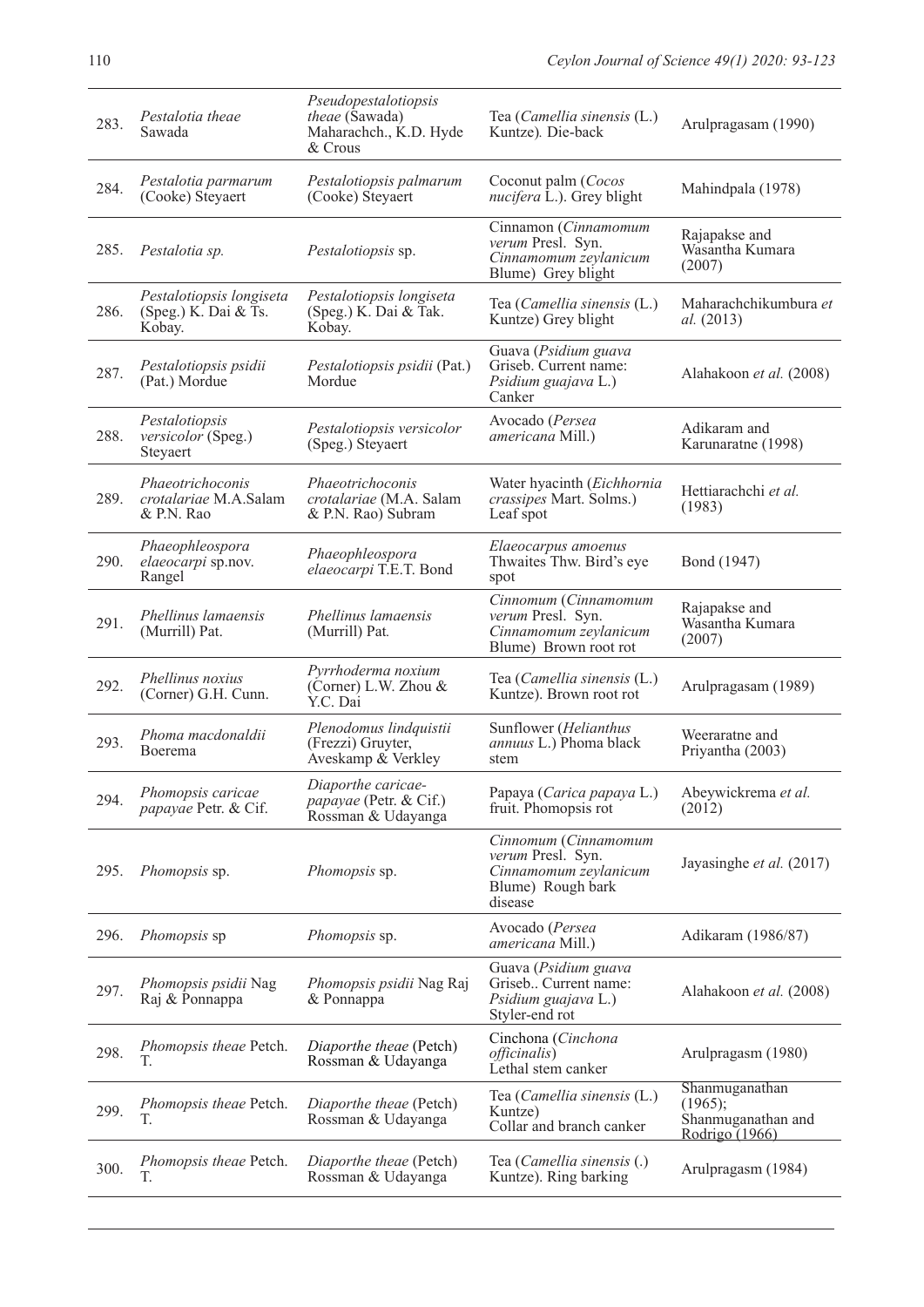| 301. | Phomopsis vexans<br>(Sacc. & P. Syd.) Harter                                                       | Phomopsis vexans (Sacc.<br>& P. Syd.) Harter                | Brinjal (Solanum<br>melongena L.) Phomopsis<br>blight                               | Mahendranathan et al.<br>(2010)                                        |
|------|----------------------------------------------------------------------------------------------------|-------------------------------------------------------------|-------------------------------------------------------------------------------------|------------------------------------------------------------------------|
| 302. | Phomopsis viticola<br>(Sacc.) Sacc.                                                                | Diaporthe neoviticola<br>Udayanga, Crous & K.D.<br>Hyde     | Grape (Vitis vinifera L.)<br>Cane and leaf spot                                     | Priyantha et al. (2009)                                                |
| 303. | Phyllosticta antirrhini<br>P. Syd.                                                                 | Heterophoma poolensis<br>(Taubenh.) Qian Chen &<br>L. Cai   | Antirrhinum majus L.<br>Leaf spot                                                   | Bond (1947)                                                            |
| 304. | Phyllosticta musarum<br>(Cooke) Vander                                                             | Phyllosticta musarum<br>(Cooke) Aa                          | Banana (Musa acuminata<br>Colla.) Freckle disease                                   | Abayasekara et al.<br>(2013)                                           |
| 305. | Phyllosticta<br>capitalensis<br>Henn.                                                              | Phyllosticta capitalensis<br>Henn.                          | Rubber (Hevea brasiliensis)<br>Leaf disease                                         | Herath et al. (2019)                                                   |
| 306. | Phyllosticta grevilleae<br>Gadd                                                                    | Phyllosticta grevilleae<br>Gadd                             | Grevelleas (Grevillea<br>robusta A. Cunn. ex R. Br.<br>A. Cunn.). Leaf fall disease | Herbarium IMI 674                                                      |
| 307. | Physoderma maydis<br>(Miyabe) Miyabe                                                               | Physoderma maydis<br>(Miyabe) Miyabe                        | Corn (Zea mays L.)<br>Brown spot                                                    | Weeraratne and<br>Jayasinghe (2006).                                   |
| 308. | Pleurostomophora<br>richardsiae (Nannf.) L.                                                        | Pleurostoma richardsiae<br>(Nannf.) Réblová &<br>Jaklitsch  | Weera (S) (Drypetes<br>sapierea (Wight & Arn.)<br>Pax & K.Hoffm.) Wood<br>decay     | Bandara et al. (2016)                                                  |
| 309. | Pleurostomophora<br>richardsiae (Nannf.) L.                                                        | Pleurostoma richardsiae<br>(Nannf.) Réblová &<br>Jaklitsch  | Kaluwara (S) Ebony<br>(Diospyros ebenu J.Koenig<br>ex Retz. Wood decay              | Bandara et al. (2016)                                                  |
| 310. | Pleurostomophora<br>richardsiae (Nannf.) L.                                                        | Pleurostoma richardsiae<br>(Nannf.) Réblová &<br>Jaklitsch  | Palu (S) (Manilkara<br>hexandra (Roxb.) Dubard)<br>Wood decay                       | Bandara et al. (2016)                                                  |
| 311. | Poria hypolateritia<br>Berk. ex Cooke.<br>Syn. Ceriporiopsis<br>hypolateritius (Berk. ex<br>Cooke) | Ceriporiopsis<br>hypolateritia (Berk. ex<br>Cooke) Ryvarden | Tea (Camellia sinensis (L.)<br>Kuntze).<br>Poria root disease                       | Wijesundera and<br>Kulatunga (1993)                                    |
| 312. | Poria hypolateritia<br>Berk. ex Cooke.<br>Syn. Ceriporiopsis<br>hypolateritius (Berk. ex<br>Cooke) | Ceriporiopsis<br>hypolateritia (Berk. ex<br>Cooke) Ryvarden | Tea (Camellia sinensis (L.)<br>Kuntze)<br>General wood rot                          | Mulder and Redlich<br>(1962)                                           |
| 313. | Poria hypolateritia<br>Berk. ex Cooke                                                              | Ceriporiopsis<br>hypolateritia (Berk. ex<br>Cooke) Ryvarden | Tea (Camellia sinensis (L.)<br>Kuntze)<br>Red root rot                              | Mulder and Redlich<br>(1962)                                           |
| 314. | Puccinia droogensis<br><b>Butler</b>                                                               | Puccinia droogensis E.J.<br><b>Butler</b>                   | <i>Berberis</i> sp.<br>Rust disease                                                 | N.K.B. Adikaram,<br>unpublished work CMI<br>H <sub>1</sub> 319/82/YS18 |
| 315. | Puccinia pelargonii-<br>zonalis Doidge                                                             | Puccinia pelargonii-<br>zonalis Doidge                      | Geranium nepalense Sweet<br>Leaf rust                                               | Adikaram et al. (2013)                                                 |
| 316. | <i>Pyricularia</i> sp.                                                                             | Pyricularia sp.                                             | Kurakkan (Eleusine<br>coracana (L.) Gaertn) Leaf<br>blast                           | Rajapakse et al. (2003)                                                |
| 317. | Rhizoctonia bataticola<br>Taubenh                                                                  | Macrophomina<br>phaseolina (Tassi) Goid                     | Tea (Camellia sinensis (L.)<br>Kuntze). General wood rot                            | Norris (1930)                                                          |
| 318. | Rhizoctonia solani<br>Kühn                                                                         | Rhizoctonia solani J.G.<br>Kühn                             | Beet (Beta vulgaris)<br>Black rot/Damping off                                       | Abeygunawardhane<br>(1969)                                             |
| 319. | Rhizoctonia solani<br>Kühn                                                                         | Rhizoctonia solani J.G.<br>Kühn                             | Codiaeum variegatum (L.)                                                            | Kelaniyangoda et al.<br>(2002)                                         |
|      |                                                                                                    |                                                             |                                                                                     |                                                                        |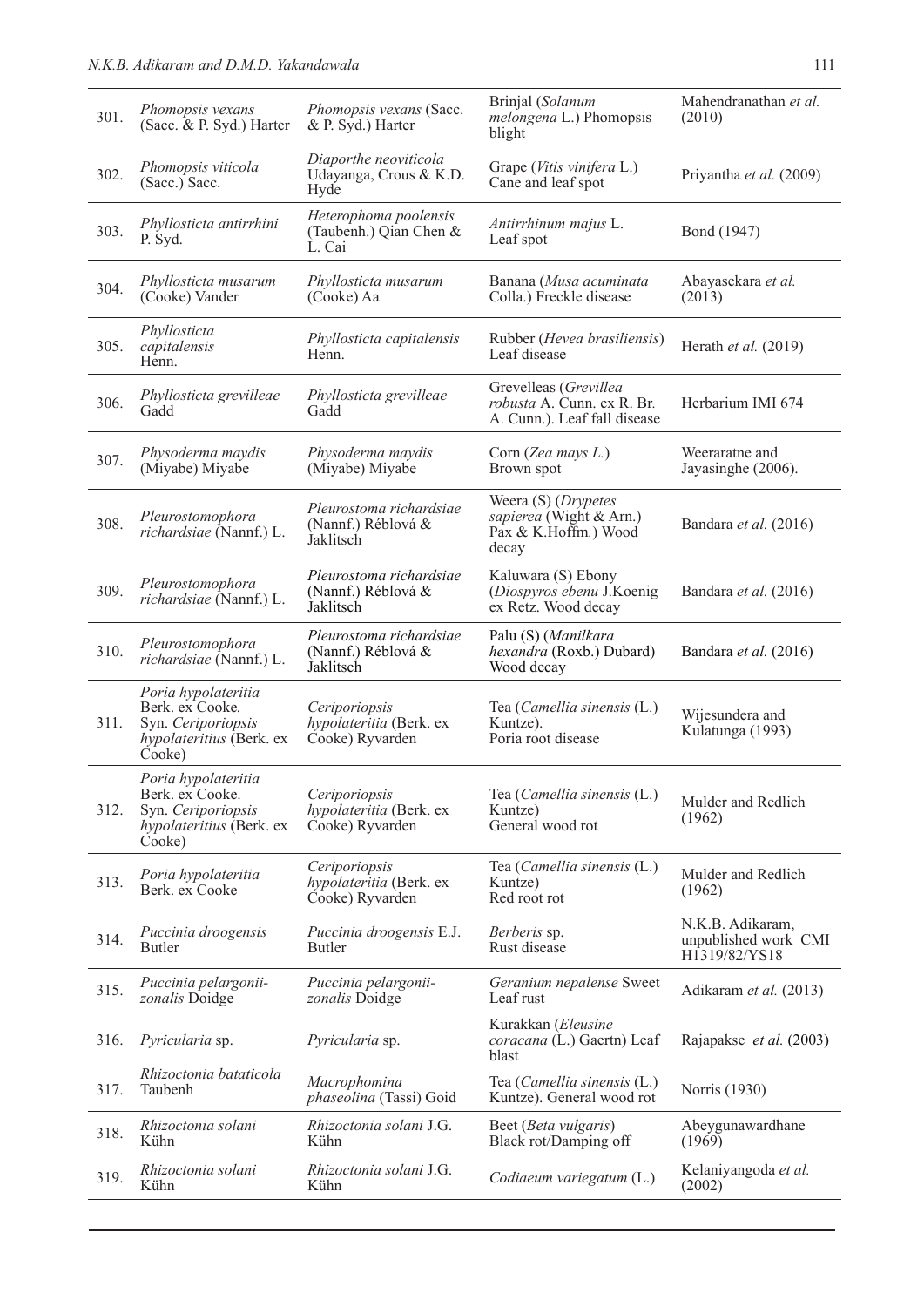| 320. | Rhizoctonia solani<br>Kühn                            | Rhizoctonia solani J.G.<br>Kühn                        | Kiriala (S) (Xanthosoma<br>sagittifolium (L) schott)<br>Corm rot                     | Rajapakse et al. (2006)                          |
|------|-------------------------------------------------------|--------------------------------------------------------|--------------------------------------------------------------------------------------|--------------------------------------------------|
| 321. | Rhizoctonia solani<br>Kühn                            | Rhizoctonia solani J.G.<br>Kühn                        | Turfgrass (Zoysia matrella<br>(L.) Merr.) Brown patch<br>disease                     | Adikaram and<br>Yakandawala (2017)               |
| 322. | Rhizoctonia solani<br>Kuhn                            | Rhizoctonia solani J.G.<br>Kühn                        | Rice (Oryza sativa L.)<br>Sheath blight                                              | Kekulandara et al.<br>(2016)                     |
| 323. | Rhizoctonia solani<br>Kuhn                            | Rhizoctonia solani J.G.<br>Kühn                        | Tea (Camellia sinensis (L.)<br>Kuntze) Rhizoctonia leaf<br>disease                   | Gadd (1929)                                      |
| 324. | Rhizopus oryzae Went<br>& Prins.                      | Rhizopus arrhizus A.<br>Fisch                          | Avocado (Persea<br>americana Mill.) fruit<br>Rhizopus rot                            | Adikaram and<br>Theivendirarajah (1981)          |
| 325. | Rhizopus oryzae Went<br>$&$ Prins                     | Rhizopus arrhizus A.<br>Fisch                          | Avocado (Persea<br>americana Mill.) Fruit rot                                        | Adikaram and<br>Theivendirarajah (1981)          |
| 326. | Rhizopus stolonifer<br>(Ehrheb.) Vuill.               | Rhizopus stolonifer<br>(Ehrenb.) Vuill.                | Avocado (Persea<br>americana Mill.) fruit<br>Rhizopus rot                            | Adikaram and<br>Theivendirarajah (1981)          |
| 327. | Rhizopus stolonifer<br>(Ehrheb.) Vuill.               | Rhizopus stolonifer<br>(Ehrenb.) Vuill.                | Papaya (Carica papaya L.)<br>fruit. Rhizopus rot                                     | Abeywickrema et al.<br>(2012)                    |
| 328. | Rigidoporus lignosus<br>(Klotzsch) Imazeki            | Rigidoporus microporus<br>$(Sw.)$ Overeem              | Rubber (Hevea brasiliensis<br>(Willd. ex A. Juss.) Müll.<br>Arg.). White root rot    | Liyanage and Peries<br>(1983)                    |
| 329. | Rigidoporus<br>microporus (Sw.)<br>Overeem            | Rigidoporus microporus<br>(Sw.) Overeem                | Bedi-del (S) Artocarpus<br>nobilis Thw.) White root<br>disease                       | Madushani et al. (2014)<br>Kuruppu et al. (2019) |
| 330. | Rigidoporus<br>microporus (Sw.)<br>Overeem            | Rigidoporus microporus<br>(Sw.) Overeem                | Rubber (Hevea brasiliensis<br>(Willd. ex A.Juss.) Müll.<br>Arg.). White root disease | Jayasuriya and<br>Thennakoon (2007)              |
| 331. | Rigidoporus<br>microporus (Sw.)<br>Overeem            | Rigidoporus microporus<br>$(Sw.)$ Overeem              | Curry leaf (Murraya<br>koenigii (L.) Spreng.)<br>White root disease                  | Fernando et al. (2016)                           |
| 332. | Rosellinia arcuata<br>Petch                           | Rosellinia arcuata Petch                               | Tea ( <i>Camellia sinensis</i> $(L)$ )<br>Kuntze). Ring barking                      | Arulpragasm (1984)                               |
| 333. | Rosellinia arcuata<br>Petch                           | Rosellinia arcuata Petch                               | Tea (Camellia sinensis (L.)<br>Kuntze) Black root rot                                | Gadd (1929)                                      |
| 334. | Rosellinia arcuata<br>Petch                           | Rosellinia arcuata Petch                               | Tea ( <i>Camellia sinensis</i> $(L)$ )<br>Kuntze). General wood rot                  | Gadd (1929)                                      |
| 335. | Rosellinia bunodes (B<br>and Br.) Sacc.               | Rosellinia bunodes (Berk.<br>& Broome) Sacc.           | Tea (Camellia sinensis (L.)<br>Kuntze). Black root rot                               | Shunmuganathan and<br>Fernando (1967)            |
| 336. | Sarocladium oryzae<br>(Sawada) W. Gams &<br>D. Hawksw | Sarocladium oryzae<br>(Sawada) W. Gams & D.<br>Hawksw. | Rice (Oryza sativa L.)<br>Sheath rot                                                 | MIthrasena and<br>Wijesundera (1989)             |
| 337. | Sclerorium rolfsii Sacc.                              | Athelia rolfsii (Curzi)<br>C.C. Tu & Kimbr.            | Chlorophytum comosum<br>(C.P. Thunberg) H.A.<br>Jacques                              | Kelaniyangoda et al.<br>(2002)                   |
| 338. | Sclerorium rolfsii Sacc.                              | Athelia rolfsii (Curzi)<br>C.C. Tu & Kimbr.            | Cowpea (Vigna unguiculata<br>(L.) Walp. Collar rot                                   | Wijethilke (2003)                                |
| 339. | Sclerotium rolfsii Sacc.                              | Athelia rolfsii (Curzi)<br>C.C. Tu & Kimbr.            | Cabbage (Brassica oleracea<br>L.). White mould disease                               | Kularathna et al. (2018)                         |
| 340. | Sclerotium rolfsii Sacc.                              | Athelia rolfsii (Curzi)<br>C.C. Tu & Kimbr.            | Bean (Phaseolus vulgaris<br>L.). Collar rot                                          | Sivasubramaniam and<br>Eriyagama (1998)          |
|      |                                                       |                                                        |                                                                                      |                                                  |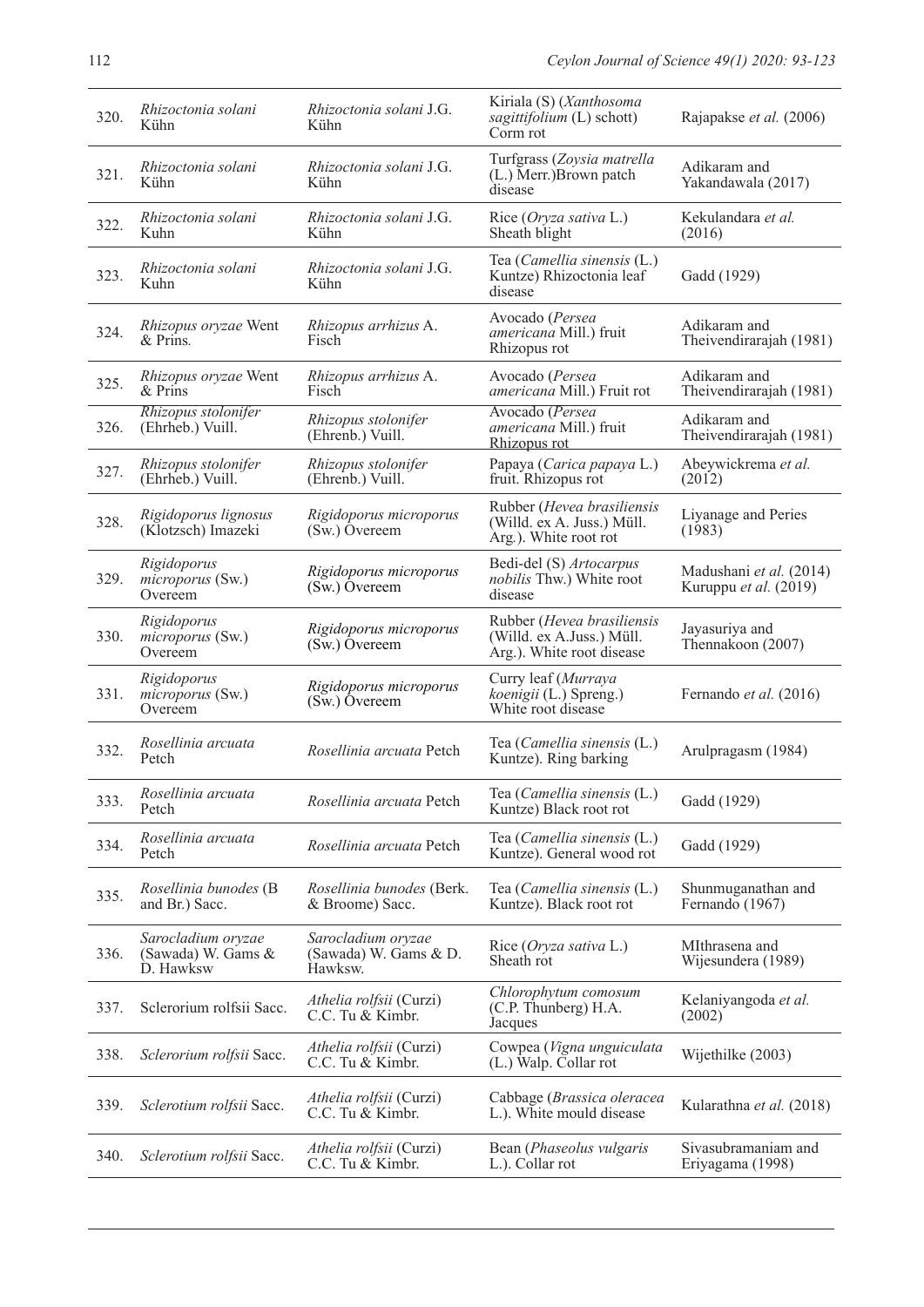| 341. | Sclerotium rolfosii<br>Sacc.                                         | Athelia rolfsii (Curzi)<br>C.C. Tu & Kimbr.                          | Peanut (Arachis hypogaea<br>L.) Southern blight or<br>Collar rot                                                   | Abeygunawardhane<br>(1969)                                      |
|------|----------------------------------------------------------------------|----------------------------------------------------------------------|--------------------------------------------------------------------------------------------------------------------|-----------------------------------------------------------------|
| 342. | Sclerotium rolfsii Sacc.                                             | Athelia rolfsii (Curzi)<br>C.C. Tu & Kimbr.                          | Onion (Allium cepa L.<br>variety Poona red). Bulb rot                                                              | Ramanathan (1988)                                               |
| 343. | Sclerotium rolfsii Sacc.                                             | Athelia rolfsii (Curzi)<br>C.C. Tu & Kimbr.                          | Rubber (Hevea brasiliensis<br>(Willd. ex A.Juss.) Müll.<br>Arg.) Collar rot                                        | Jayasinghe et al. (1988)                                        |
| 344. | Sclerotium rolfsii Sacc.                                             | Athelia rolfsii (Curzi)<br>C.C. Tu & Kimbr.                          | Tomato (Solanum<br>lycopersicon Mill.)) Collar<br>rot                                                              | Bopitiya et al. (2019)                                          |
| 345. | Sclerotinia sclerotiorum<br>(Lib.) de Bary                           | Sclerotinia sclerotiorum<br>(Lib.) de Bary                           | Cabbage (Brassica oleracea<br>L.). White mould                                                                     | Mahalingam et al.<br>(2018)                                     |
| 346. | Sclerotinia sclerotiorum<br>(Lib.) de Bary                           | Sclerotinia sclerotiorum<br>(Lib.) de Bary                           | Cabbage (Brassica oleracea<br>L.). Head rot                                                                        | Guruge et al. (2015)                                            |
| 347. | Septofusidium<br>elegantulum (Pidopl.)<br>W. Gams                    | Septofusidium<br>elegantulum (Pidopl.) W.<br>Gams                    | Water hyacinth (Eichhornia<br>crassipes Mart. Solms.)<br>Leaf spot                                                 | Hettiarachchi et al.<br>(1983)                                  |
| 348. | Septoria drummondii<br>Ellis & Everh.                                | Septoria drummondii Ellis<br>& Everh.                                | Phlox drummondii Hook.                                                                                             | Bond (1947)                                                     |
| 349. | Septoria lactucae Pass.                                              | Septoria lactucae Pass.                                              | Lactuca sativa L.<br>Leaf spot disease.                                                                            | P. Sivanathan,<br>Unpublished work                              |
| 350. | Septoria lycopersici<br>Speg.                                        | Septoria lycopersici Speg.                                           | Tomato (Solanum<br>lycopersicon Mill.). Leaf<br>spot                                                               | Abeygunawardhane<br>(1969)                                      |
| 351. | Septoria violae Westd.                                               | Septoria violae-palustris<br>Died                                    | Viola betonicifolia Sm.<br>Septoria leaf spot                                                                      | Bond (1947)                                                     |
| 352. | Sphaceloma fawcetti<br>var. scabiosa<br>McAlpine & Tryon)<br>Jenkins | Sphaceloma fawcettii var.<br>scabiosae (McAlpine &<br>Tyron) Jenkins | Orange (Citrus sp.)<br>Citrus scab                                                                                 | N.K.B. Adikaram,<br>Unpublished work                            |
| 353. | Sphaerotheca pannosa<br>(Wallr.) Lév.                                | Podosphaera pannosa<br>(Wallr.) de Bary                              | Rose (Rosa chinensis<br>var. Ramblers). Powdery<br>mildew                                                          | Herath, H.M.G.D. and<br>N.K.B. Adikaram,<br>Unpublished work    |
| 354. | Tunstallia acueata<br>(Petch) Agni.                                  | Rossmania aculeata<br>(Petch) Lar.N. Vassiljeva                      | Tea (Camellia sinensis<br>(L.) Kuntze) Thorny Stem<br>Blight                                                       | Agnihothrudu (1961)                                             |
| 355. | Taphrina maculans E.J.<br><b>Butler</b>                              | Taphrina maculans E.J.<br><b>Butler</b>                              | Termeric (Curcuma longa<br>L.). Leaf spot                                                                          | Abeygunawardhane<br>(1969)                                      |
| 356. | Thanatephorus<br>cucumeris (A.B. Frank)<br>Donk                      | Rhizoctonia solani J.G.<br>Kühn                                      | Rubber (Hevea brasiliensis<br>(Willd. ex A. Juss.) Müll.<br>Arg.).Target leaf spot                                 | Jayasinghe (1993)                                               |
| 357. | Tilletia ayresii Berk.                                               | Conidiosporomyces<br>ayresii (Berk.) Vánky &<br>R. Bauer             | Panicum maximum Jacq.<br>Smut disease                                                                              | BPI 193202, BPI<br>841322, BPI 870571<br>Collector Fagerlind F. |
| 358. | Thielaviopsis paradoxa<br>De Seynes) Höhn.)                          | Ceratocystis paradoxa<br>(Dade) C. Moreau                            | Pineapple (Ananas comosus<br>(L.) Merril) Black rot                                                                | Wijesinghe et al. (2010)                                        |
| 359. | Trametes corrugate<br>(Pers.) Bres.                                  | Earliella scabrosa (Pers.)<br>Gilb. & Ryvarden                       | Tea (Camellia sinensis (L.)<br>Kuntze) Soft rot                                                                    | Senanayake et al.<br>(2015)                                     |
| 360. | Uredo pseudocannae<br>Cummins                                        | Uredo pseudocannae<br>Cummins                                        | Canna (Canna indica L.)<br>Leaf rust disease                                                                       | Adikaram et al. (2013)                                          |
| 361. | <i>Uromyces</i><br>appendiculatus (Pers.)                            | Uromyces appendiculatus<br>(Pers.) Link                              | Cowpea (Vigna sinensis<br>(L.) Savi ex Hausskn.<br>Current name: Vigna<br>unguiculata (L.) Walp.).<br>Rust disease | Abeygunawardhane<br>(1969)                                      |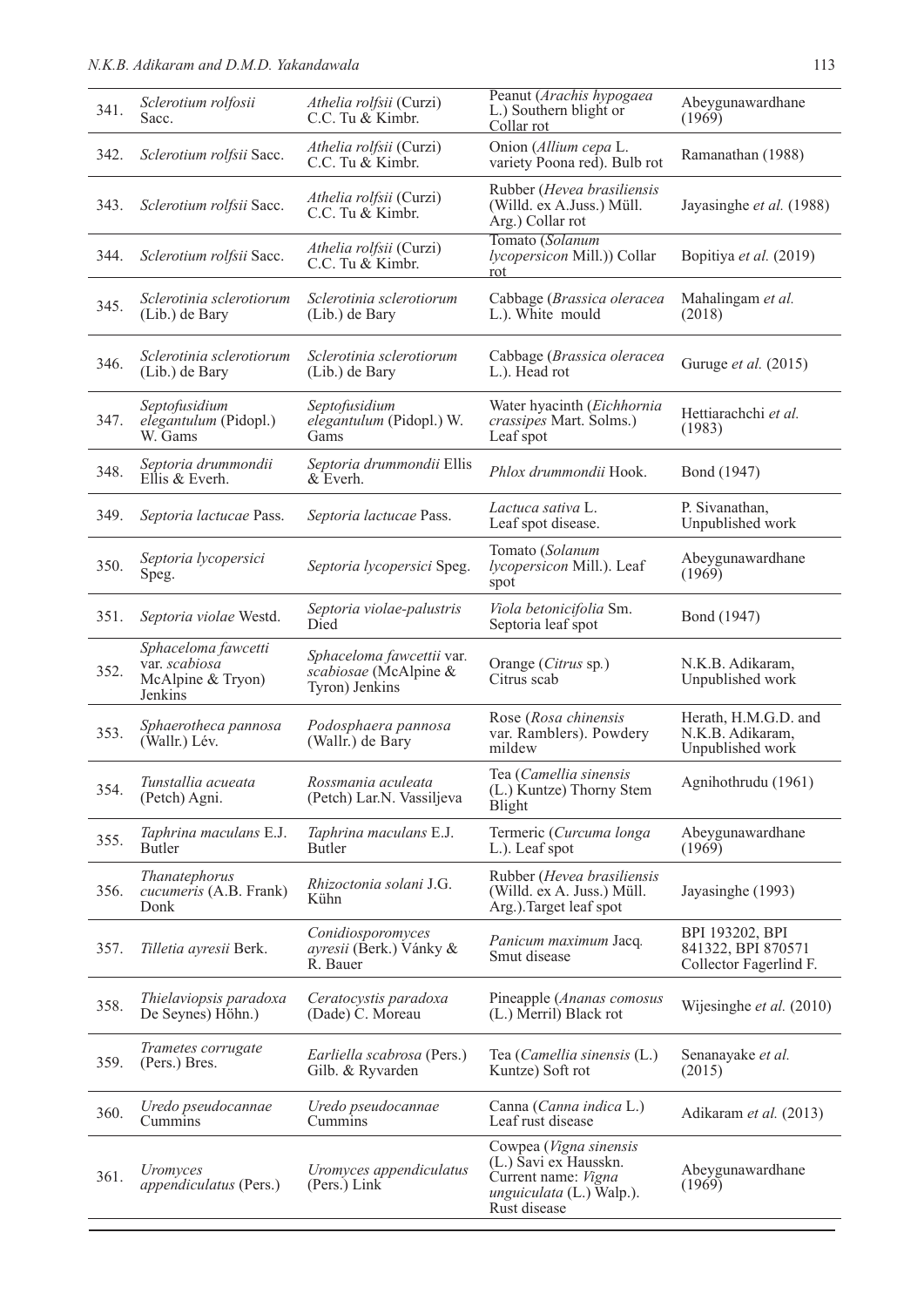| 362. | Uromyces<br>appendiculatus (Pers.)<br>Link                   | Uromyces appendiculatus<br>(Pers.) Link                              | French bean (Phaseolus<br>vulgaris L.). Rust disease                                                   | Jayasekara et al (2016)              |
|------|--------------------------------------------------------------|----------------------------------------------------------------------|--------------------------------------------------------------------------------------------------------|--------------------------------------|
| 363. | <i>Uromvces</i><br>appendiculatus (Pers.)<br>Link            | Uromyces appendiculatus<br>(Pers.) Link                              | Dambala (S) Four-winged<br>bean, (Psophocarpus<br>$tetragonolobus$ ( $\bar{L}$ .) DC.)<br>Rust disease | P. Sivanathan,<br>Unpublished work   |
| 364. | Uromyces dianthi<br>(Pers.) Niessl                           | Uromyces dianthi (Pers.)<br><b>Niessl</b>                            | Carnations (Dianthus<br>caryophyllus L.) Rust<br>disease                                               | de Silva <i>et al.</i> $(2005)$      |
| 365. | Uromyces hobsoni Vize                                        | Uromyces hobsonii Vize                                               | Jasminum multiflorum<br>(Burm.f.) Andrews Viz Leaf<br>rust                                             | Adikaram et al. (2013)               |
| 366. | Ustilago scitaminea<br>Sydow.                                | Sporisorium scitamineum<br>(Syd.) M. Piepenbr., M.<br>Stoll & Oberw. | Sugarcane (Saccharum<br>officinarum L.) Smut<br>disease                                                | Leelananda et al. (2000)             |
| 367. | Ustulina zonata (Lév.)<br>Sacc.                              | Kretzschmaria zonata<br>(Lév.) P.M.D. Martin                         | Tea (Camellia sinensis (L.)<br>Kuntze). Charcoal root rot                                              | Webster (1952)                       |
| 368. | Ustilaginoidea virens<br>(Cooke) Takah.                      | Ustilaginoidea virens<br>(Cooke) Takah.                              | Rice seeds (Oryza sativa<br>$L.$ ).<br>False smut                                                      | N.K.B. Adikaram,<br>Unpublished work |
| 369. | Verticillium theobromae<br>(Turc.) E.W. Mason &<br>S. Hughes | Musicillium theobromae<br>(Turconi) Zare & W.<br>Gams                | Banana (Musa acuminata<br>Colla). Crown rot                                                            | Indrakeerthi and<br>Adikaram (2011)  |
| 370. | Verticillium theobromae<br>(Turc.) E.W. Mason &<br>S. Hughes | Musicillium theobromae<br>(Turconi) Zare & W.<br>Gams                | Banana (Musa acuminata<br>Colla). Cigar-end rot                                                        | Adikaram et al. (2019)               |
| 371. | Verticillium sp. Nees                                        | Verticillium Nees                                                    | Hyperparasite of<br>Coleosporium plumeriae<br>Pat. Temple tree (Plumeria<br>sp.) Leaf rust             | Adikaram and<br>Weeraratne (2006)    |
| 372. | Xylaria thwaitesii Berk.<br>& Cooke                          | Xylaria thwaitesii Berk. &<br>Cooke                                  | Rubber (Hevea brasiliensis<br>(Willd. ex A. Juss.) Müll.<br>$Arg.$ ).<br><b>Black root disease</b>     | Liyanage et al. (1977)               |

# **Plant pathogenic Oomycota**

| 373. | <i>Albugo candida</i> (Pers.<br>ex J.F. Gmel.) Kuntze       | Albugo candida (Pers. ex<br>J.F. Gmel.) Roussel | Cabbage (Brassica oleracea<br>$L$ ). White rust                                                  | Abeygunawardhane<br>(1969)                     |
|------|-------------------------------------------------------------|-------------------------------------------------|--------------------------------------------------------------------------------------------------|------------------------------------------------|
| 374. | Albugo candida (Pers.<br>ex J.F. Gmel.) Kuntze              | Albugo candida (Pers.<br>ex J.F. Gmel.) Roussel | Mustard, Aba (S)<br>(Brassica juncea (L.)<br>Czern.). White rust<br>disease                      | N.K.B. Adikaram,<br>Unpublished work           |
| 375. | Peranospora parasitica<br>Chee                              | Peronospora parasitica<br>$(Pers.)$ Fr.         | Cabbage (Brassica oleracea<br>L.). Downy Mildew                                                  | Abeygunawardhane<br>(1969)                     |
| 376. | Phytophthora botryosa<br>Chee                               | Phytophthora botryose<br>Chee                   | Rubber ( <i>Hevea brasiliensis</i><br>(Willd. ex A. Juss.) Müll.<br>Arg.) Leaf fall and pod rot. | Chee (1969)                                    |
| 377. | Phytophthora botryosa<br>(Berk. & M.A. Curtis)<br>Rostovzev | Phytophthora botryose<br>Chee                   | Cocoa (Theobroma cacao<br>$L.$ ).<br>Pod rot of cocoa                                            | Chee and Wastie (1970)                         |
| 378. | Phytophthora capsici<br>Leonian                             | Phytophthora capsici<br>Leonian                 | Pepper ( <i>Piper nigrum L.</i> )<br>Quick wilt                                                  | Department of Export<br>Agriculture, Sri Lanka |
| 379. | Phytopthora cinnamomi<br>Rands                              | Phytopthora cinnamomi<br>Rands                  | Cinnomum (Cinnamomum<br>verum Presl.) Syn.<br>Cinnamomum zeylanicum<br>Blume.) Stripe canker     | Rajapakse and<br>Wasantha Kumara<br>(2007)     |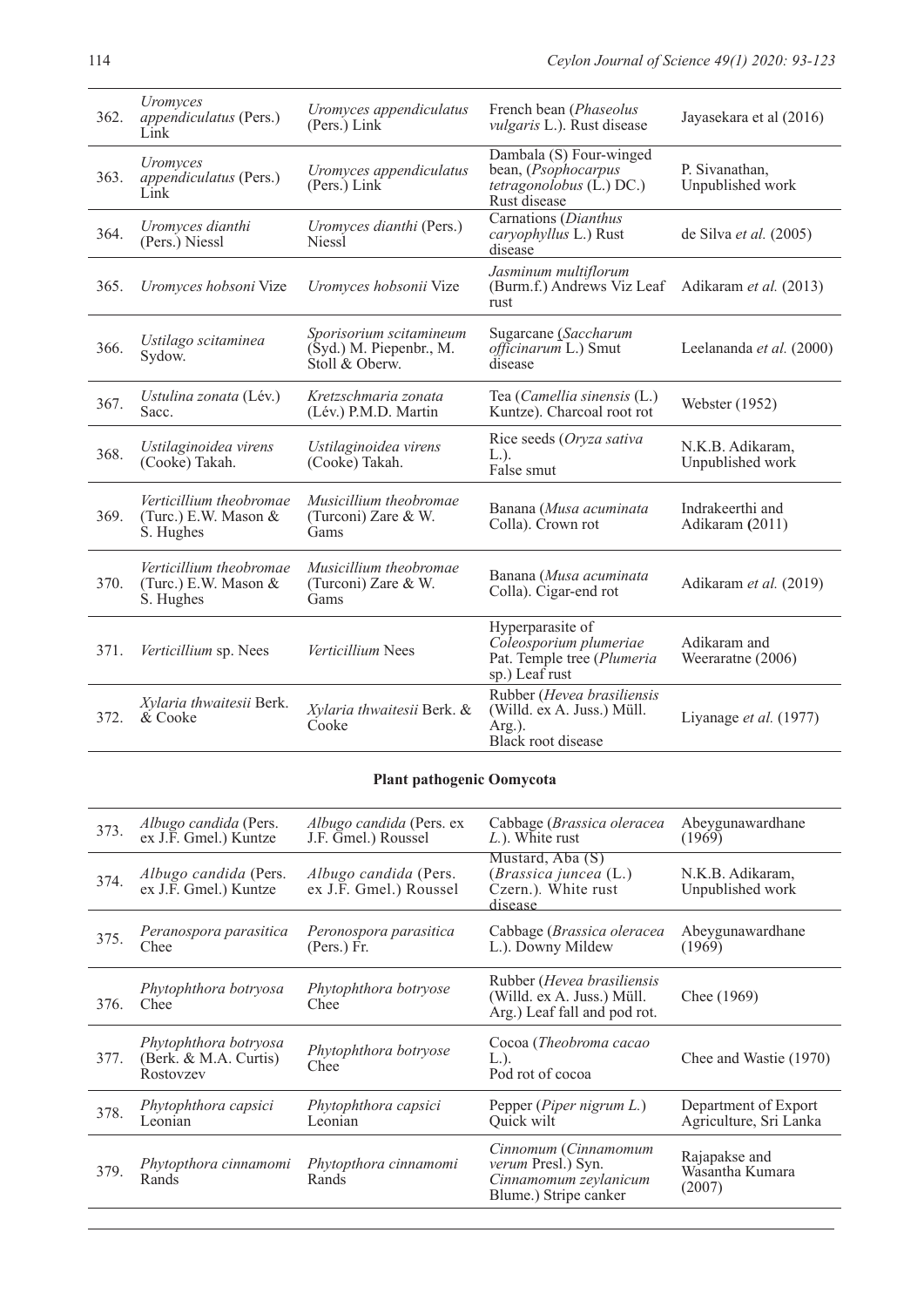| 380. | Phytophthora citricola<br>Sawada                                 | Phytophthora citricola<br>Sawada                                 | Rubber (Hevea brasiliensis<br>(Willd. ex A.Juss.) Müll.<br>Arg.) Phytophthora leaf fall                         | Liyanage (1989)                        |
|------|------------------------------------------------------------------|------------------------------------------------------------------|-----------------------------------------------------------------------------------------------------------------|----------------------------------------|
| 381. | Phytophthora heveae A.<br>W. Thomps.                             | Phytophthora palmivora<br>(E.J. Butler) E.J. Butler              | Rubber (Hevea brasiliensis<br>(Willd. ex A.Juss.) Müll.<br>Arg.) Phytophthora leaf fall<br>Black stripe         | Dantanarayana et al.<br>(1984)         |
| 382. | Phytophthora infestans<br>(Mont.) de Bary                        | Phytophthora infestans<br>(Mont.) de Bary                        | Potato (Solanum tuberosum<br>L.) Late blight                                                                    | Babu et al. (2005)                     |
| 383. | Phytophthora infestans<br>(Mont.) de Bary                        | Phytophthora infestans<br>(Mont.) de Bary                        | Tomato (Solanum<br>lycopersicon Mill.) Late<br>blight                                                           | Rajapakse et al. (2007)                |
| 384. | Phytophthora<br>meadii McRae                                     | Phytophthora<br>meadii McRae                                     | Rubber (Hevea brasiliensis<br>(Willd. ex A. Juss.) Müll.<br>Arg.). Black stripe                                 | Anon (1994)                            |
| 385. | Phytophthora<br>meadii McRae                                     | Phytophthora<br>meadii McRae                                     | Rubber (Hevea brasiliensis<br>(Willd. ex A. Juss.) Müll.<br>Arg.). Leaf fall                                    | Jayasuriya et al. (1999)               |
| 386. | Phytophthora<br><i>palmivora</i> (E.J. Butler)<br>E.J. Butler    | Phytophthora palmivora<br>(E.J. Butler) E.J. Butler              | Rubber (Hevea brasiliensis<br>(Willd. ex A. Juss.) Müll.<br>Arg.). Black stripe                                 | Dantanarayana et al.<br>(1984)         |
| 387. | Phytophthora<br><i>palmivora</i> (E.J. Butler)<br>E.J. Butler    | Phytophthora palmivora<br>(E.J. Butler) E.J. Butler              | Durian (Durio zibethinus<br>L.) Phytophthora fruit rot                                                          | Atapattu et al. (2016)                 |
| 388. | Phytophthora<br><i>palmivora</i> (E.J. Butler)<br>E.J. Butler    | Phytophthora palmivora<br>(E.J. Butler) E.J. Butler              | Durian (Durio zibethinus<br>L.). Phytophthora root and<br>stem rot                                              | Atapattu et al. (2016)                 |
| 389. | Phytophthora<br>palmivora (E.J.<br>Butler) E.J. Butler           | Phytophthora palmivora<br>(E.J. Butler) E.J. Butler              | Rubber (Hevea brasiliensis<br>(Willd. ex A. Juss.) Müll.<br>Arg.) Black stripe or bark<br>rot                   | Satchuthananthavale<br>(1971)          |
| 390. | Phytophthora<br><i>palmivora</i> (E.J. Butler)<br>E.J. Butler    | Phytophthora palmivora<br>(E.J. Butler) E.J. Butler              | Rubber (Hevea brasiliensis<br>(Willd. ex A. Juss.) Müll.<br>Arg.). Canker                                       | Seneviratne et al. (1995<br>$a \& b)$  |
| 391. | Phytophthora<br>palmivora (E.J. Butler)<br>E.J. Butler           | Phytophthora palmivora<br>(E.J. Butler) E.J. Butler              | Rubber (Hevea brasiliensis<br>(Willd. ex A. Juss.) Müll.<br>Arg.).<br>Phytophthora leaf fall and<br>pod disease | Seneviratne et al. (1995)<br>$a \& b)$ |
| 392. | Phytophthora<br>palmivora (E.J. Butler)<br>E.J. Butler           | Phytophthora palmivora<br>(E.J. Butler) E.J. Butler              | Papaya (Carica papaya L.)<br>Fruit rot                                                                          | Adikaram et al. (1998)                 |
| 393. | Phytophthora<br><i>palmivora</i> (E.J. Butler)<br>E.J. Butler    | Phytophthora palmivora<br>(E.J. Butler) E.J. Butler              | Papaya (Carica papaya L.)<br>Stem rot                                                                           | Adikaram et al. (1998)                 |
| 394. | Phytophthora<br><i>palmivora</i> (E.J. Butler)<br>E.J. Butler    | Phytophthora palmivora<br>(E.J. Butler) E.J. Butler              | Coconut palm (Cocos<br>nucifera L.).<br>Bud rot, nut fall and leaf<br>droop.                                    | Mahindapala (1978)                     |
| 395. | Phytophthora<br>palmivora (E.J. Butler)<br>E.J. Butler           | Phytophthora palmivora<br>(E.J. Butler) E.J. Butler              | Cocoa (Theobroma cacao<br>L.). Black pod and canker                                                             | Seneviratne et al. (1995)<br>$a \& b)$ |
| 396  | Phytophthora spp.                                                | Phytophthora spp.                                                | Cluster onion (Allium cepa<br>L.). Bulb rot                                                                     | Araskesasry et al.<br>(2016)           |
| 397. | Plasmopara viticola<br>(Berk. & M.A. Curtis)<br>Berl. & De Toni  | Plasmopara viticola<br>(Berk. & M.A. Curtis)<br>Berl. & De Toni  | Grape (Vitis vinifera L.)<br>Downy mildew                                                                       | Ramanathan and<br>Sivapalan (1988).    |
| 398. | Pseudoperonospora<br>cubensis (Berk. & M.A.<br>Curtis) Rostovzev | Pseudoperonospora<br>cubensis (Berk. & M.A.<br>Curtis) Rostovzev | Bitter gourd (Momordica<br>charantia L.).<br>Downy mildew                                                       | Ratnayake et al.<br>(2016a)            |
| 399. | Pythium echinocarpum<br>S. Ito & Tokun.                          | Pythium echinocarpum S.<br>Ito & Tokun.                          | Cucurbita moschata<br>Fruit rot                                                                                 | Kugathasan et al.<br>(2019)            |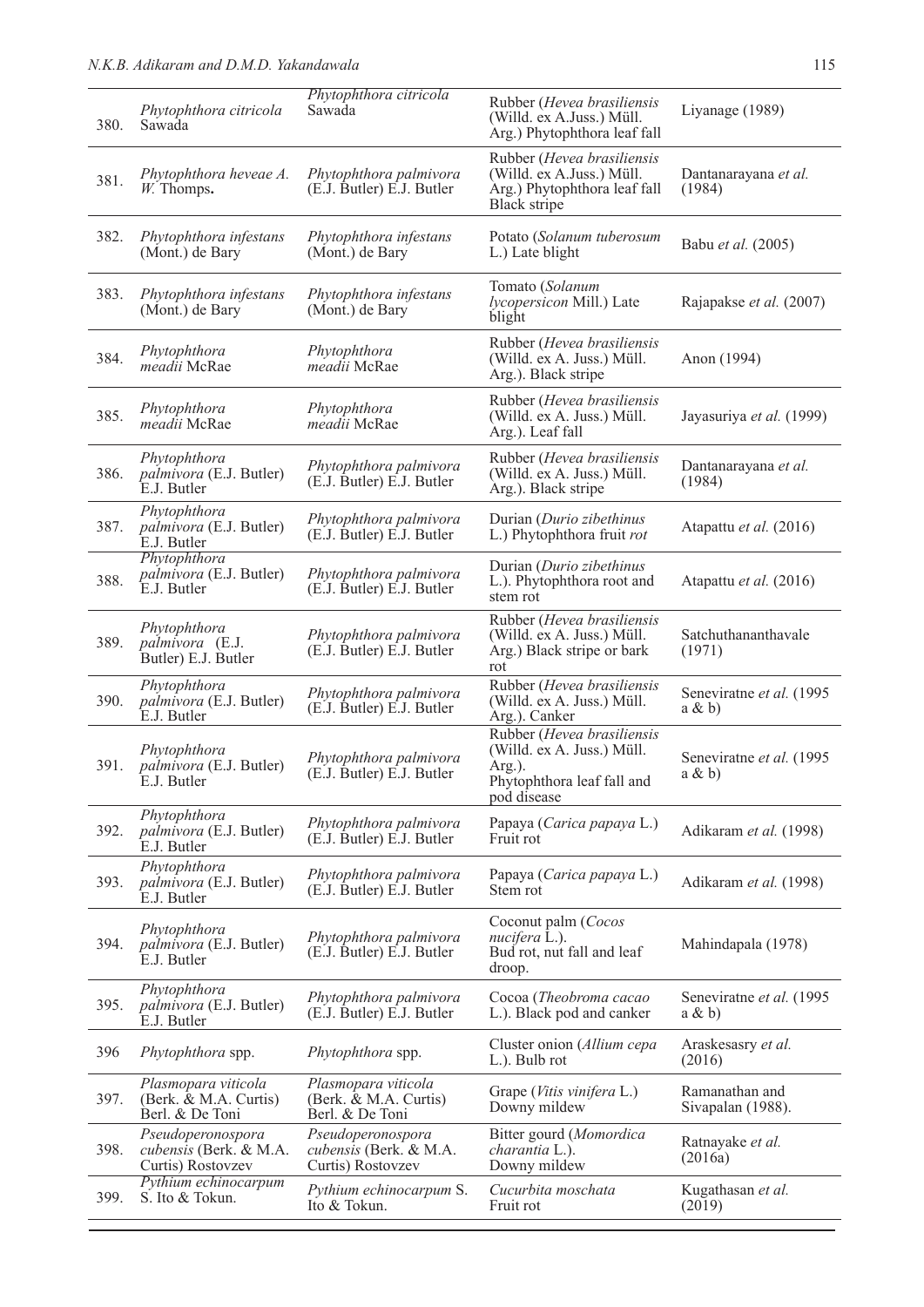| 400. | Pythium myriotylum de<br>Bary.        | Pythium myriotylum<br><b>Drechsler</b>                                                             | 'Kiriala' (Xanthosoma<br>sagittifolium (L.) Schott)<br>Corm rot        | Tojo et al. (2005)                 |
|------|---------------------------------------|----------------------------------------------------------------------------------------------------|------------------------------------------------------------------------|------------------------------------|
| 401. | <i>Pythium myriotylum</i> de<br>Bary. | Pythium myriotylum<br><b>Drechsler</b>                                                             | Ginger (Zingiber officinale<br>Roscoe). Rhizome rot                    | P. Sivanathan,<br>Unpublished work |
| 402. | <i>Pythium ultimum</i> Trow           | Globisporangium ultimum<br>(Trow) Uzuhashi, Tojo &<br>Kakish.                                      | Tobacco (Nicotiana<br>tabacum L.). Damping-off                         | Sumith and Bandara<br>(2002).      |
| 403. | Pythium vexans<br>Dreschl.            | <i>Phytopythium vexans</i> (de<br>Bary) Abad, de Cock,<br>Bala, Robideau, A.M.<br>Lodhi & Lévesque | Ginger (Zingiber officinale<br>Roscoe). Rhizome rot                    | P. Sivanathan<br>Unpublished work  |
| 404. | Sclerospora sp.                       | Peronosclerospora sp.                                                                              | Papaya (Carica papaya<br>L.) Hyperparasite on<br>Asperisporium caricae | Adikaram and Wijepala<br>(1995)    |

## **DECLARATION OF CONFLICT OF INTEREST**

The authors declare that there is no conflict of interest.

### **REFERENCES**

- Abayasekara, C.L., Adikaram, N.K.B., Wanigasekara, U.W.N.P., Bandara, B.M.R. (2013). *Phyllosticta musarum* infection-induced defences suppress anthracnose disease caused by *Colletotrichum musae* in banana fruits cv '*Embul*'. *The Plant Pathology Journal* **29** (1): 77-86.
- Abeygunawardhana, D.V.W. (1969). Diseases in cultivated plants. Their diagnosis and treatment in Ceylon. The Colombo Apothecaries Co. Ltd., Colombo, 287 Pp.
- Abeywickrama, K., Wijerathna, C., Rajapaksha, N., Sarananda, K. and Kannangara, S. (2012). Disease control strategies for extending storage life of papaya (*Carica papaya*), cultivars 'Red Lady' and 'Rathna'. *Ceylon Journal of Science (Bio. Sci.)* **41**(1): 27-34.
- Abeywickrama, K. and Bean, G.A. (1992). Cytotoxicity of *Fusarium* species mycotoxins and culture filtrates of *Fusarium* species isolated from the medicinal plant *Tribulus terrestris* to mammalian cells. *Mycopathologia* **120**: 189-193.
- Adikaram, N.K.B. (2004). Fungal taxonomy and current status of knowledge of fungi of Sri Lanka. *National Workshop on Current Status of Lower Plants in Sri Lanka, 28th October 2004, Peradeniya* (Abs).
- Adikaram, N.K.B. (1986/87). A survey of postharvest losses in some fruits and vegetables and the fungi associated with them. *Ceylon Journal of Science (Bio. Sci.)* **19&20**: 1-10.
- Adikaram, N.K.B., Jayasinghe, L. and Singh, D. (2019). Postharvest diseases and their management - Tropical fruits Part 11. Pineapple and banana. In: Dov Prusky and James Adaskaveg (Eds.), *Postharvest Pathology of Fruits and Vegetables*. American Phytopathological Society Press, USA (in press).
- Adikaram, N.K.B. and Yakandawala, D.M.D. (2017). Brown patch disease of *Zoysia* turfgrass (*Zoysia matrella* (L.) Merr.) caused by *Rhizoctonia solani* Kuhn. *Journal of Mycopathological Research* **54**(4): 523-526.

Adikaram, N.K.B., Vithanage, I.S.K. and Yakandawala D.

(2013). New rust diseases in three ornamental plant species in Sri Lanka. *Tropical Agriculturist* **161**: 53-55.

- Adikaram, N.K.B.**,** Ranawana, K.B. and Weerasuriya, A. (2007). *Forest die-back in the Horton Plains National Park.* Department of Wildlife Conservation, Sri Lanka, ISBN 95501580, 54 Pp.
- Adikaram, N.K.B. and Weeraratne, T.P. (2006). Biology of *Plumeria* leaf rust disease caused by *Coleosporium plumeriae*. *Ceylon Journal of Science (Bio. Sci.)* **35**(2): 157-162.
- Adikaram, N.K.B., Mailewa, G. and Weerahewa, D. (2002). Changes in pigment composition, acid metabolism etc. in *Pedilanthus tithimaloides* leaf following powdery mildew infection. *Journal of the National Science Foundation Sri Lanka* **30** :1-11.
- Adikaram, N.K.B., Weerasooriya, A. and Mahaliyanage, T.D. (2001). Occurrence of red thread disease in the grasses of Horton Plains National Park. *Journal of the National Science Foundation Sri Lanka* **29**(3&4): 117- 120.
- Adikaram, N.K.B., Karunaratne, A.M., Indrakeerthi, S.R.P. and Menike, P.R. (1998). Resistance of immature papaya (*Carica papaya* L.) fruits to fungal infection: an overview. *Proceedings of an International Workshop, Chiang Mai, Thailand, 18-21 May 1997, ACIAR Proceedings No. 80. Disease Resistance in Fruit*, Pp.121-128.
- Adikaram, N.K.B. and Karunaratne, A. (1998). Suppression of anthracnose and stem-end rot in avocado by endogenous antifungal substances and a natural inhabitant *Pestalotiopsis* sp. *Proceedings of an International Workshop, Chiang Mai, Thailand, 18-21 May 1997, ACIAR Proceedings No. 80. Disease Resistance in Fruit*, Pp. 72-77.
- Adikaram, N.K.B. and Wijepala, M.(1995). *Asperisporium* black spot in *Carica papaya*: A new disease in Sri Lanka. *Journal of the National Science Council Sri Lanka* **23**(4): 213-219.
- Adikaram, N.K.B., Abhayawardhane, Y., Bandara, R., Gunathilaka, A.A.L. and Wijeratne, E.M.K. (1989). Antifungal activity, acid and sugar content in the wood apple (*Limonia acidissima*) and their relation to fungal development. *Plant Pathology* **38:** *258-265.*

Adikaram, N.K.B., Brown, A.E. and Swinburne, T.R.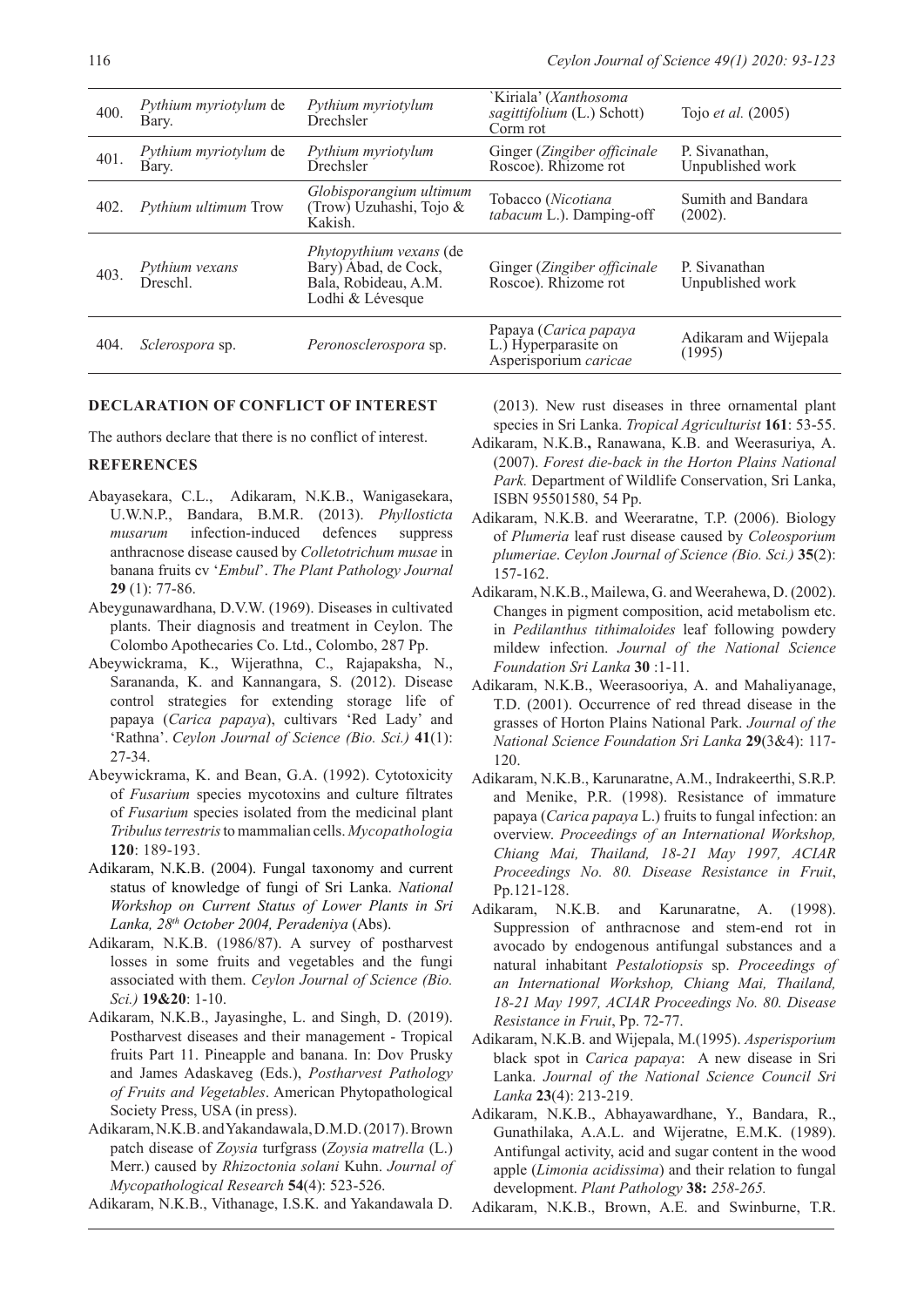(1983). Observations on infection of *Capsicum annuum* L. fruit by *Glomerella cingulata* and *Colletotrichum capsici*. *Transactions of British Mycological Society* **80**(3): 395-401.

- Adikaram, N.K.B. and Theivendirarajah, K. (1981). Studies on the storage of avocado fruits and their spoilage organisms. *Ceylon Journal of Science (Bio. Sci.)* **14**(1&2): 83-87.
- Agnihothrudu, Y. (1961). Note on fungi from North-East India VII. Tunstaliia gen. nov., causing 'Thorny Stem Blight of Tea' (*Camellia sinensis* O.Kuntze). *Phytopathology. Z*. **40**: 277-282.
- Alahakoon, P.W., Jayawardana, N.H., Madhushani, K.C. and Ruvini, R.H.A.W. (2010). Effectiveness of some fungicides and herbal extracts to control the powdery mildew (*Oidium nephelii*) in rambutan during wet and dry weather conditions. *Annals of the Sri Lanka Department of Agriculture* **12**: 267-271.
- Alahakoon, P.W., Jayawardana, N.H., Kalphashika, H.G. and Madushani, K.C. (2008). Development of environmentally friendly control method to minimize fruits rot diseases of guava (*Psidium guava*), using plant extracts. *Annals of the Sri Lanka Department of Agriculture* **10**: 19-29.
- Anon (1994). Identification and treatment of diseases of *Hevea brasiliensis*. International Rubber Research and Development Board, Hertford, U.K.
- Anparasy, J., Rabeendran, N. and Raveendranath, S. (1994). Feasibility of using *Trichoderma koningii*  and Captan in the control of onion disease caused by *Fusarium solani. Proceedings of the 50stAnnual Sessions of the Sri Lanka Association for Advancement of Sciences* **50**(1): 94.
- Anthony, S., Abeywickrama, K., Dayananda, R. Shanthi Wilson Wijeratnam and Arambewela, L. (2004). Fungal pathogens associated with banana fruit in Sri Lanka, and their treatment with essential oils. *Mycopathologia* **157**(1): 91- 97.
- Araskesasry, S.J., Bowleeswaran, B., P. Atputhachandran, S. Hearth and Balasooriya, B.G.R.C. (2016). A promising multiplier onion (*Allium cepa*) line with field resistance to major fungal diseases and possessing moderate flowering efficiency. *Annals of Sri Lanka Department of Agriculture* **18**: 37-45.
- Arulpragasam, P. V. (1990). Report on Plant Pathology Division. Technical Report. *TRI Annual Report* 84- 90.
- Arulpragasam, P. V. (1989). Root diseases of tea, *Tea Bulletin* **8**(1): 23-29.
- Arulpragasam, P. V. (1989). Studies on the low country stem canker disease of tea in Sri Lanka. Ph.D. thesis, University of Kelaniya, Sri Lanka.
- Arulpragasam, P. V. (1988). Report on Plant Pathology Division. Technical Report. *TRI Annual Report* 68- 79.
- Arulpragasam, P. V. (1984). Ring barking of young tea plants in new clearings. *Tea Quarterly* **53**: 4-10.
- Arulpragasm, P.V. (1980). Lethal stem-canker of cinchona. *Proceedings of the 36stAnnual Sessions of the Sri Lanka Association for Advancement of Sciences* **36** (1), 32 (Abs.)
- Atapattu, A., Mahanada, M.L.L.C., Dewage, D.S.K.P. and Rajapakse, R.P.K.C. (2016). Deaths of durian trees (*Durio zibithinus*) and its management in Gampaha district. DOI: 10.13140/RG.2.2.15042.22721
- Babu, A.G.C., Mezeen, A.C.M., Karunasena, S. and Amarasena, B.G. (2005). Late blight resistant potato variety for cultivation in the upcountry wet zone (UCWZ) of Sri Lanka. *Annals of the Sri Lanka Department of Agriculture* **7**:39 - 46.
- Balasuriya, A. (2008). Common diseases of tea and their management. In: Handbook on Tea. Tea Research Institute of Sri Lanka, Talawakelle, Sri Lanka, pp. 173- 209.
- Balasuriya, A. and Adikaram, N.K.B. (2009). Some spatial, temporal and spatio-temporal considerations of wood decay of tea *(Camellia sinensis),* caused by *Nemania diffusa (Syn. Hypoxylon vestitum). Crop Protection* **28**(3): 273-279.
- Balasuriya, A. and Adikaram, N.K.B. (2002). Extent of bush damage and resultant yield losses of a tea clone, susceptible to stem blight caused by *Nemania diffusa*. *Sri Lanka Journal of Tea Science* **67**(1&2): 21-31**.**
- Bandara, R.H. and Attanayake, R.N. (2016). Phylogenetic complexity of *Lasiodiplodia* species found in Sri Lankan dry zone forests. *In proceedings of the 16th Conference of the Science Council of the Asia, Colombo, Sri Lanka. 30th May - 1st June 2016.* 221 (Abs).
- Bandara, R.H., Deraniyagala, S.R.A.S. and Attanayake, R.N. (2016). *Pleurostomophora richardsiae* associated with decaying woods in a dry zone forest of Sri Lanka. In *Proceedings of the International Research Symposium on Pure and Applied Sciences (IRSPAS 2016), Faculty of Science, University of Kelaniya, Sri Lanka.* 16 (Abs)*.*
- Baroncelli, R., Amby, D.B., Zapparata, A., Sarrocco, S., Vannacci, G., Le Floch, G., Harrison, R.J., Holub, E. Sukno, S.A. andSreenivasaprasad, S. and Thon, M.R. (2016). Gene family expansions and contractions are associated with host range in plant pathogens of the genus *Colletotrichum*. *BMC Genomics* (2016) **17**: 555 DOI 10.1186/s12864-016-2917-6
- Berkeley, M. J. and Broom, C.E. (1871). The Fungi of Ceylon. *Journal of Linnean Society London,* xi, 494- 572.
- Bogamuwa, S. and Karunaratne, A. (1985). The effect of four antagonists against *Fusarium oxysporum* causing fusarium rot of cucumber. *Proceedings of the 32nd Annual Sessions of the Sri Lanka Association for Advancement of Sciences* **32**(1): 53.
- Bopitiya, B.D.S.S., Hewawitharana, N. and Edirisinghe, P. (2019). In vitro control of *Sclerotium rolfsii* causing stem rot disease in tomato using *Trichoderma* species and plant extracts. *Proceedings of the SLAMPP Symposium on Plant Health, 30th August 2019, Oak Ray Hotel, Kandy*, 17.
- Bond, T.E.T. (1947). Notes on Ceylon fungi and plant diseases Part I (1 - 15). *Ceylon Journal of Science* (A) XII (4):171-193.
- Cheanieha Q., A., Safeena, M.I.S. and Zakeel, M.C.M. (2016). Identification of suitable potential pathogens for biocontrol of water hyacinth [*Eichhornia crassipes* Mart. Solms]. *5th Annual Science Research Sessions*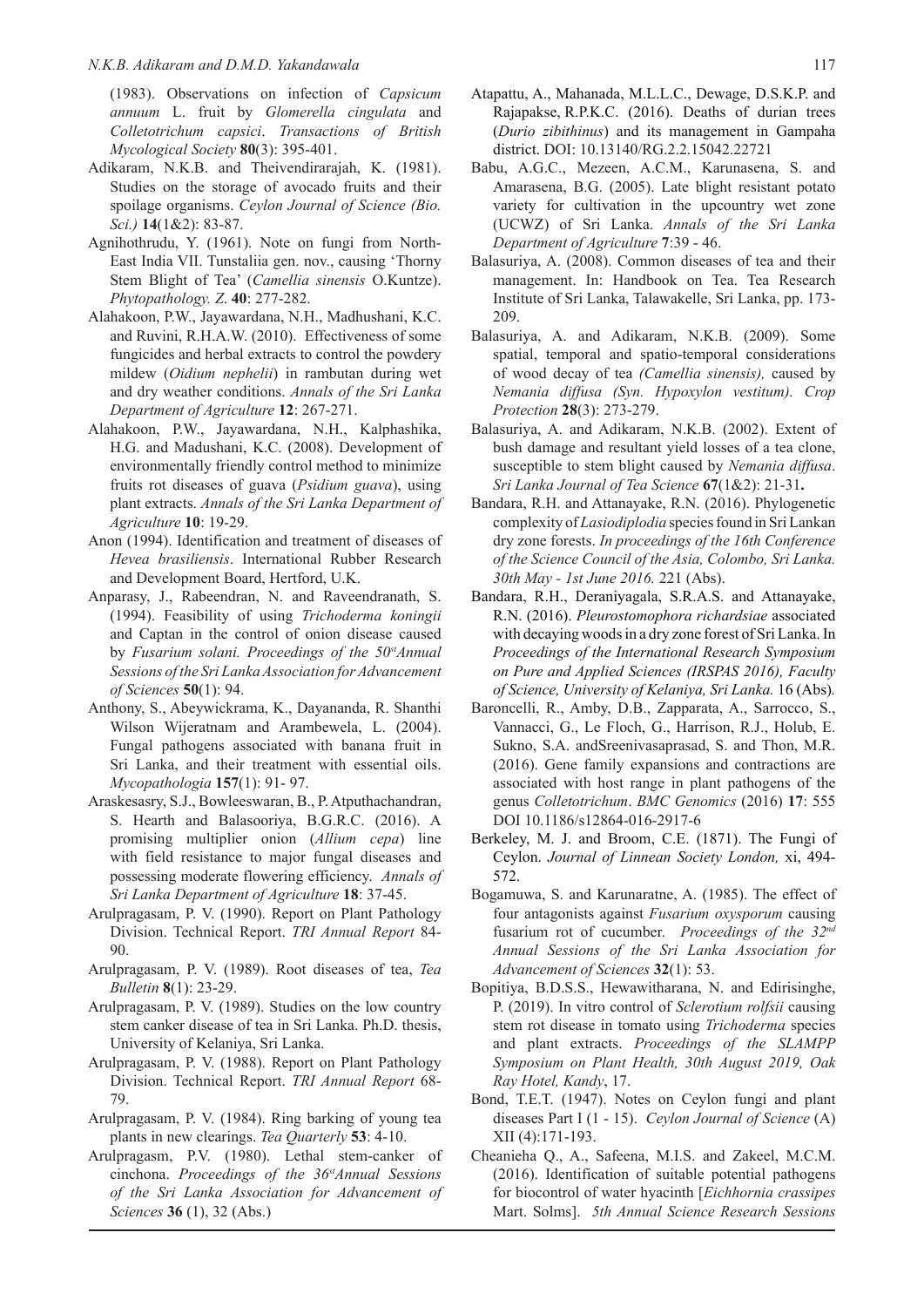*2016, South Eastern University of Sri Lanka*, Pp.231- 236.

- Chee, K. H. (1969). Variability of *Phytophthora* species from *Hevea brasiliensis*. *Transactions of the British Mycological Society* **52**: 425-436.
- Chee, K. H. and Wastie, R. L. (1970). Black pod disease of cacao. *Planter, Kuala Lumpur* **46**: 294-297.
- Comstock, L.C. (2000). Eye spot. In: Philippe Rott. (Ed.). A Guide to Sugarcane Diseases CIRAD, 339 Pp.
- Dahanayake, S. and Wijesundera, R. L. C. (1994). *Penicillium purpurogenum* on fruits of *Averrhoa bilimbi*. *Journal of the National Science Council Sri Lanka* **22**:23-24.
- Damunupola, J.W., and Adikaram, N.K.B. (2000). Response of two pineapple cultivars to black rot disease caused by *Thielaviopsis paradoxa*. *Proceedings of Annual Research Sessions, University of Peradeniya, Sri Lanka*, 21 (Abs).
- Dantanarayana, D. M., Peries, O. S. and Liyanage, A. de S. (1984). Taxonomy of *Phytophthora* species isolated from rubber in Sri Lanka. *Transactions British Mycological Society* **82**(1): 113-126.
- Department of Export Agriculture, Sri Lanka http://www. exportagridept.gov.lk/web/ index.php?option=com\_ content&view=article&id=128&Itemid=159&lang=en Accessed on 02. 05. 2019
- Department of Export Agriculture, Sri Lanka http://www. exportagridept.gov.lk/weindex. php?option=com\_ ent&view=article&id=137&Itemid=159&lang=en Accessed on 02. 05. 2019.
- de Silva, R.S.Y., Vithanage, K.D. and Kelaniyangoda, D.B. (2005). Import risk analysis (IRA) of *Carnation*. *Annals of the Sri Lanka Department of Agriculture* **7**: 67-86.
- Dharmasiri, M.A.N. (1988), Latent infection of immature papaya (*Carica papaya*) by *Colletotrichum gloeosporioides*. M.Phil. Thesis, University of Peradeniya, Sri Lanka.
- Dissanayaka, D. M. S., Adikaram, N. K. B. and Yakandawala, D. M. D. (2016). Morphological and molecular characterization of *Colletotrichum* causing anthracnose in ripe avocado (*Persea americana* Mill.). *Proceedings of The Peradeniya University International Research Sessions, iPURSE 2016*, 4<sup>th</sup> and 5<sup>th</sup> November 2016. **20**: 378 (Abs).
- Dissanayake, N. and Wickramasinghe, D.B. (1999). Effect of N, P and K application on the occurrence and severity of narrow brown leaf spot in different rice varieties. In: *Proceedings of the Annual Symposium of DOA,* 267- 276.
- Ferdinandez, H.S. Ranasinghe, C., Manamgoda, D.S., Salim, N. and Tennakoon, N.D. (2019). Molecular and phenotypic variations of *Fusarium oxysporum* f. sp. *cubense* associated with Panama disease of banana in Sri Lanka. *Proceedings of the SLAMPP Symposium on Plant Health, 30th August 2019, Oak Ray Hotel, Kandy*, 23.
- Fernando, K.M.E.P. (2008). The host preference of a *Ganoderma lucidum* strain for three tree species of Fabaceae family; *Cassia nodosa*, *Cassia fistula* and *Delonix regia*. *Journal of National Science Foundation Sri Lanka* **36**(4): 323-326.

Fernando, L. and Abeywickrama, L. (1996). Isolation of

toxigenic fungi from commercially available medicinal plant material. *Journal of National Council of Sri Lanka.* **24**(1): 80-88.

- Fernando, T., Senaviratne, P., Siriwardane, D. and Madushani, H. (2016). White root disease of *Murraya koenigii* from Sri Lanka caused by *Rigidoporus microporus*. *Journal of the National Science Foundation Sri Lanka* **44**(3): 347-348.
- Gadd, C.H. (1936). Diseases of the tea bush Root diseases and tea stumps. *Tea Quarterly* **9:**102-107.
- Gadd, C.H. (1929). Review of monthly reports of the Scientific Staff, Tea Research Institute. *Tea Quarterly*  **2:** 54-64.
- Goonawardena, H. (1955). Stem Bleeding of Coconuts. *Ceylon Coconut Quarterly* **VI**, 89-96.
- Gunawardana, A.G.K. and Bandara, J.M.R.S. (1993). Silver scurf disease of potato in Sri Lanka. Faculty of Agriculture, University of Peradeniya, Sri Lanka.
- Gunawardena, Y.D.P., Qin, K.C.Y. and Nissom, P.M. (2019). Mycolytic bacteria as potential biocontrol agents against phytopathogenic fungi of *Piper nigrum*. *Proceedings of the SLAMPP Symposium on Plant Health, 30th August 2019, Oak Ray Hotel, Kandy*, 32.
- Gunasekera, S. A, Liyanage, N. P. and Rice, T. V. (1985). *Choanephora* blight of winged bean flowers in Sri Lanka. *Transactions of the British Mycological Society* **85**: 344-345.
- Gunasekera, S.A., Shanthichandra, W.K.N and Price, T.V. (1990). Disease incidence, severity and pod yield of winged bean (*Psophocarpus tetragonolobus*) accessions and *Psophocarus scandens*. *Tropical Pest Management* **36**(3): 207-210.
- Guruge, B.M.A., Somachandra, K.P. and Attanayake, R.N. (2015). *Sclerotinia sclerotiorum* causing cabbage head rod in Sri Lanka. *Proceedings of the 35th Annual Sessions of the Institute of Biology, 25th September 2015*, 74.
- Habarakada, R. and Seneviratne, S.N. de S. (1987). *Alternaria brassicicola,* a pathogen causing leaf diseases in crucifer vegetables. *Proceedings of the 43rd Annual Sessions of the Sri Lanka Association for Advancement of Sciences* **43**(1): 84.
- Hawksworth, D. L. (1991). The fungal dimension of biodiversity: Magnitude, significance, and conservation. *Mycological Research* 95: 641- 655.
- Herath, I.H.M.I.S., Manamgoda, D.S. and Udayanga, D. (2019). Morphological and molecular identification of fungal pathogens associated with cultivated rubber trees in Sri Lanka. *Proceedings of the SLAMPP Symposium on Plant Health, 30th August 2019, Oak Ray Hotel, Kandy*, 12.
- Hettiarachchi, S., Gunasekera, S. A. and Balasooriya, I. (1983). Leaf spot diseases of water hyacinth in Sri Lanka. *Journal of Aquatic Plant Management* **21**: 62- 65.
- Hewage, L.C., Ekanayaka, H.M.R.K., Fernando, K.N.S., Nimalananda, N.P.H., Fernando W.M.R. and Weerasinghe, R.U. (2007). Insect, mite and diseases infestations in export foliage nurseries in Sri Lanka. *Annals of the Sri Lanka Department of Agriculture* **9**: 227-232.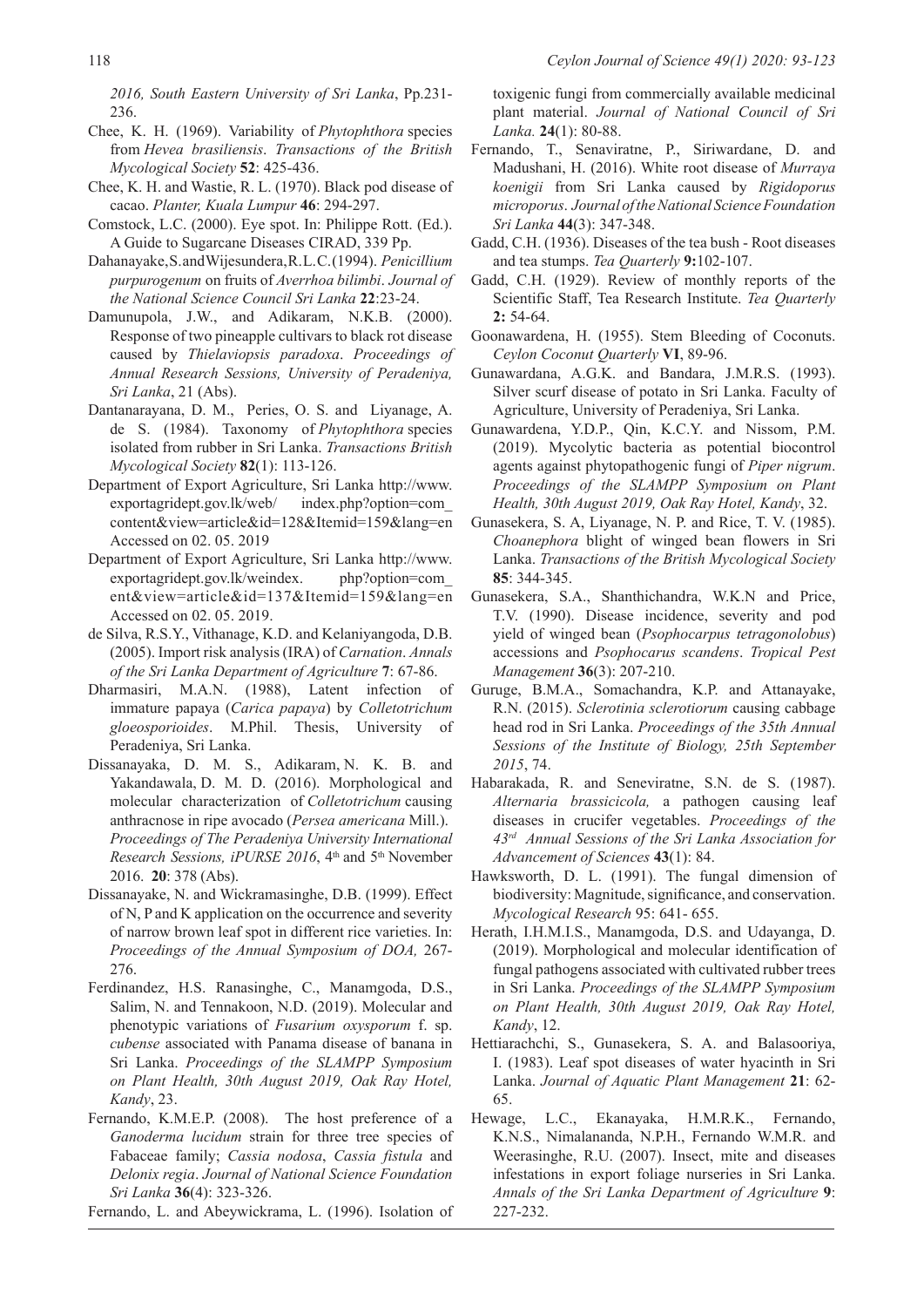### *N.K.B. Adikaram and D.M.D. Yakandawala* 119

- Hunupolagama, D.M., Chandrasekharan, N., Kathriarachchi, H.S., Wijesundera, S. and Wijesundera, R.L.C. (2017). Unveiling members of the *Colletotrichum acutatum* Species Complex causing *Colletotrichum leaf disease of Hevea brasiliensis* in Sri Lanka. *Current Microbiology* **74**(6): 747-756.
- Hunupolagama, D.M., Wijesundera, R.L.C., Chandrasekharan, N.V., Wijesundera, W.S.S., Kathriarachchi, H.S., Fernando, T.H.P.S. (2015). Characterization of *Colletotrichum* isolates causing avocado anthracnose and first report of *olletotrichum gigasporum* infecting avocado in Sri Lanka. *Plant Pathology & Quarantine* **5**(2): 132-143.
- Indrakeerthi, S.R.P. and Adikaram, N.K.B. (2011). Control of crown rot of banana using *Carica papaya* latex. *Journal of the National Science Foundation Sri Lanka* **39**(2): 155-162.
- Jayasekara, E.A.E.S.S., Somachandra, K.P., Gunasekara, W.M.S. Gunawardhana, K.K.N.N. and Somasiri, G A R. (2016). An action threshold and a fungicide spraying schedule for rust and angular leaf spot in bean. *Annals of Sri Lanka Department of Agriculture*. **18**: 241-244.
- Jayasinghe, C. and Fernando, T. (2009). First Report of *Colletotrichum acutatum* on *Mangifera indica* in Sri Lanka. *Ceylon Journal of Science (Bio. Sci.)* **38**(1): 31- 34.
- Jayasinghe, C., Silva, W. and Nishantha, N. (2009). Occurrence of *Cylindrocladium quinqueseptatum* Leaf Spot on *Hevea brasiliensis* in Sri Lanka. *Ceylon Journal of Science (Bio. Sci.)* **38**(1): 27-30.
- Jayasinghe, C.K. and Fernando, T.H. (2004). Reidentification and characterization of pathogens causing ugurassa (*Flacourtia inermis*) fruit anthracnose. *Mycopathologia* **157**(1): 81-85.
- Jayasinghe, C.K. (1999a). Pests and diseases of *Hevea* rubber and their geographical distribution. *Bulletin of the Rubber Research Institute of Sri Lanka* **40**: 1-8.
- Jayasinghe, C.K. (1999b). Rubber diseases to be cautious in the next millennium and strategies in prevention and control. *Bulletin of the Rubber Research Institute of Sri Lanka* **40**: 32-38.
- Jayasinghe, C.K. and Wijesundera, R.L.C. (1995). Invitro evaluation of fungicides against the clove isolate of *Cylindrocladium quinqueseptatum*. *International Journal of Pest Management*, **41**: 219-223.
- Jayasinghe, C.K. and Silva, W.P.K. (1994) Foot canker and sudden wilt of *Hevea brasiliensis* associated with *Nattrassia mangiferae. Plant Pathology* **43**: 938- 940.
- Jayasinghe, C.K. (1993). Natural occurrence of *Thanatephorus cucumeris* leaf spots on *Hevea brasiliensis* in Sri Lanka. *Plant Pathology* **42**: 473-474.
- Jayasinghe, C.K., Liyanage, A. de S. and Warnapura, S.S. (1988). Outbreaks and new records. Collar rot of rubber seedlings caused by *Sclerotium rolfsii. FAO Plant Protection Bulletin* **36**: 189.
- Jayasinghe, G.G., Liyanage, W. K., Wijayawardhana, M.W.G.C., Priyangika, K.M.M., Samaraweera, D. N., and Wijesinghe, K. G. G. (2017). A study of rough bark disease on cinnamon (*Cinnamomum zeylanicum* Blume); disease symptoms, development and the causal agent with special reference to its morphology,

histopathology and nutritional statutes of affected plants. *Proceedings of the symposium on minor export crops (Ed: B. Marambe) 16 - 17 March 2017, Peradeniya, Sri Lanka* 63 - 72.

- Jayasuriya, K. and Thennakoon, B. (2009). First report of *Corynespora cassiicola* on *Codiaeum variegatum* (croton) in Sri Lanka. *Ceylon Journal of Science (Bio. Sci.)* **36**(2): 138-141.
- Jayasuriya, K.E. and Thennakoon, B.I. (2007). Biological control of *Rigidoporus microporus*, the cause of white root disease in rubber. *Ceylon Journal of Science (Bio. Sci.)* **36**: 9-16.
- Jayasuriya, K.E., Wijesundera, R.L.C., Jayasinghe, C.K. and Thennakoon, B.I. (1999). A comparative study of *Phytophthora meadii* isolates from rubber (*Hevea brasiliensis*) plantations in Sri Lanka. *Mycopathologia*  **147**: 125-132.
- Jayawardana, W.A.D., Jayasekera, G.A.U., Wijesundera, R.L.C., Dissanayake, D.M.N., Sooriyapathirana, S.D.S.S., Weebadde, C.K., Perera, K.L.N.S., Gunapala, K.R.D. and Hettige, P. (2015). Evaluation of DNA markers linked to blast resistant genes, Pikh, Pit (p), and Pita, for parental selection in Sri Lankan rice breeding. *Tropical Agricultural Research* **26**(1):82-93.
- Jeyanandarajah, P. and Wijesooriya, M. (1997). Fungal infections in some foliage plants. *Proceedings of the 42rd Annual Sessions of the Sri Lanka Association for Advancement of Sciences* **42**(1): 53.
- Jeyanandarajah, P. and Liyanage, T. (1995a). Fungi in seed crops of raddish (*Ruphanus sativus* L.) raised at Kandapola. *Proceedings of the 51stAnnual Sessions of the Sri Lanka Association for Advancement of Sciences*  **51**(1): 48.
- Jeyanandarajah, P. and Liyanage, T. (1995b). The occurrence of scurf fungus, *Moniliochaetes infuscans*  Halst. Ex. Harter in sweet potato ((*Ipomoea batatas*). *Proceedings of the 51stAnnual Sessions of the Sri Lanka Association for Advancement of Sciences* **51**(1): 99.
- Jeyanandarajah, P. (1990). Seed infections with *Macrophoma phaseolina. Proceedings of the 37th Annual Sessions of the Sri Lanka Association for Advancement of Sciences* **37**(1): 18.
- Kanakaratne, N.S. and Adikaram, N.K.B. (1985). Preliminary investigations on the mango anthracnose. *Proceedings of the 46th Annual Sessions of the Sri Lanka Association for Advancement of Sciences* **41**(1): 57.
- Kariyawasam, J. (1996). Comparative efficacy of five fungicides to control charcoal rot disease in Sesame. *Proceedings of the 46th Annual Sessions of the Sri Lanka Association for Advancement of Sciences* **46**(1): 47.
- Karunanayake, K.O.L.C., Sinniah, G.D., Adikaram, N.K.B. and Abayasekara, C.L. (2015). Retention of latex at harvest enhances mango (*Mangifera indica* L.) fruit resistance and reduces anthracnose and stem-end rot. *Australasian Plant Pathology* **44**(1): 113-119.
- Karunanayake, L.C., Sinniah, G.D., Adikaram, N.K.B. and Abayasekara, C.L. (2014). Cultivar differences in antifungal activity and the resistance to postharvest anthracnose and stem-end rot in mango (*Mangifera*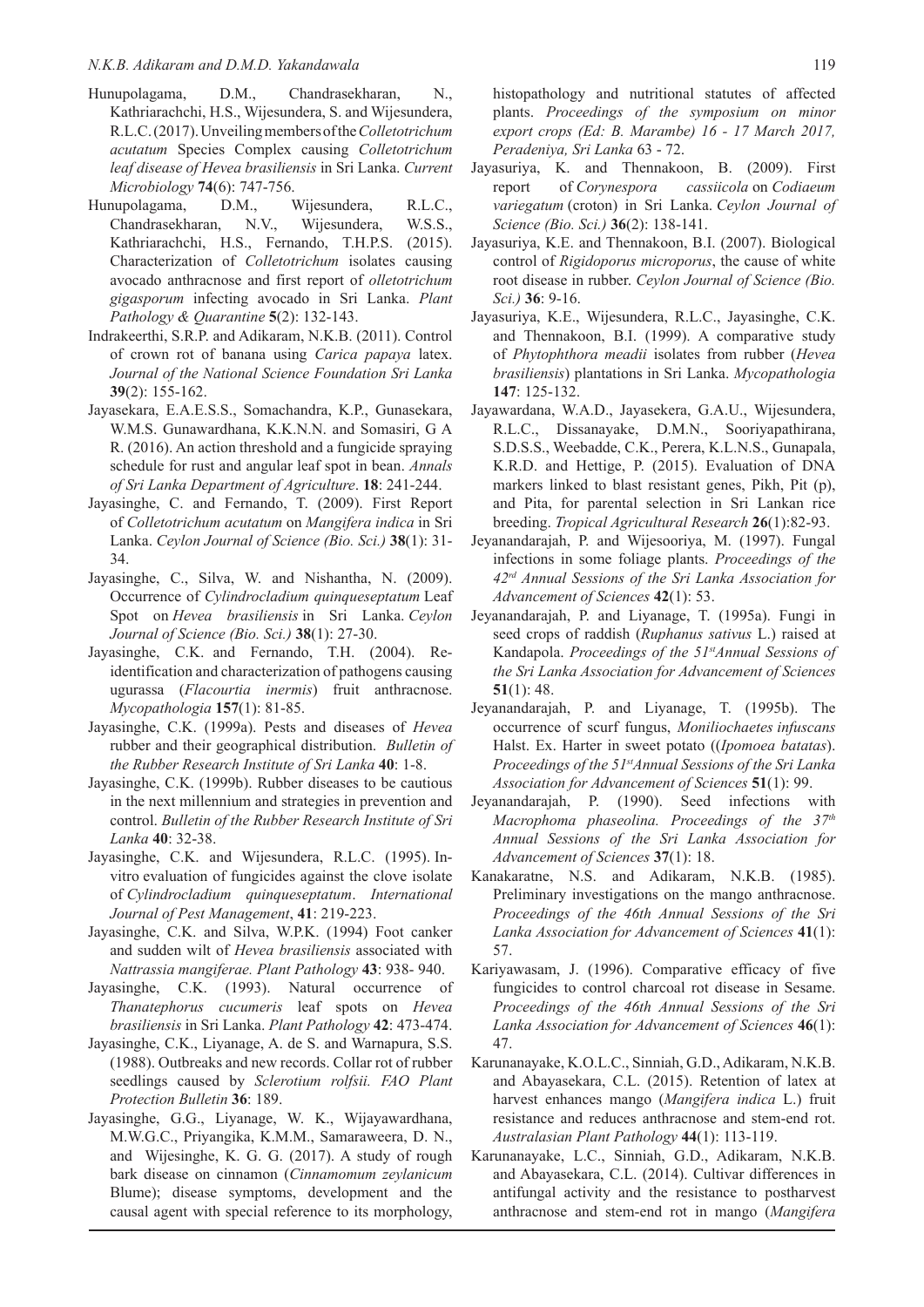*indica* L.). *Australasian Plant Pathology* **43:** 151-159.

- Karunarathna, S.C., Udayanga, D., Maharachchikumbura, S.N., Pilkington, M., Manamgoda, D.S., Wijayawardene, D.N.N., Ariyawansa, H.A., Bandara, A.R., Chukeatirote, E., McKenzie, E.H.C. and Hyde, K.D. (2012). Current status of knowledge of Sri Lankan mycota. *Current Research in Environmental & Applied Mycology* **2** (1): 18-29.
- Kekulandara, D.S., Gunapala, K.R.D., Thilakarathne, N.S. and Deepika, K.A.G. (2016). Molecular breeding for improvement of blast and sheath blight resistance in Sri Lankan rice cultivar 'Pokuru samba'. *Annals of Sri Lanka Department of Agriculture*. **18**: 96 - 98.
- Kelaniyangoda, D.B., Nimalananda, N.P.S., Senaratne, A.C.U. and de Silva, R.S.Y (2002). Identification of plant pathogens associated with foliage nurseries. *Annals of the Sri Lanka Department of Agriculture* **4**: 281-291.
- Krishnapillai, N. and Wilson Wijeratnam, R.S. (2013). *Aspergillus* rot of ripe mangoes (*Mangifera indica* L.) var. `Ambalavi', `Willard' and `Karuthakolomban'. *Journal of the National Science Council Sri Lanka* **41**(1): 69-70.
- Kugathasan, D., Sevve, P. and Jeyaseelan, E.C. (2019). Identification and management of fruit rot causing agent in Cucurbita moschata in Trincomalee district. *Proceedings of the SLAMPP Symposium on Plant Health, 30th August 2019, Oak Ray Hotel, Kandy,* 19.
- Kularathna, K.D.M., Somachandra, K.P., Jayasekara, E.A.E.S.S. and Dissanayake, M.L.M.C. (2018). Strain Diversity and Host Range Variability of *Sclerotinia sclerotiorum*, the White Mould Pathogen of Cabbage. *Annals of Sri Lanka Department of Agriculture* **20**: 4.
- Kularatne, R.S (1997). Evaluation of a population of coffee Arabica cultivar Catimor for the response towards the leaf rust disease caused by *Hemilleia vastatrix* B & Br. *Proceedings of the 53rd Annual Sessions of the Sri Lanka Association for Advancement of Sciences* **53**(1): 47.
- Kuruppu, M., Jayawardhana, N.S. and Nilmini, R.A. (2019). Assessment of native *Trichoderma* species against *Rigidoporus* and *Fusarium* isolates pathogenic to jak trees. *Annals of Sri Lanka Department of Agriculture* **21**: 119-123.
- Leelananda, G., Dayatilake, G.A. and Sunil, H.K. (2000). Use of *in vitro* techniques for early screening of sugarcane lines against smut (*Ustilago scitaminae*) disease. *Proceedings of the 56th Annual Sessions of the Sri Lanka Association for Advancement of Sciences*  **56**(1): 88 (Abs.)
- Liyanage A. de S., Jayasinghe C.K., Liyanage N.I.S. and Jayaratne A. H. R. (1986). *Corynespora* leaf spot disease of rubber (*Hevea brasiliensis*): a new record. *Journal of the Rubber Research Institute of Sri Lank*a **65**: 47-50.
- Liyanage, N. I. S. (1989). *Phytophthora citricola* on rubber in Sri Lanka. *Plant Pathology* **38**(3): 438-439.
- Liyanage, N.I.S. and Peries, O.S. (1983). Distribution and spread of *Rigidoporus lignosis* on *Hevea brasiliensis. Proceedings of the 39th Annual Sessions of the Sri Lanka Association for Advancement of Sciences* **32**(1): 39.
- Liyanage, A. de S. and Dantanarayana, D.M. (1983). Association of *Fusarium solani* with root lesions of rubber (*Hevea brasiliensis*) showing leaf wilt in Sri Lanka. *Transactions of the British Mycological Society* **80**: 565-567.
- Liyanage, A. de S., Wettasinghe, S. and Dharmaratne, A. (1977). The distribution, spread and control of black root rot disease in Sri Lanka. *Proceedings of the 34th Annual Sessions of the Sri Lanka Association for Advancement of Sciences* **33**(1): 31.
- Loos, C. A. (1951). Pathological problems. *Tea Quarterly* **22**: 27-30.
- Loos, C. A. (1949). Technical report on blister blight situation, Ceylon II, the work in progress. *Tea Quarterly* **20**: 105-109.
- Madhupani, D.S. and Adikaram, N.K.B. (2017). Delayed incidence of stem-end rot and enhanced defenses in *Aureobasidium pullulans*-treated avocado (*Persea americana* Mill.) fruit. *Journal of Plant Diseases and Protection* **124**(3): 227-234.
- Madushani, H., Fernando, T., Wijesundara, R. and Siriwardane, D. (2014). First Report of white root disease of *Artocarpus nobilis* in Sri Lanka caused by *Rigidoporus microporus*. *Journal of the National Science Foundation of Sri Lanka* **42**(2): 197-198.
- Mahalingam, T., Guruge, B.M.A., Somachandra, K.P., Jayasekara, E.A.E.S.S., Rajapakse, C.S.K. and Attanayake, R.N. (2018). Phenotypic variation of cabbage white mold pathogen, *Sclerotinia sclerotiorum* in the upcountry commercial cabbage fields in Sri Lanka *Journal of the National Science Foundation Sri Lanka* **46**(2): 159-164.
- Maharachchikumbura, S. S. N., Chukeatirote, E., Guo L.- D., Crous, P. W., Mckenzie, E. H.C. and Hyde, K. D. (2013). *Pestalotiopsis* species associated with *Camellia sinensis* (tea). *Mycotaxon* **123**: 47-61.
- Maharachchikumbura, S.S.N. and Adikaram, N.K.B. (2009). Occurrence of leaf blotch disease in (*Botryosphaeria* sp.) in *Ficus religiosa* in Sri Lanka. *Ceylon Journal of Science (Bio. Sci.)* **38**(2): 51-56.
- Mahendranathan, C., Wijesundera, R.L.C. and Adikaram, N.K.B. (2011). First report of Colletotrichum acutatum on anthracnose of peppers (Capsicum annum) in Sri Lanka. *18thAustralasian Plant Pathology Society Conference*, Darwin, Australia, 119.
- Mahendranathan, C., Terry, L.A. and Adikaram, N.K.B. (2010). Biological elicitation of resistance against anthracnose in aubergine. *Acta Horticulturae* **877**: 1589-1595.
- Mahindapala, R. (1978). Pest and diseases of coconut and their control. *Ceylon Coconut Quarterly* **29**: 97-102.
- Mithrasena, Y.J.P.K., Silva, J.N., Adikari, A.A.W.P., Weerasingha, W.M.S.K. and Sumanasingha, H.P.D. (2012a). Identification and management of brown leaf spot and grain discolouration diseases of rice (*Oryza sativa* L.) in Sri Lanka. *Annals of the Sri Lanka Department of Agriculture* **14**: 77-86.
- Mithrasena, Y.J.P.K., Wijesundera, W.S.S., Wijesundera, R.L.C., Wimalasiri, D.C. and Priyanthi, R.P.N. (2012b). Pathogenic and genetic diversity of *Magneporthe oryzae* populations from Sri Lanka. *Rice Science* **19**: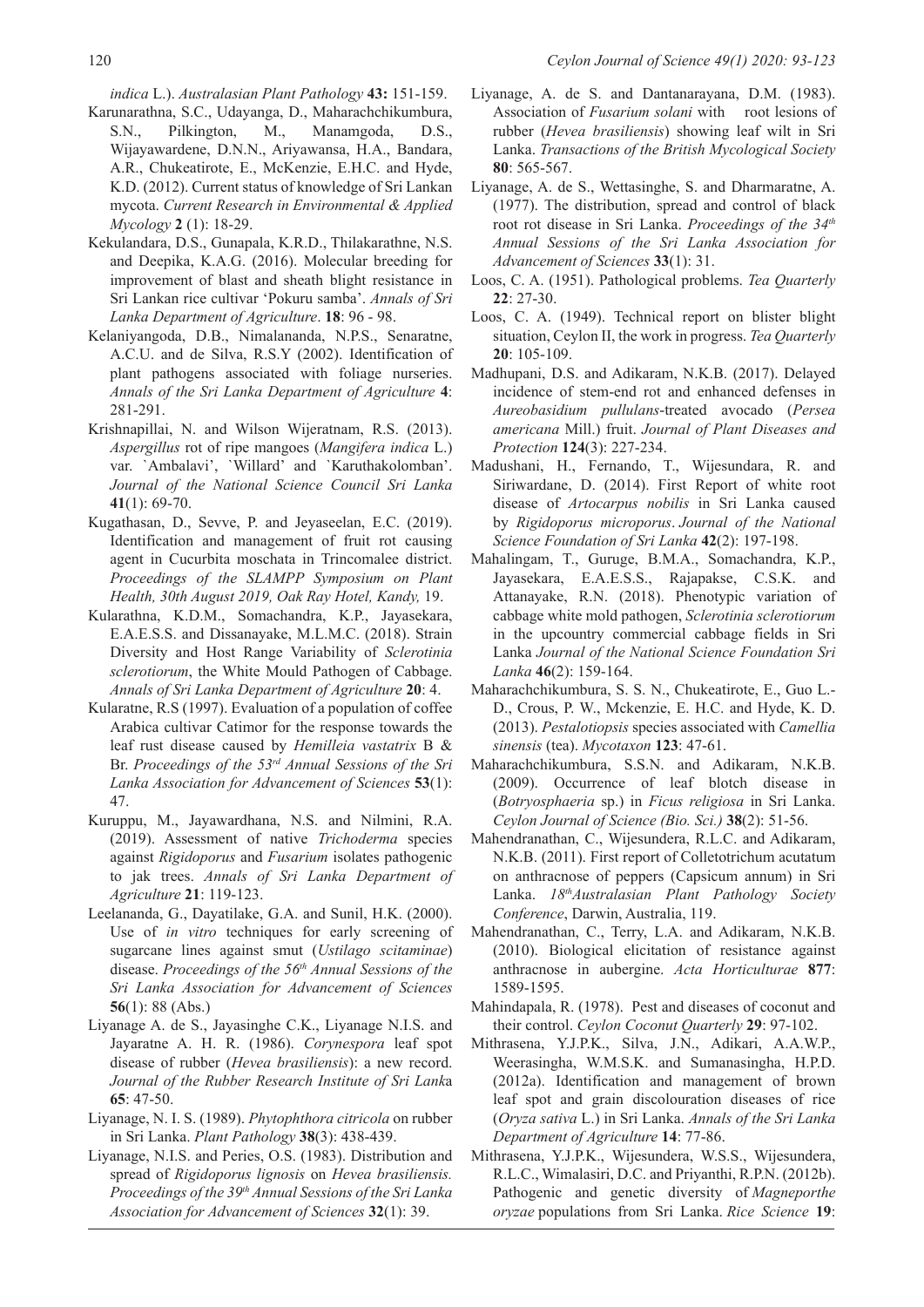241-246.

- Mithrasena, V.J.P.K. and Wijesundera, R.L.C. (1989). Factors affecting growth and sporulation of *Sarocladium oryzae*, the rice sheath blight pathogen. *Proceedings of the 46th Annual Sessions of the Sri Lanka Association for Advancement of Sciences* **45**(1): 26.
- Mulder, D. and Redlich, W. (1962). Results of a survey of red root disease (*Poria hypolateritia)* in Ceylon tea. *Tea Quarterly* **33:** 141-145.
- Nasla, M.F.F., Prasannath, K. and Gunapala, K. R. D. (2019). Exploring the efficacy of silicon supplementation on control of rice grain discoloration disease. *Agrieast* **13**(1): 1-11.
- Norris, R.V. (1930). Quarterly Report on the work of the Scientific Staff, Tea Research Institute. *Tea Quarterly* **3**: 132-137.
- Paranagama, P.A., Abeysekera, K.H.T., Abeywickrama, K., Nugaliyadde, L. (2003). Fungicidal and antiaflatoxigenic effects of the essential oil of *Cymbopogon citratus* (DC.) Stapf. (lemon grass) against *Aspergillus flavus* Link. isolated from stored rice. *Letters in Applied Microbiology* **37**(1): 86-90.
- Park, M. and Chandraratne, M.F. (1940). Recent research in Ceylon on the Frog Eye disease in cigarette tobacco. *Tropical Agriculturist* XCV, 19-21.
- Pegler, D.N. (1986). Agaric flora in Sri Lanka. *Kew Bulletin Additional Series XII. Kew, London: Royal Botanical Gardens.*
- Perera, N.A.T.T., Kelaniyangoda, D.B. and Salgadoe, A.S.A. (2013). Leaf spot diseases in banana (*Musa* spp.) and their control (*in vitro*). *International Conference on Agriculture and Environment 2013, University of Ruhuna, Sri Lanka* 287-290.
- Peries, O.S. (1974). *Ganoderma* basal stem rot of coconut: A new record of the disease in Sri Lanka. *Plant Disease Reporter* **58**(4):293-295.
- Peries, O.S., Fernando, T.M. and Samaraweera, S.K. (1959). Control of white root disease of *Hevea brasiliensis. Quarterly Journal of Rubber Research Institute of Ceylon* **41**: 81-89.
- Petch, T. (1906). Descriptions of new Ceylon fungi. *Annals of the Royal Botanic Gardens*, *Peradcniya* **3**:1-10.
- Petch, T. (1910). Revision of Ceylon Fungi, *Annals of Royal Botanic Gardens, Peradeniya*, **4**:299-444.
- Petch, T. (1923). The Diseases of the Tea Bush. McMillan and Co. Ltd., London, 220 pp.
- Petch, T. and Bisby, G.R. (1950). The fungi of Ceylon. Ceylon Government Press, Colombo, Ceylon 111Pp.
- Priyantha, M.G.D.L., Jayasinghe, J.A.V.J. and Athukorala, A.R.J. (2015). Red ear rot disease - an emerging problem in maize cultivation in Sri Lanka. *Annals of Sri Lanka Department of Agriculture* **17**: 37.
- Priyantha, M.G.D.L., Piyadasa, S.G. Jayasinghe, J.V. and Kannangara, N.W.D.A.D. (2009). Occurrence of *Phomopsis* cane and leaf spot disease in grapes in Sri Lanka and its management. *Annals of the Sri Lanka Department of Agriculture* **11**: 95-104.
- Rajapakse, R.G.A.S. and Edirimanna, E.R.S.P. (2002). Management of bulb rot in big onion (*Allium cepa*  L.) during storage using fungicides. *Annals of the Sri Lanka Department of Agriculture* **4**: 319-326.
- Rajapakse, R.G.A.S. and Fonseka, H. (2005). Evaluation of brinjal (*Solanum melongena* L.) germplasm for resistance to foot rot disease. *Annals of the Sri Lanka Department of Agriculture* **7**: 369-374.
- Rajapakse, R.G.A.S., Kahawatta, K.J.P. Wijesekara, S. and Ranathunga, R. (2007). Management of tomato leaf blight with fungicides. *Annals of the Sri Lanka Department of Agriculture* **9**: 113-118.
- Rajapakse, R.G.A.S., Ekanayake, R., Ranathunga, R. K., Perera R.N.I., Wijesekara, R.D.S.S., Ekneligoda, I.A., and Abekoon, S.A.M.R. (2006). Plant pathogens introduced to Sri Lanka through imported seed potato (*Solanum tuberosum* L.). *Annals of the Sri Lanka Department of Agriculture* **8**: 371-377.
- Rajapakse, R.G.A.S., Sakalasuriya, S.M.I.S.K., Kahawatta, J., Sumanapala, R.V., Edirimanna, E.R.S.P. (2005). Identification of races of *Fusarium* wilt pathogen of banana in Sri Lanka and selection of resistant germplasm. *Annals of the Sri Lanka Department of Agriculture* **7**: 225-232.
- Rajapakse, R.H.S. and Wasantha Kumara, K.L. (2007). A Review of Identification and management of pests and diseases of Cinnamon (*Cinnamomum zeylanicum* Blume). *Tropical Agricultural Research & Extension* **10**: 1-10.
- Rajapakse, R. G. A. S., Weerarathna, W. A. P. G. and Priyantha, M. G. D. L. (2003). In: P.B. Dharmasena, H. Samarathunge and M.S. Nijamudeen. (Eds.), Fifty Years of Research 1950-2000: Plant Pathological Research at Mahailluppallama. Field Crops Research and Development Institute, Department of Agriculture, Mahailluppallama, Sri Lanka.
- Rabeendran, N. and Raveendranath, S. (1990). Testing the efficacy of some selected fungicides against *Fusarium solani* causing wilt in Jojoba plant (*Simmondsia chinensis*). *Proceedings of the 46th Annual Sessions of the Sri Lanka Association for Advancement of Sciences* **46**(1): 122.
- Ramanathan, N. and Sivapalan, A. (1988). Some observations on the downy mildew disease of grape vine caused by Plasmopara viticola in Jaffna. *Journal of the National Science Foundation of Sri Lanka* **16**(1): 11-22.
- Ramanathan, N., Sivakadacham, B. and Theivendirarajah, K. (1988). A new isolate of *Sclerotium rolfsii* Sacc. causing bulb rot in onion (*Allium cepa* L. variety Poona red). *Journal of the National Science Foundation Sri Lanka* **16**(2): 183-194.
- Ratnayake, R. M. R. N. K., Daundasekera, W. A. M., Ariyarathne, H. M., and Ganehenege, M. Y. U. (2016a). Soil application of potassium silicate reduces the intensity of downy mildew in bitter gourd (*Momordica charantia* L.) leaves. *Ceylon Journal of Science (Bio. Sci.)* **45**(1): 23-31.
- Ratnayake, R., Daundasekera, W.A.M., Ariyarathne, H.M., Ganehenege, M.Y.U. (2016b). Some biochemical defense responses enhanced by soluble silicon in bitter gourd-powdery mildew pathosystem. *Australasian Plant Pathology* **45**(4):425-443.
- Ravindranatha, S. and Kugathasan, S.M. (1990). Efficacy of different fungicides on purple blotch disease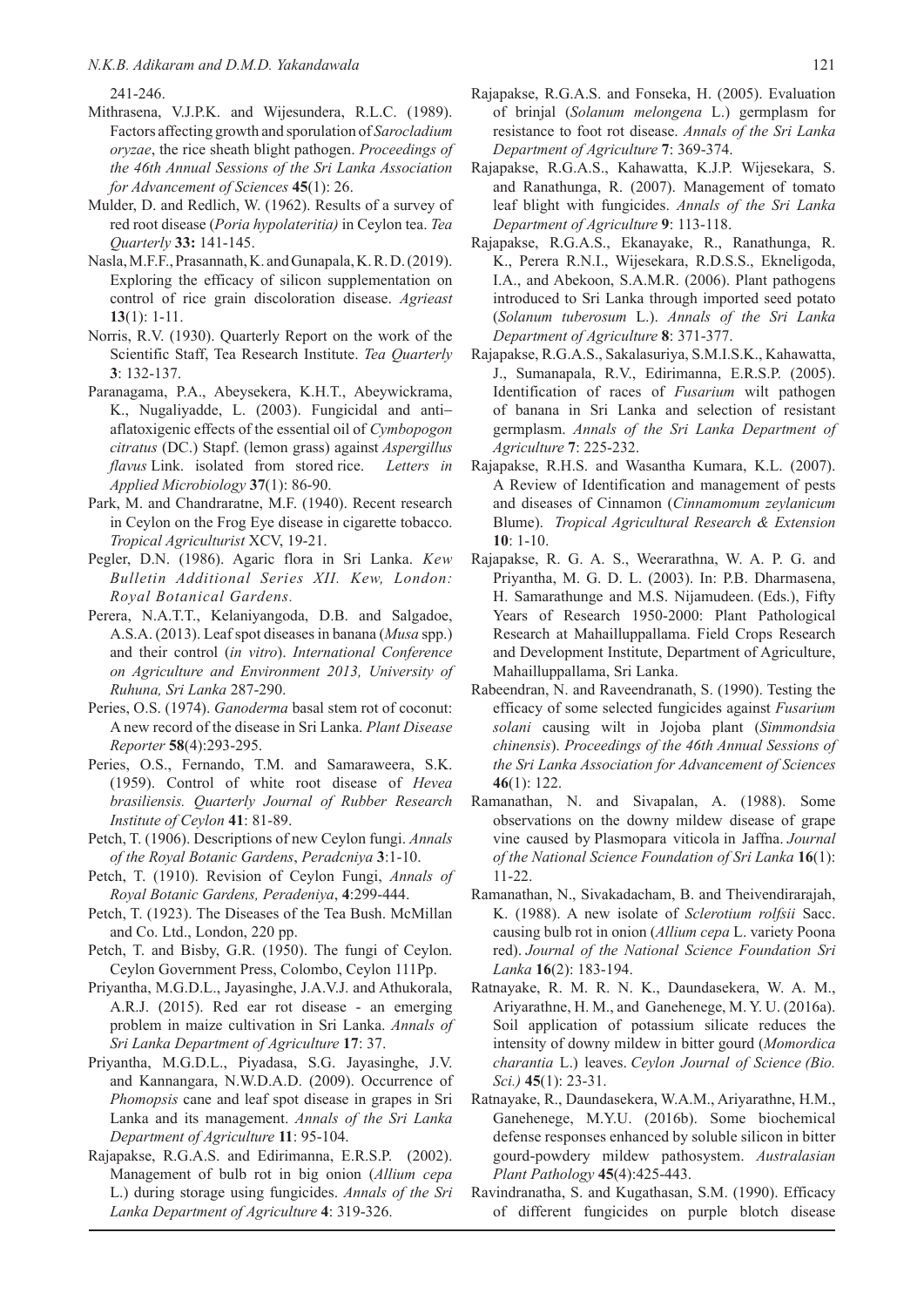(*Alternaria porri*) of Red onion ((*Allium ascolonicuma*), *Proceedings of the 46th Annual Sessions of the Sri Lanka Association for Advancement of Sciences* **46**(1): 44.

- Sabanayagam, J. V., Samarakoon, H.H. and Shanmuganathan, N. (1974). Susceptibility of some tea clones to stem canker caused by *Macrophoma theicola* Petch in the low country. *Tea Quarterly* **44**: 74-78.
- Samarajeewa, P.K. and Rathnayaka, R.M.U.S.K. (2004). Disease resistance and genetic variation of wild relatives of okra (*Abelmoschus esculentum L.*). *Annals of the Sri Lanka Department of Agriculture* **6**: 167-176.
- Sapumohotti, W.P. (1995). Frequency of sectoring of *Fusarium oxysporum* f. sp. Niveum, the causal organism of vascular wilt disease in watermelon. *Proceedings of the 51stAnnual Sessions of the Sri Lanka Association for Advancement of Sciences* **51**(1): 102.
- Satchuthananthavale, V. (1971). Black stripe or bark rot of *Hevea*. *Quarterly Journal of the Rubber Research Institute of Ceylon* **48**: 125-135.
- Senanayake, P.D., Mohotti, K. and Paranagama, P.A. (2015). Identification and substrate utilization of fungi associated with low country termite, *Glyptotermes delatatus* Bugnion & Popoff and the host plant *Camellia sinensis* LO. Kuntza. *Journal of the National Science Council Sri Lanka* **44**(2): 175-184.
- Senevirathna, J.G.D.T. and Takayoki, T. (2009). Morphological and molecular identification of *Fusarium verticillioides* in Maize. *Annals of the Sri Lanka Department of Agriculture* **10**:191-198.
- Seneviratne, M.A.P.K., Liyanage, A, de S, and Adikaram, N.K.B. (1995a). Cultural, morphological and pathogenicity studies on some *Phytophthora* isolates from cocoa in Sri Lanka. *Ceylon Journal of Science (Bio. Sci.)* **24**(2): 60-67.
- Seneviratne, M.A.P.K., Liyanage, A de S. and Adikaram, N.K.B. (1995b). A model for predicting the black pod development in cacao under laboratory conditions. *Ceylon Journal of Science (Bio. Sci.)* **24**(1): 23 29.
- Seneviratne, S.N. de S. and Jeyanandarajah, P. (2004). Rice diseases - problems and progress. *Tropical Agricultural Research and Extension* **7**: 30-48.
- Seneviratne S.N. de S. (1978). Rice diseases in Sri Lanka - Review. *Proceedings of the 34th Annual Sessions of the Sri Lanka Association for Advancement of Sciences*  **34**(1): 19 (Abs.).
- Shanmuganathan, N. and Rodrigo, W.R.F. (1966). Studies on collar and branch canker of young tea *Phomopsis theae* Petch I - Recent observations on disease incidence. *Tea Quarterly* **37**: 221-228.
- Shanmuganathan, N. (1965). Collar and branch canker in young tea caused by *Phomopsis theae* Petch. T. *Tea Quarterly* **36**: 14-21.
- Sinniah, G.D., Adikaram, N.K.B., Vithanage, I.S.K., Abayasekara, C.L., Maymon, M. and Freeman, S. (2013). First report of mango malformation disease caused by *Fusarium mangiferae* in Sri Lanka. *Plant Disease* **97**(2): 427-429.
- Sinniah, G.D., Adikaram N.K.B. and Abayasekara, C.L. (2012). First report of *Cladosporium* infection of mango inflorescence in the mid-country of Sri Lanka. *Tropical Agriculturist* **160:** 139-148.
- Sinniah G. (2010). Inflorescence diseases and natural disease resistance in mango in relation to anthracnose development'. Ph.D Thesis. University of Peradeniya, Sri Lanka.
- Sivakumar, D., Wijeratnam, R.S.W., Wijesundera, R.L.C. and Abeyesekera, M. (1997). Postharvest diseases of rambutan (*Nephelium lappaceum* Linn.) in the Western Province of Sri Lanka. *Journal of the National Science Council Sri Lanka* **25**: 225-229.
- Sivanathan, S. and Adikaram, N.K.B. (1989). Biological activity of four antifungal compounds in immature avocado. *Journal of Phytopathology* **125**(2)**:** 97-109.
- Sivanathan, S. and Adikaram, N.K.B. (1985). In vivo and in vitro toxin production by *Macrophomina phaseolina*. *Proceedings of the 46th Annual Sessions of the Sri Lanka Association for Advancement of Sciences* **41**(1): 56.
- Sivasubramaniam, A.S. and Eriyagama, K.T. (1998). Biological control of collar rot in beans caused by *Sclerotium rolfsii* using *Trichoderma harzianum*. *Proceedings of the 54th Annual Sessions of the Sri Lanka Association for Advancement of Sciences* **54**(1): 93.
- Sumith, J. A. and Bandara, J. M. R. S. (2002). Effect of potassium on the development and severity of dampingoff in Tobacco (*Nicotiana tabacum L.). Annals of the Sri Lanka Department of Agriculture* **4**: 319-326.
- Thambugala, T.A.D.P. and Deshappriya, N. (2009). The role of *Colletotrichum* species on the *Colletotrichum* leaf disease of *Hevea brasiliensis* - a preliminary study. *Journal of the National Science Foundation Sri Lanka* **37**(2): 135-138.
- Tharangani, H.D.A., De Costa, D.M. and. Jayasinghe, G.G. (2019). Identification of fungal pathogens involved with rough bark disease of cinnamon. *Proceedings of the SLAMPP Symposium on Plant Health, 30th August 2019, Oak Ray Hotel, Kandy,* 14.
- Tojo. M., Ono, H., Nakashima, C., Yoneyama, S. and Jayakody, J. A. S. (2005). First Report of Root Rot of *Cocoyam* Caused by *Pythium myriotylum* in Sri Lanka. *Plant Disease* **89**(10): 1132.
- Udugama, S. (2002). Septoria leaf spot disease of banana *Mycosphaerella eumusae. Annals of the Sri Lanka Department of Agriculture* **4**: 337 - 343.
- Vengadaramana, A. and Costa, D.M.D. (2015). Morphological and pathogenic variations of the causal organisms of leaf twister disease of red onion (*Allium cepa* L.) in Jaffna district of Sri Lanka. *Tropical Agricultural Research* **25**(3):412-431
- Vithanage, I.S., Adikaram N. an d Yakandawala D. (2014). Molecular and morphological characterization of *Colletotrichum* causing mango anthracnose in Sri Lanka. *Proceedings of the Peradeniya University International Research Sessions, University of Peradeniya,* 4th & 5th July 2004, **18**: 572.
- Walker, J. (1972). Type studies on *Gaeumannomyces graminis* and related fungi. *Transactions of the British Mycological Society* **58**:427-457.
- Wanasinghe, U.U.T. and Damunupola, J.W. (2019). Efficacy of UV-C treatment on anthracnose disease control and postharvest quality enhancement of tomato. *Proceedings of the SLAMPP Symposium on Plant Health, 30th August*